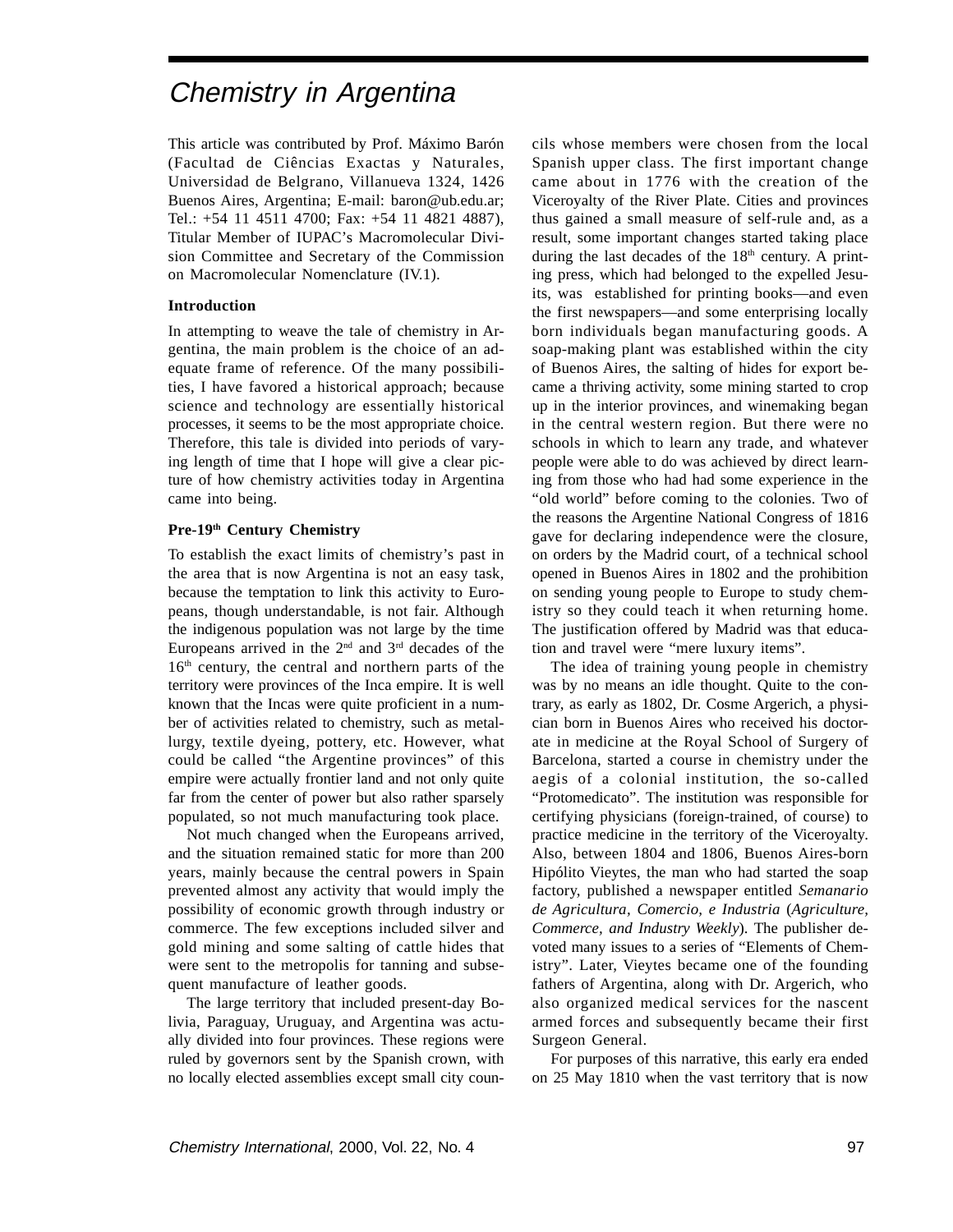Argentina started on its way toward self-rule and, ultimately, independence six years later. A long and bitter war with the metropolis ended only in 1824 on the Peruvian battleground of Ayacucho, but in the meantime changes gained momentum quite rapidly, and a new period got underway.

## **From Self-Rule and Independence to Political Strife: 1810 to 1875**

In a land with no industrial tradition, the initial years were very difficult–in large part because the main city, Buenos Aires, was far from the center of commercial activity, and the seaways were dominated by European fleets. Some supplies needed for the war of independence came from abroad, but in the interior provinces—especially Mendoza—workshops were established to make explosives, forge rifles and guns, supply ammunition, and provide much of what was needed for the military expedition across the Andes that José de San Martín started in January 1817.

The war of independence was followed by a long period of civil strife that drained effort and human resources and stifled initiative. For a short period in the early 1820s, the situation seemed to improve, and this period appeared to be the dawn of a new life for the young country. The University of Buenos Aires was established; courses in mathematics, physics, and chemistry were taught by capable native and foreign teachers; and excellent laboratories were available for experimental work. Chemistry was taught by Dr. Manuel Moreno, then a recent graduate of the University of Maryland. Physics was in the able hands of Ottavio F. Mossotti, an Italian physicist and astronomer who started developing his ideas on dielectric phenomena while teaching in Buenos Aires. Both teachers had excellent experimental facilities because the local government had allocated funds upon the founding of the University of Buenos Aires for the purchase in Europe of two complete laboratories that were in full operation as early as 1826.

But this brief era of enlightenment was just a spark in the darkness; after 1835, ruthless internal strife followed for many years. Dawn came only after 1852 when the country finally got organized constitutionally. However, during the period between independence and constitutional organization, some steps were taken in the right direction. Sugar manufacturing was started in the province of Tucumán around 1821, salting of beef and hides began under the able supervision of European expert Antonio Cambaceres, who was hired for this purpose, and work on extraction of vegetable oils was attempted with some success. In the early 1860s, despite the bitter war with Paraguay, chemistry started to become a part of national economic growth. It is interesting to note that the first patent granted under Law 111 of 1863 was for a soap-making process. At this time, railroads started to penetrate the interior, and communications improved in general so that the country was ready for the next period of progress.

## **Industry, Teaching, and Research: 1875 to 1935**

This half-century witnessed the economic ascent of Argentina, taking it from a sparsely populated territory with little industrial activity to an active and growing society. Chemical enterprises were, of course, a part of this prosperity, and it is interesting to note the major enterprises.

## *Industry*

The manufacture of carbon black for the sugar industry started in 1874 and in four years generated exports of 6000 tons. Meatpacking began in 1875 and produced, as a by-product, high-quality gelatin that was also soon exported. These early endeavors were followed in rapid succession by the manufacture of tannins, acetic acid from grape alcohol, ethyl alcohol from molasses, sulfuric acid, soda and potash, glass, carbon sulfide, hypochlorites, oil refining, nitric and hydrochloric acids, copper sulfate, and corn products. The 1895 census recorded 317 chemical plants in Argentina. A serious international financial crisis in the 1890s slowed down the boom in chemical manufacturing; however, it resumed after the turn of the century, and the 1914 census listed 567 chemical industries backed by both local and foreign capital. The period through 1935 brought substantial growth in heavy chemicals. The sulfuric acid (both through lead chambers and catalysis), oxygen and nitrogen, oil distillation products, pulp and paper, and chloro-soda (via electrolysis) industries all thrived.

## *Teaching*

The teaching of chemistry became firmly established at the Universities of Córdoba, Buenos Aires, and La Plata. After several reorganizations, a school of chemistry was created in 1897 in the Facultad de Ciencias Exactas, Físicas y Naturales of the University of Buenos Aires, and it included a doctoral program that produced the first graduates in 1901. Although the doctoral degree in chemistry was considered essentially professional, a thesis was the final step and a *sine qua non* condition. This dissertation requirement implied the need to do research either at the university or in one of the national agencies that had laboratories, such as Obras Sanitarias de la Nación (National Water Works) or Oficinas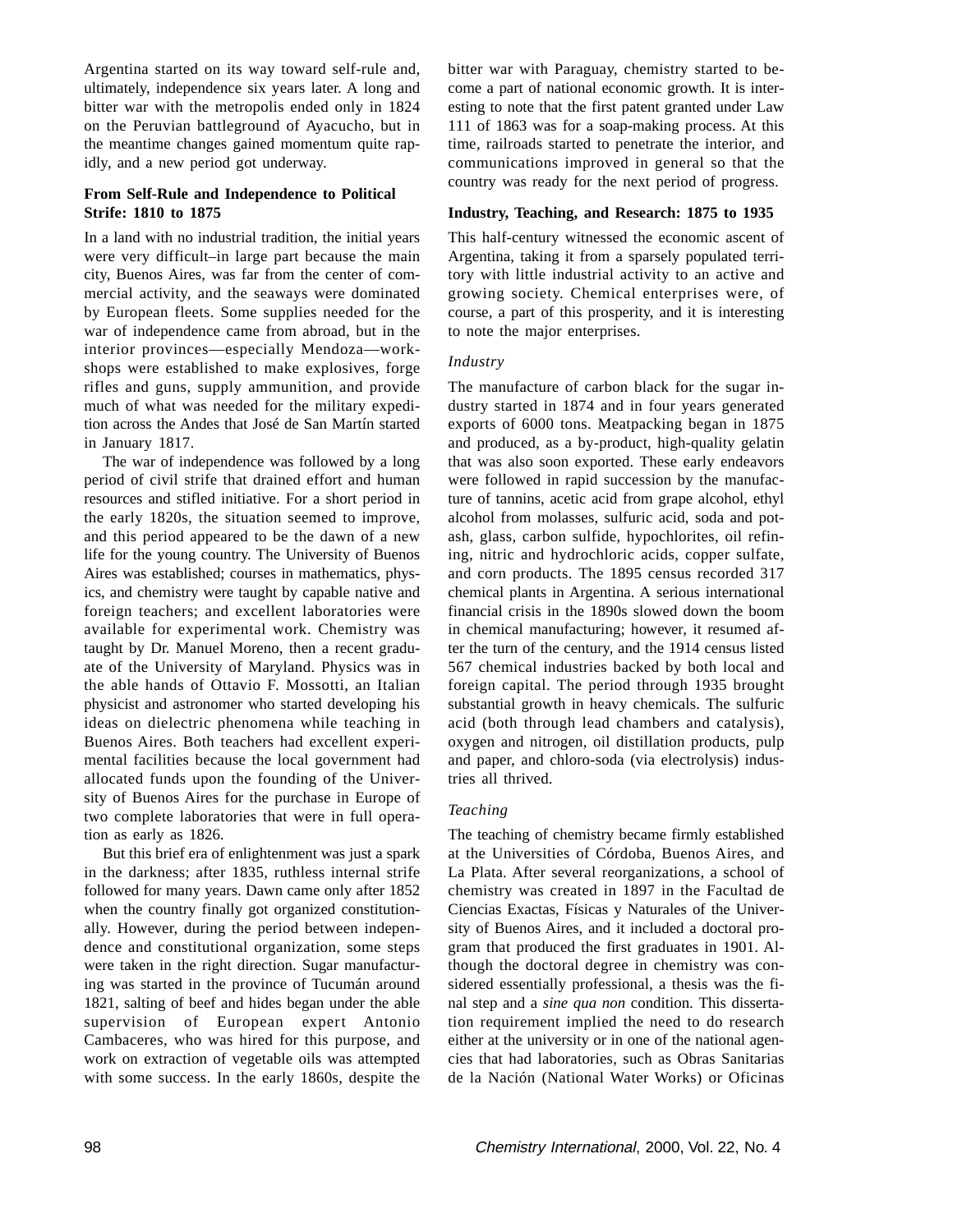

**Prof. John J. Kyle (1838–1922), director of the first chemistry doctoral thesis in Argentina (1901).**

Químicas Nacional y Municipal (National and Municipal Government Chemists). A similar system developed about the same time at the University of La Plata and later on with the creation of the Universities of Tucumán in the center north, Cuyo in the west, and Litoral on the Paraná River.

### *Research*

During the first two decades of the  $20<sup>th</sup>$  century, chemical research started both at Buenos Aires and La Plata under the direction of professors of inorganic and organic chemistry, and they published their results both locally and abroad. Such research was essentially limited to the universities and mostly focused in analytical and organic chemistry, natural products (vegetable and animal oils), some biochemistry, and a few attempts at inorganic and physical chemistry. There was no privately funded basic or applied research. Of particular interest are the contributions of Enrique V. Zappi (organic chemistry), Horacio Damianovich (one of the first scientists to obtain derivatives of noble gases), and Alfredo Sordelli (biochemistry).

Toward the end of this period, the Asociación Argentina para el Progreso de la Ciencia [Argentine Association for the Advancement of Science (AAPC)]) was founded in Buenos Aires by a small group of visionary scientists active in physiology, biochemistry, and organic chemistry. By Law of Congress, the AAPC received a grant of one million pesos (equivalent to about USD 300 000 at the time) that was invested, and the revenues were used for scholarships and research grants. A substantial number of young graduates, who later became prominent in Argentine science, were able to get their careers started under this program. This initial government fund was increased in subsequent years,

with donations from private sources (both individual and corporate). In the late 1940s and early 1950s, the AAPC acted as a National Research Council supporting basic research in fields ranging from pure mathematics to technological applications.

In 1912, the Asociación Química Argentina [Argentine Chemical Association (AQA)]) was founded in Buenos Aires and immediately started to publish its scientific journals, *Anales de la Sociedad Química Argentina*. Local sections of the AQA soon opened in other cities, especially in those near chemistry departments or schools of national universities. Owing to legal requirements, the name of the journal was later changed to Anales de la Asociación Química Argentina, and it is now published regularly with papers in both English and Spanish. A technical information magazine (*Industria y Química*) and a bulletin are also published, with the latter both in print and e-mail editions. The bylaws of the AQA mandated that a chemistry library be organized and supported, and from a modest beginning that library has grown into a substantial source of chemical reference materials. What began as a repository of books and journals (obtained by exchange) is now a high-tech information center that employs all modern means to gain access to the many forms of digitalized chemical information.

The AQA has seven active divisions: Teaching of Chemistry, Industrial Chemistry, Safety and Health Hazards in the Workplace, Physical Chemistry, Chromatography, Medicinal Chemistry, and Theoretical Chemistry. The AQA offers courses on a variety of subjects of interest to industry, organizes National Chemistry Congresses in alternate years, has an extensive awards program that includes recipients who range from recent graduates to distinguished chemists, and has been associated with IUPAC since 1931.

By 1935, with the economic crisis of the early 1930s nearly over, there were enough graduates at work in Argentine chemistry to take an active part in what was going to develop in the next half century when chemical industries were established in many regions of the country, product and process development became more and more frequent in many large and medium-sized industries, and research—both basic and applied—started to attract increasing interest.

### **The Era of Expansion: 1936–1975**

#### *Industry*

Local and foreign investment strongly supported everything that happened in this period, during which there was important participation by the government—especially in what were called "mixed en-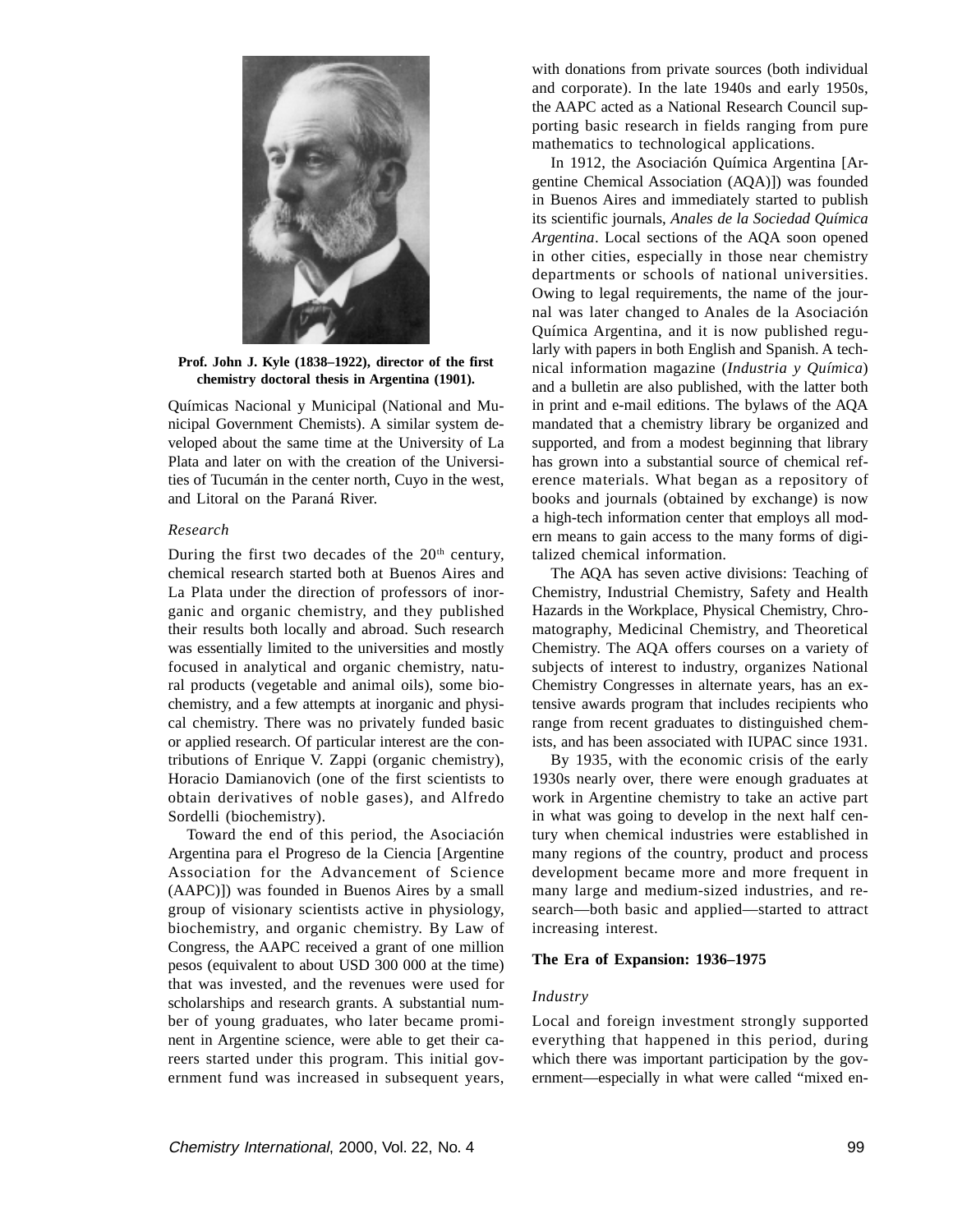

**Building that housed the first chair of chemistry in Argentina (1822–1835) and the first School of Chemistry in the University of Buenos Aires (1897).**

terprises". This cooperation was important in heavy chemicals, steel mills, initial petrochemical enterprises, nonferrous metallurgy, and a variety of solvents, hydrogen peroxide, ammonia and derivatives, etc. Chemistry soon became a full-fledged part of the Argentine industrial scene and, although dependent in some cases on imported raw materials, it was able to fill many local needs and to begin producing exports to neighboring countries. This success was made possible by both local and foreign capital investment that was instrumental in starting not only industrial manufacturing works but also some industrial research as well as process and product development. Examples of the latter include ATANOR (hydrogen peroxide, solvents, formaldehyde, and pesticides), E. R. Squibb & Sons (which started an excellent research laboratory under Profs. Alfredo Sordelli and Venancio Deulofeu), ALBA S.A. (paints and varnishes), Duperial, Compañía Química, and many others.

### *Research in the Chemical Fields*

One of the most important aspects of chemistry in Argentina during this period was the substantial expansion of basic research carried out in universities and at a variety of institutes. Instrumental to this expansion was the creation in 1958 of the National Research Council, whose organizer and president for many years, Prof. Bernardo A. Houssay, combined the qualities of a first-class scientist with those of an able and enterprising administrator. He had shared the Nobel Prize in Medicine and Physiology for 1947 with Gertrude Radnitz and Charles F. Cori.

Prof. Houssay had been one of the more active members of the AAPC who supported several initiatives considered crucial to achieving a solid and fruitful national scientific system. The three most important measures were probably creating a National Research Council, establishing full-time professorships at national universities, and appointing a Secretary of Science and Technology at the Cabinet level.

The first two initiatives were successfully undertaken in 1958, while the third had to wait over a decade, until the distinguished cardiologist Prof. Alberto C. Taquini was appointed to the Cabinet position. However, by this time a number of research groups had been assembled and were very active and productive at several national universities that, in a rather short time, became veritable centers of excellence. They flourished in several regions both at universities, such as Buenos Aires with its wellknown Schools of Chemistry at the Facultad de Ciencias Exactas y Naturales (Natural and Exact Sciences) and Farmacia y Bioquímica (Pharmacy and Biochemistry), La Plata with its Institutes of Physical and Organic Chemistry, Córdoba, Rosario, Santa Fé with its pioneering School of Chemical Engineering, Tucumán, the Center of the Province of Buenos Aires, Mendoza, Bahia Blanca, Mar del Plata, and San Luis, among others, and at research institutes with federal, provincial, municipal, and private funding, such as Instituto de Investigaciones Bioquímicas, Fundación Campomar where Dr. Luis Federico Leloir (winner of the Nobel Prize in Chemistry for 1970) worked, Instituto Superior de Investigaciones Fisicoquímicas (INIFTA), Planta Piloto de Química–Universidad Nacional del Sur [Chemical Pilot Plant–University of Bahía Blanca (PLAPIQUI)], Comisión Nacional de Energía Atómica [National Atomic Energy Commission



**Prof. Luis F. Leloir (1906–1987), winner of the 1970 Nobel Prize in Chemistry.**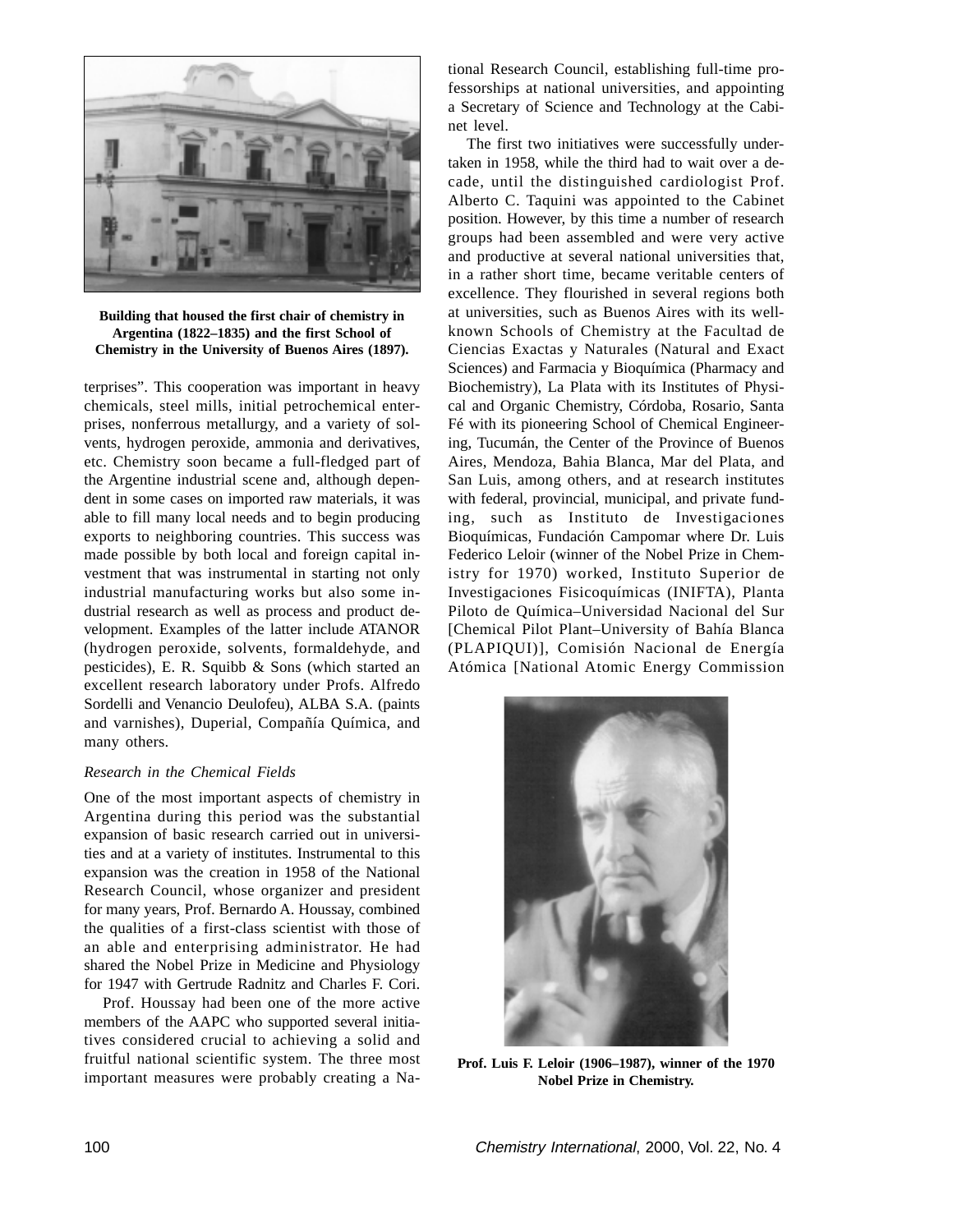(CONEA)], Laboratorio de Ensayo de Materiales e Investigaciones Tecnológicas [Laboratory for Material Testing and Technological Research (LEMIT)], and Instituto Nacional de Tecnología Industrial [National Institute for Industrial Technology (INTI].

All these efforts found substantial and continuing support from the National Research Council (Consejo Nacional de Investigaciones Científicas y Técnicas, or CONICET, as it is known popularly), which had a good start under Houssay's firm and enlightened leadership as president (reporting directly to the National Executive). The funds CONICET received from the national budget were used judiciously for broad and effective scholarship programs and for the funding of research at universities and institutes. To describe the many activities of CONICET and its impact on science in Argentina is, in fact, another story; suffice it to say here that its existence enabled Argentina to take a significant place on the scientific world scene, with chemistry as one of the most important fields.

## Last Quarter of the 20<sup>th</sup> Century

Viewed under the UNIFOR International Industrial Classification of All Economic Activities (UN), chemistry has an important share that ranges from the production of starting materials for other industries (e.g., food, textiles, printing, construction, transportation, health care, packaging, etc.) to products for direct use both locally and for export (such as paints and varnishes, pharmaceuticals, surface active agents, plastics, pulp and paper products, pigments, metals, rubber, glass, resins, pesticides, and fertilizers).

Oil and petrochemistry deserve a separate commentary. Although Argentine petroleum deposits were first discovered near a Patagonian village in 1907 and later on in other Argentine regions (Salta, Jujuy, Mendoza, Neuquén, Santa Cruz, and Tierra del Fuego), oil and gas production from them satis-

fied the energy needs of only part of the local market. In the early 1940s, because of demand brought about by World War II, the Dirección Nacional de Fabricaciones Militares (National Military Industries Agency) built a toluene synthesis plant to manufacture raw material for explosives. But it was only in the late 1950s and early 1960s that petrochemistry came into its own, essentially because of an aggressive exploration and production program that provided oil and gas in adequate amounts. Argentine petrochemistry has now become a multimillion-dollar industry that produces olefins and polyolefins, methanol, fertilizers, styrene and polystyrene, ethylene and propylene oxides, aromatics, vinyl chloride and PVC, polyethylene terephthalate, acetone, and other ketones—for both local consumption and export. In 1998, total petrochemical production reached 3.3 million tons (MTons), of which 36% comprised basic products, 28% intermediates, and 36% end-products.

#### **2000 and Beyond**

Chemistry in Argentina has traveled a difficult and, at times, bumpy road with moments of great enthusiasm and others of acrid gloom. Both local and foreign capital have contributed to its birth and growth, spawning small to medium-sized (by international standards) companies that make almost every basic chemical needed by the market. But the ever-changing world economy and the peculiar evolution of chemical industries, with emphasis shifting back and forth from industrial products to revenues for shareholders on a worldwide scale, has created unexpected situations that a rather small market like Argentina has difficulties coping with.

Still, a new millennium is just around the corner, and the country has been through worse crises before. We can, therefore, look forward to the future with a hopeful heart.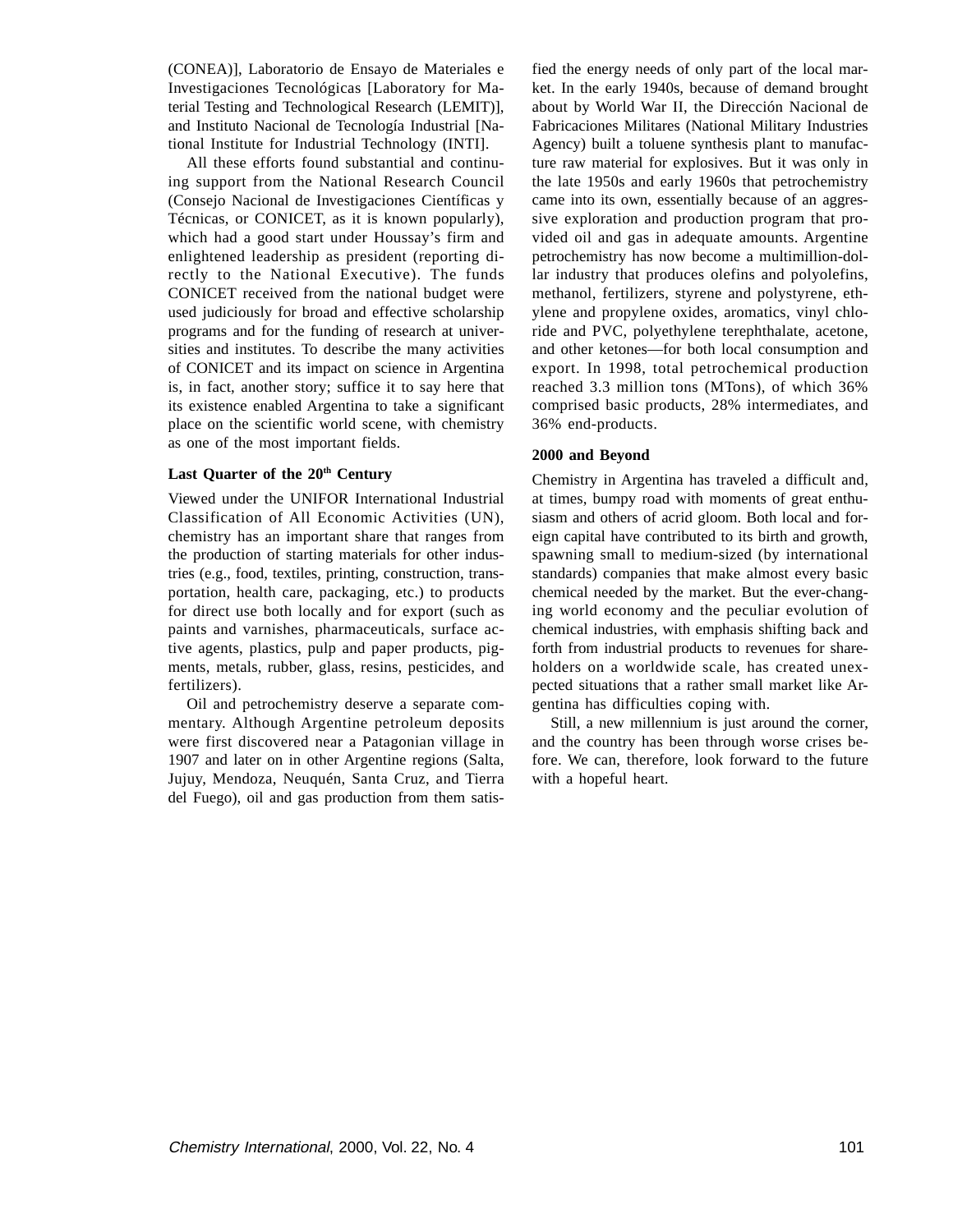# News from IUPAC

## Chemical Nomenclature Round Table

On 3 May 2000, IUPAC Executive Director John Jost (secretariat@iupac.org) and IUPAC Secretary General Edwin D. Becker (tbecker@nih.gov) sent the following message to IUPAC's Associate National Adhering Organizations, Associated Organizations, and Company Associates; to ICSU Unions; and to a number of chemical societies:

Chemical nomenclature has been a major core activity of IUPAC since its inception. In order to help develop a strategy for the Union's future work in nomenclature, including advances in computerbased aspects of nomenclature, IUPAC held a Round Table discussion on "Representations of Molecular Structure: Nomenclature and Its Alternatives" in Washington, DC on 10–11 March 2000. The meeting brought together 41 participants from 10 countries and included experts in organic, inorganic, biochemical, and macromolecular nomenclature; users of nomenclature in academia, industry, the patent, international trade, health and safety communities; journal editors and publishers; database providers; and software vendors. A detailed report of the conference, including 14 recommendations for IUPAC action, is available on the IUPAC web site at http:// www.iupac.org/news/archives/2000/NRT\_Report. html, or you can follow the links from the News & Notices page.

The IUPAC Executive Committee has already implemented three recommendations as follows:

 1. An ad hoc Committee on Chemical Identity and Nomenclature Systems (CCINS) has been established, with Dr. Alan D. McNaught as Chairman. The CCINS will be responsible for developing



**Upper left: Participants at the IUPAC Chemical Nomenclature Round Table meeting in Washington, DC in March 2000; upper right: Alan D. McNaught and Jonathan Goodman in discussion; lower left: Kenneth Cole, Alexander Lawson, Derek Maclean, and John Brennan in discussion; lower right: IUPAC President Alan Hayes (left) and American Chemical Society President Daryle H. Busch, who visited the IUPAC Executive Committee meeting held just before the March 2000 ACS Meeting in San Francisco.**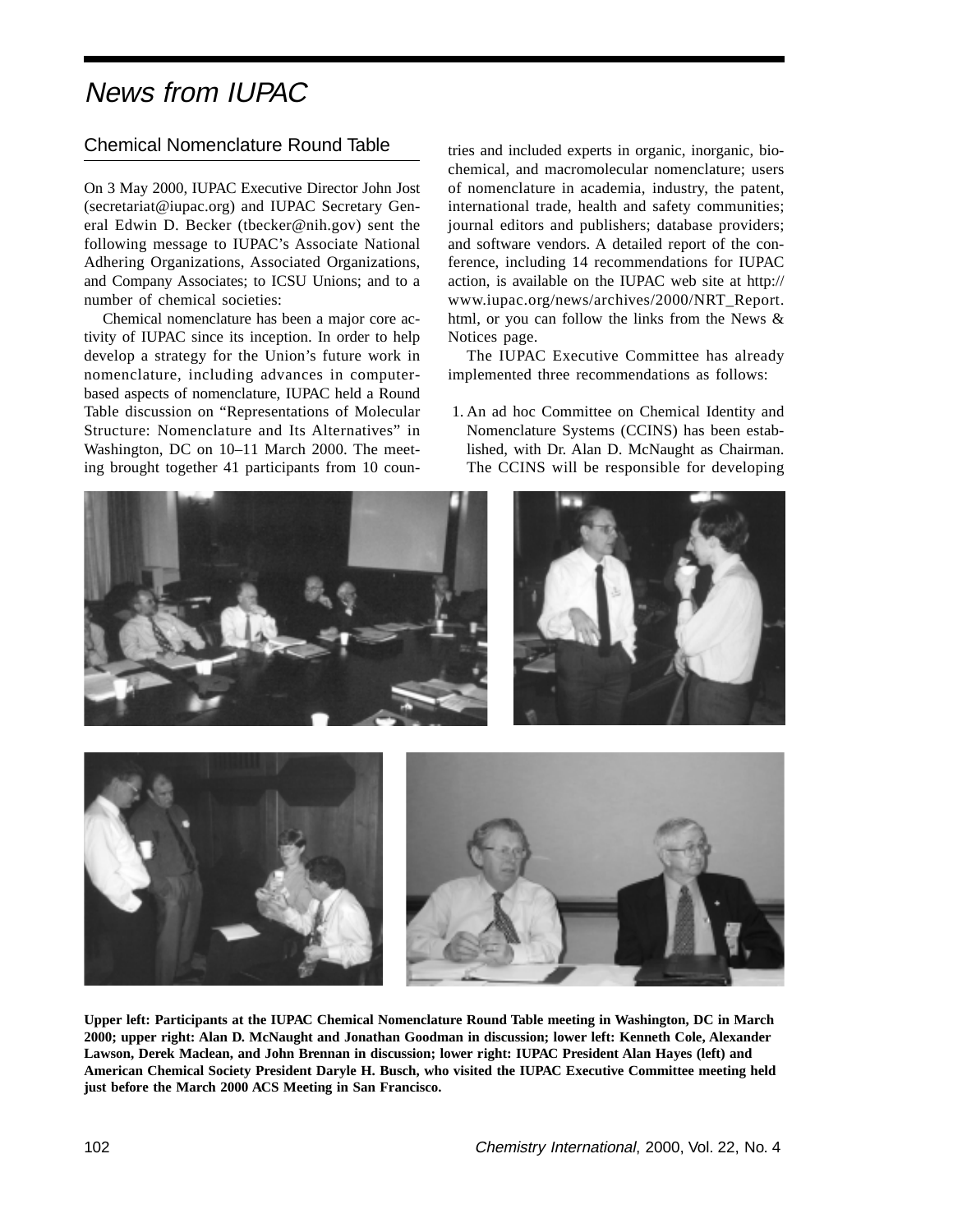systems for conventional and computer-based chemical nomenclature, cooperating with the four current nomenclature Commissions, coordinating interdisciplinary activities in the nomenclature field, and recommending to the Bureau longrange strategy on chemical nomenclature. It is expected that this body will provide the long-term central planning, management, and coordination of chemical nomenclature that would otherwise be lost when the Commissions are discontinued at the end of 2001.

- 2. A feasibility study of the Chemical Identifier project, to be managed by the CCINS, has been initiated. A "chemical identifier" is intended to be a meaningful alphanumeric text string that can uniquely identify a chemical compound and facilitate its handling in computer databases. This code would be the equivalent of an IUPAC systematic name but would be designed to be easily used by computers. The identifier could also include other information about the specific substance in question. Because there are several issues to be resolved, the participants in the Nomenclature Round Table recommended that the feasibility of the project and resolution of these issues be carried out as soon as possible by representatives of a wide range of interested parties. Drs. Stephen R. Heller and Steve Stein (NIST) were asked to recommend a list of individuals and groups that should be consulted initially and to propose a framework for addressing the issues.
- 3. IUPAC has agreed to play a lead role in representing the international chemistry communities in the development of Chemical Markup Language (CML), which is an extension of the more general XML (Extensible Markup Language) with special ability to handle chemical information. XML is a new standard being adopted by web publishers worldwide. It is expected to replace the current standard HTML over the next few years.

## Chemistry International Strategy Development Committee

IUPAC President Alan Hayes has appointed a Strategy Development Committee for *Chemistry International (CI)*, charged with the responsibility for developing a recommended mission and strategy for the magazine. Among other things, the committee is being asked to define *CI*'s function within IUPAC and to relate its content to the general mission of the Union in a time of profound change.

Readers who have views on the material that has been or should be included in *CI*, on its organization or physical appearance and layout, or on its relationship to the mission of IUPAC, are urged to communicate with the Chairman of the Strategy Development Committee:

Dr. D. H. Michael Bowen 8609 Ewing Drive Bethesda, Maryland 20817 USA Tel./Fax: +1 (301) 530 5764 E-mail: m\_bowen@acs.org

## DIDACtic Tools for Teaching Chemistry

Carbon—you can talk about it many different ways; what would be yours? You can do your best and picture yourself as the latest avant-garde modernist painter (see Fig. 1), or simply use DIDAC (see Fig. 2, which illustrates diamond, graphite, and fullerene—three different allotropic forms of carbon).

Because chemistry is fun and teaching it is not always easy, Agfa-Gevaert N.V., Belgium, has developed and produced "didactic" tools such as the DIDAC overhead transparency sheets. For more than five years, Belgian chemistry teachers in several respected schools have been using DIDAC overhead sheets. In the past year, and with the impulse of the Belgian National Adhering Organization, IUPAC's Committee on Chemistry and Industry (COCI), and, more recently, IUPAC's Committee on Teaching of Chemistry (CTC) have recognized the value of this project, and are actively promoting these materials.

Via a collaboration with UNESCO, and after the



**Fig. 1 Avant-garde modernist painter depicting a methane molecule.**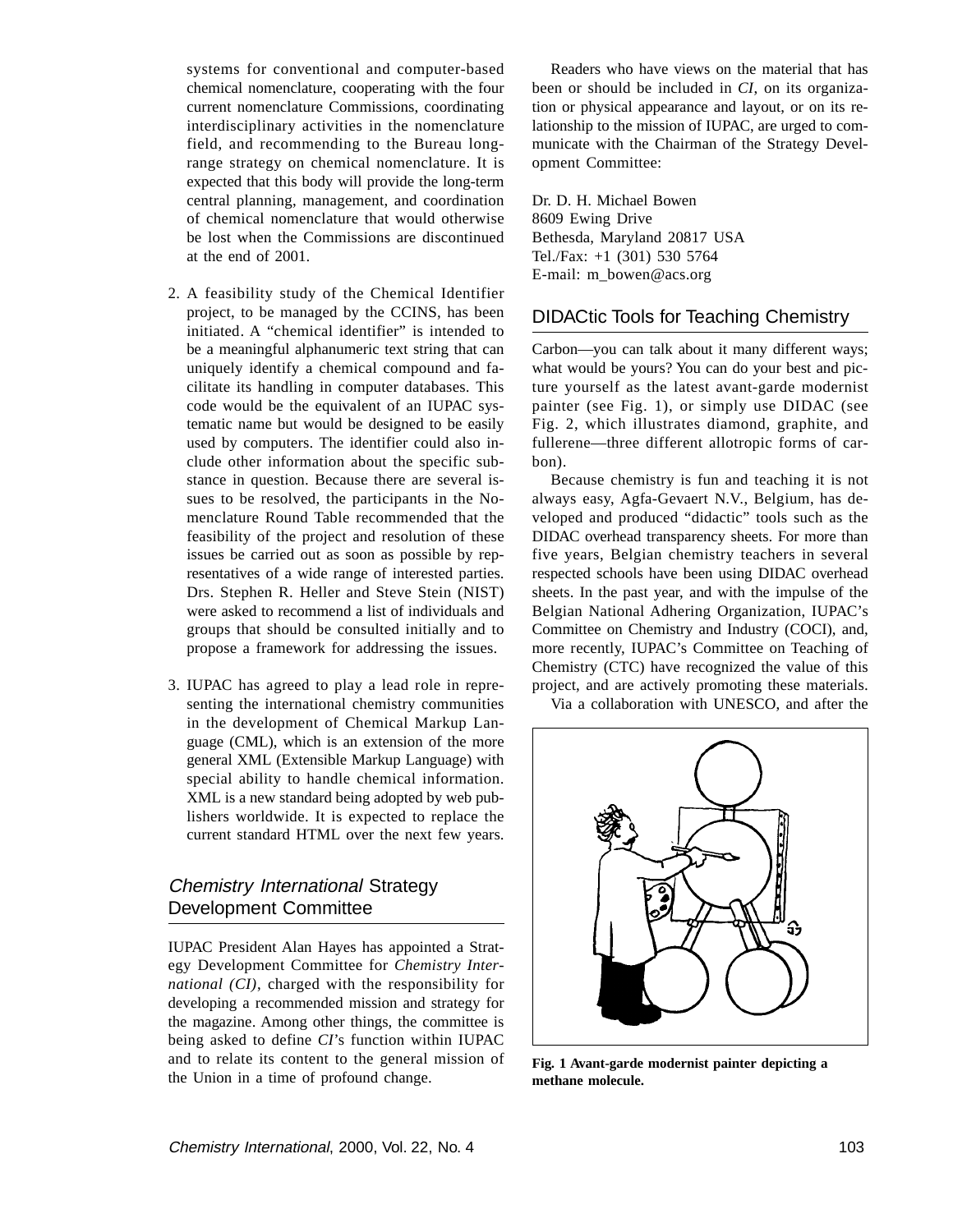

**Fig. 2 Three different allotropic forms of carbon, illustrated by diamond, graphite, and fullerene.**



**Fig. 3 Catalytic converters in cars.**



Fig. 4 A 2p<sub>y</sub> orbital.

IUPAC Congress in Berlin in 1999, DIDAC material was presented at advanced teacher training courses during January–May 2000 in Libya, Mali, Burkina Faso, Belarus, Lithuania, Yemen, Niger, and Iran. By the end of this year, at least 10 more new training activities will be organized in Africa, Europe, and the Caribbean countries; these training activities also

feature a workshop on microchemistry organized by CTC. By the end of 2001, the project should be presented in more than 30 countries around the world. The international recognition of DIDAC should be easy because only simple facilities are required for the different levels and different curricula.

As one chemistry teacher put it, "Sometimes it can be awfully difficult to explain a chemical subject by drawing an illustrative picture on the blackboard. Especially when you need three-dimensional drawings, or you are dealing with topics like chemical bonds, equilibria, etc. It is so much more relaxing if you already have the illustration on an overhead sheet, as you then can concentrate on explaining the concept. And that is exactly why I use DIDAC transparencies in my lessons".

When designing the sheets, the topics that are difficult to illustrate on a blackboard first came to mind. The carefully devised, attractive graphical representations help students to visualize the concepts and understand the theory. The sheets do not include narrative text, which make them accessible regardless of the language spoken in class. The sheets are designed for every level; the teacher selects only the sheets that provide added value to the lesson and match the level of the students in each class. Accompanying explanations for the teacher are available in Dutch, French, and English. The sheets are not meant to replace a course book, but merely to help explain topics that are rather difficult to illustrate.

## **Contents**

Five kits are currently available. Each illustrates several common chemical

subjects, from the role of chemistry in our daily lives to basic theoretical concepts. Each teaching module consists of approximately 60 color transparencies and presents chemical concepts in an easy-tounderstand way. A black-and-white version of the transparencies, from which copies can be made, is included for the students. For example, Fig. 3 illus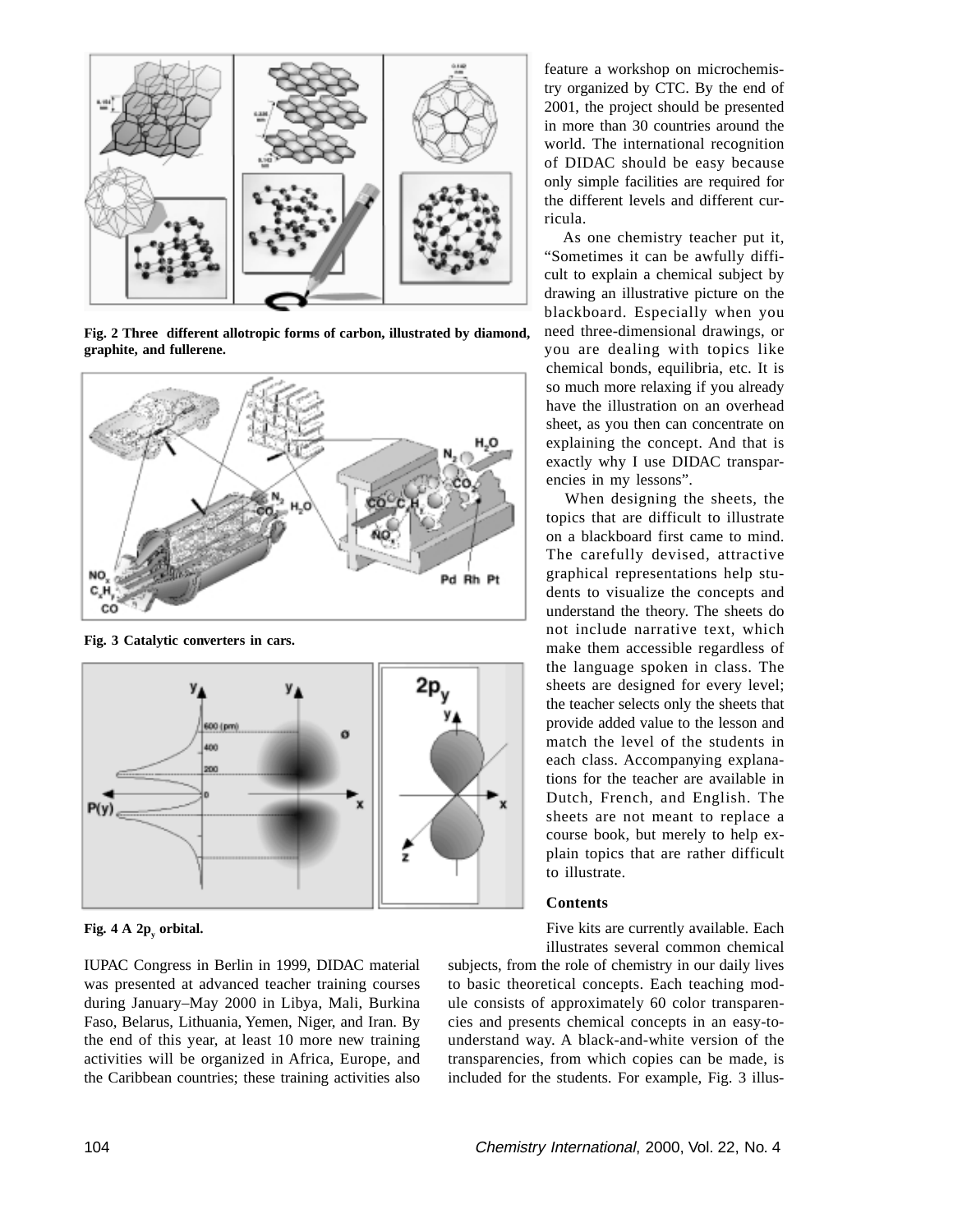trates catalytic converters in cars, and Fig. 4 depicts a 2p<sub>y</sub> orbital.

## *Volume 1*

Role of chemistry in our daily lives (10 sheets) Water (8 sheets) Periodic table of the elements (31 sheets) Colloidal systems (7 sheets) Thermodynamics (14 sheets)

## *Volume 2*

Chemical equilibria (27 sheets) Petrochemistry (16 sheets) Silverhalide photography  $(17 \text{ sheets} + 3 \text{ wedges})$ 

### *Volume 3*

Electrochemistry (22 sheets) Air and water (19 sheets) Atomic models (21 sheets)

## *Volume 4*

Polymers (28 sheets) Biopolymers (25 sheets) Chemical bonds (26 sheets)

### *Volume 5*

Separation techniques (19 sheets) Chemistry and health (19 sheets)

The content is specifically designed for students in secondary and higher education. As each sheet is autonomous, the teacher can use only the sheets that are applicable to their students and match their level. Thus, teachers still have complete freedom to design lessons in the way they feel is best for their class.

## **High Pedagogical Value**

The DIDAC editorial team consisted of Agfa chemists and an interuniversity group of professors and teachers from several Flemish universities, colleges, and didactic centers. This team ensured the educational value of each set of overhead sheets. They also selected the topics that were to be addressed in consultation with teachers, and in relation to the curriculum of secondary schools and colleges. The accompanying explanations provided with each teaching module constitute a valuable support for preservice and in-service teacher training. The DIDAC editorial team welcomes any comments and suggestions from the chemistry community.

### **www.agfa.com/didac/**

The DIDAC web site presents detailed contents of each volume. Sample sheets can be viewed there in color and as they will appear on an overhead projector. Price and ordering information are also available on the DIDAC web site, or you may contact the IUPAC Secretariat, P.O. Box 13757, Research Triangle Park, NC 27709-3757, USA; Tel: +1 919 485 8700; Fax: +1 919 485 8706; E-mail: secretariat@ iupac.org; URL: http://www.iupac.org or specifically for DIDAC: http://www.iupac.org/divisions/ current\_projects/1998/022\_17\_98.html.

## Pure and Applied Chemistry: The Special Topics Project

Prof. James R. Bull (Department of Chemistry, University of Cape Town, Rondebosch 7701, South Africa; E-mail: special.pac@iupac.org), IUPAC Special Topics Editor, has submitted the following article:

### **Background**

The special topics project has its origins in a series of one-off issues of *Pure and Applied Chemistry* (*PAC*) published during recent years. These issues comprised collections of critical reviews on aspects of pure and applied chemistry that were deemed to be of compelling public interest, and were instru-

mental in broadening the readership base of the journal and publicizing the role of IUPAC in interdisciplinary ventures. As a consequence, a decision has been taken by the Executive Committee to introduce the concept as a regular feature of *PAC.* This innovation is intended to find expression in publication of thematically related



collections of papers, as before, and occasional stand-alone review articles. These features will complement the traditional role of *PAC* as a medium for publishing articles based upon plenary lectures of IUPAC-sponsored events and reports and recommendations generated by the activities of IUPAC Commissions, and they are intended to supersede some of those special publication ventures formerly referred to by terms such as "White Book", etc*.*

The publication of a first issue of the journal under this new dispensation (*PAC*, Vol. 72, Nos. 1–2, pp. 1–331, 2000), is devoted to a collection of short critical reviews and research papers arising from presentations made at the first IUPAC-sponsored Work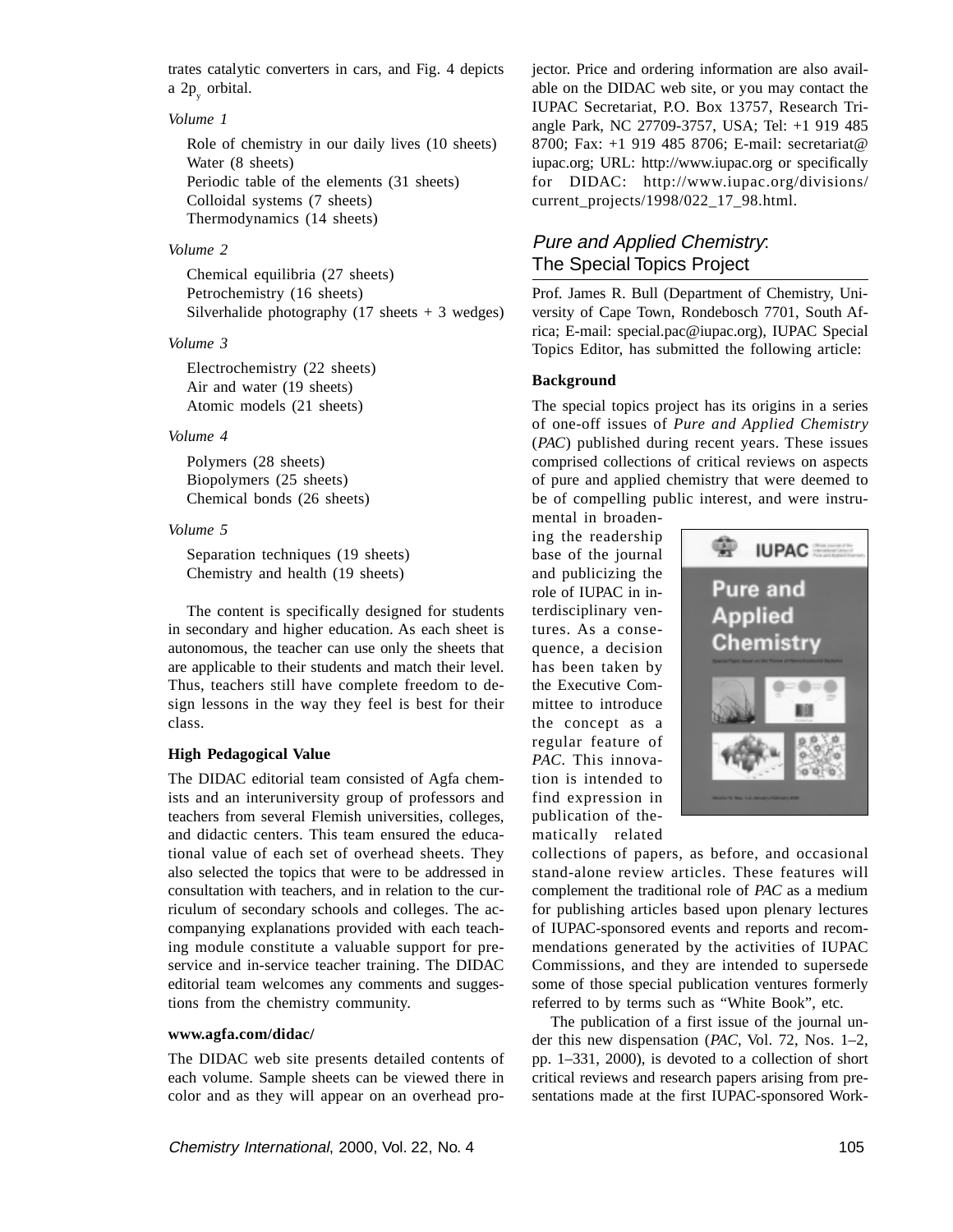shop in the series "New Directions in Chemistry". This event was conducted at Hong Kong University on 14–18 July 1999, and the topic "Nanostructured Materials" offered an ideal model for the special topics initiative, because it reflects an emerging interdisciplinary branch of science in which hitherto unimagined new opportunities for future development and exploitation of molecular structure and properties are under investigation and in prospect. The resultant exciting mix of current discovery and future promise perfectly exemplifies the themes that should enjoy high priority in this new publication venture.

## **What Is the Purpose of Special Topics?**

The concept of special topics should be considered in the context of the status and future prospects of *PAC*, and its role in the global business of scientific publications. The traditional uniqueness of the journal, as an "official" scientific organ of IUPAC, through publication of outputs from organizationally sponsored conferences, and deliberations on nomenclature and symbols, is no longer a guarantee of widespread obligatory readership in the international scientific community. The distinctiveness of this role has been diminished by growth of alternative forms of access to information and review material, and the inevitable replication of published versions of conference proceedings or topics accompanying the massive proliferation of review media. Furthermore, these organizational constraints on publication policy have hitherto obliged the journal to adopt a reactive role that competes unfavorably with the more market-sensitive editorial policies of numerous comparable publications.

Simply expressed, the special topics initiative is designed to introduce a new dimension of relevance and immediacy into the publication policy of *PAC*, and to reflect the responsiveness of IUPAC to the new challenges facing science in society. At the same time, it will target opportunities to demonstrate and exemplify the centrality of IUPAC as an authentic voice of the international community of chemists. Societal and regional diversity is one of the distinctive characteristics of the organization, and the special topics project will be guided by initiatives that reflect and foster this principle.

## **What Are Special Topics?**

The term "special topics" implies something out of the ordinary but can comprise the publishable output of any legitimate activity of IUPAC, and reflect any aspect of current and future-directed chemical sciences. In reality, this initiative merely extends the current scope of *PAC* publication policy from the traditional, reactive role to a more flexible and dynamic

approach, in which IUPAC members and interest groups can propose and undertake projects leading to publication of feature articles and collections of thematically related reviews. The concept can certainly be extended to include collections sometimes referred to as "symposia-in-print", comprising overviews together with research papers. In all special topics projects, the essential criteria governing publishability will, therefore, be peer-review evaluation of scientific merit and aspirations toward IUPAC "distinctiveness". It is hoped that the application of these criteria will ensure that *PAC* occupies a unique and indispensable place in the everproliferating review literature, which complements those of comparable publications.

## **How Are Special Topics Projects Initiated and Implemented?**

The task of the Special Topics Editor is to seek out and encourage the formulation of projects leading to publication of special topics, and to provide the appropriate technical support and liaison to bring the projects to conclusion.

A proposal for a special issue should first be submitted to the Special Topics Editor, and should outline the intended scope and coverage of a theme, together with a draft proposal on prospective authorship and a target date for publication. Ideally, a project editor (or editors) should be nominated to take responsibility for ensuring that the appropriate level of scientific rigor is brought to bear on the content of the proposed special topic issue.

It is perhaps worth emphasizing that the role of the Special Topics Editor is essentially that of a facilitator, and in no way usurps the central function and responsibility of the project editor(s), whose task it is to ensure that contributions are thematically appropriate and scientifically rigorous. In practice, this necessitates a central role for the project editor(s) in advising on referees and refereeing procedures, and ensuring that manuscripts are appropriately revised. In addition, the project editor(s) will assume or delegate responsibility for drafting introductory and/or summary material for incorporation into the special topic issue, where these are necessary.

The Special Topics Editor's first role in a defined project will be to establish communications with prospective authors and notify them of guidelines for manuscript preparation and a timetable for submission of manuscripts. Manuscripts will be submitted to the Special Topics Editor, who will implement and coordinate the refereeing process in close collaboration with the project editor, and liaise with the IUPAC publications office on communications and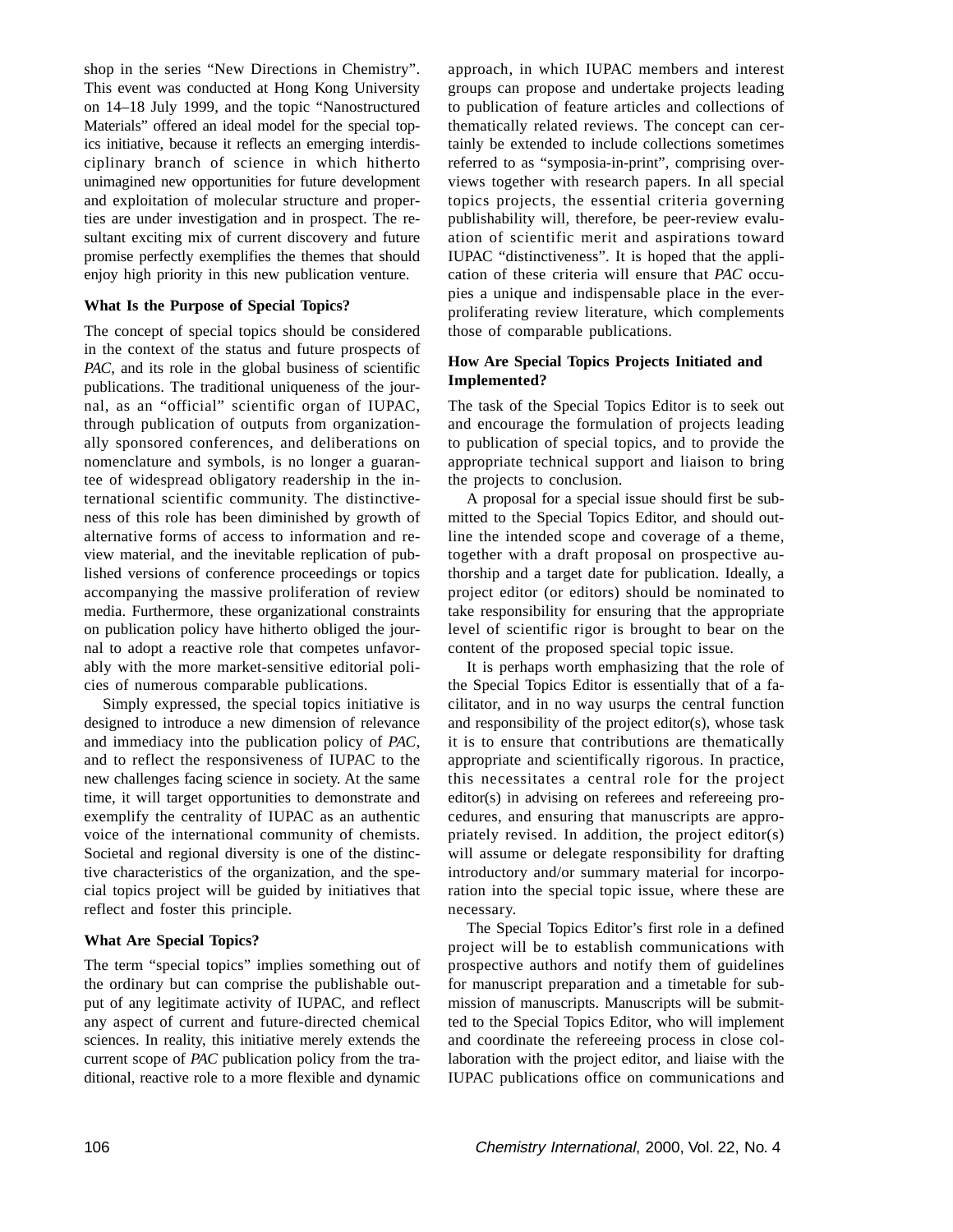manuscript management. The Special Topics Editor will also assume responsibility for ensuring overall consistency in the scientific standard and style of the issue, in consultation with the various project participants.

### **Who Should Participate?**

The activities and projects of IUPAC Divisions provide natural outlets for joint ventures, which may well be candidates for special topic publications of *PAC.* Individuals and interest groups serving on IUPAC bodies are urged to take advantage of opportunities to promote their areas of specialized interest and expertise through this medium.

In addition, the Special Topics Editor will welcome proposals for authorship of stand-alone feature articles, intended to capture the essence of those new and emerging concepts and principles that may be expected to wield a major influence in the chemical sciences during the next decade and more. In addition to welcoming nominations for authorship, the Special Topics Editor will consider topic proposals submitted directly by would-be authors. These proposals should take the form of a short outline of the suggested topic, and its perceived appropriateness as a feature article in *PAC.* Proposals of this nature may be subject to peer evaluation, prior to the issue of a formal invitation to submit a manuscript.

## Symposia and Conferences in Developing and Economically Disadvantaged Countries

In August 1999 in Berlin, the IUPAC Council approved a program (for a four-year trial period) of providing financial support of up to USD 10 000 to no more than two international conferences each year to be held in developing or economically disadvantaged countries that are full Members of IUPAC in good standing. IUPAC funds are to be used to pay international travel expenses of eminent invited lecturers whose participation will be critical to the success of the conference. An announcement of the program and invitation for applications follows.

The announcement and application forms are available on the IUPAC web site. The Bureau has not prepared a list of countries that are specifically eligible because the criteria of "developing" and "economically disadvantaged" are not firm, and economic circumstances (including currency exchange rates) often vary rather rapidly. IUPAC invites applications widely and leaves it up to the conference organizers making the application to provide adequate justification to the selection committee,

which comprises members of the Bureau.

As indicated in the announcement, an application should be submitted to the Secretariat, preferably in electronic form, with a copy to the relevant National Adhering Organization (NAO). Because the program is just beginning, IUPAC will accept applications this year until August 31 for conferences in 2001, but the normal application deadline will be January 31 of the year preceding the conference, as indicated in the announcement.

Please consult the IUPAC web site or contact the Secretariat for further information or advice.

### **Announcement**

The International Union of Pure and Applied Chemistry (IUPAC) will provide financial support for international symposia and conferences in the chemical sciences that have been granted IUPAC sponsorship and are being held in developing and economically disadvantaged countries. The country in which the conference is being held must be a Member of IUPAC. IUPAC is able to provide financial support to no more than two conferences per year with up to USD 10 000 each, the funds to be used to pay for international travel of eminent invited conference speakers. Applications must be received by the IUPAC Secretariat according to the following schedule:

| Year of<br>Conference | <b>Application Due</b>             | <b>Approval Granted</b>        |
|-----------------------|------------------------------------|--------------------------------|
| 2001                  | 31 August 2000                     | 31 October 2000                |
| 2002<br>2003          | 31 January 2001<br>31 January 2002 | 30 April 2001<br>30 April 2002 |
| 2004                  | 31 January 2003                    | 30 April 2003                  |

Applications received after the deadline will be considered only if funds are still available.

## **Purpose**

As part of its efforts to strengthen the chemical sciences worldwide, IUPAC wishes to encourage high quality conferences in developing countries and in countries that have great difficulty in supporting the international travel of conference lecturers because of national economic circumstances. The aims are to stimulate scientific activities in the host country and especially to permit young scientists in the host country to meet and interact with leading scientists from other parts of the world.

## **Eligibility**

The program is limited to conferences to be held in countries that are full Members of IUPAC (currently 45 countries, as listed on the IUPAC web site). Countries must be in good standing at the time of appli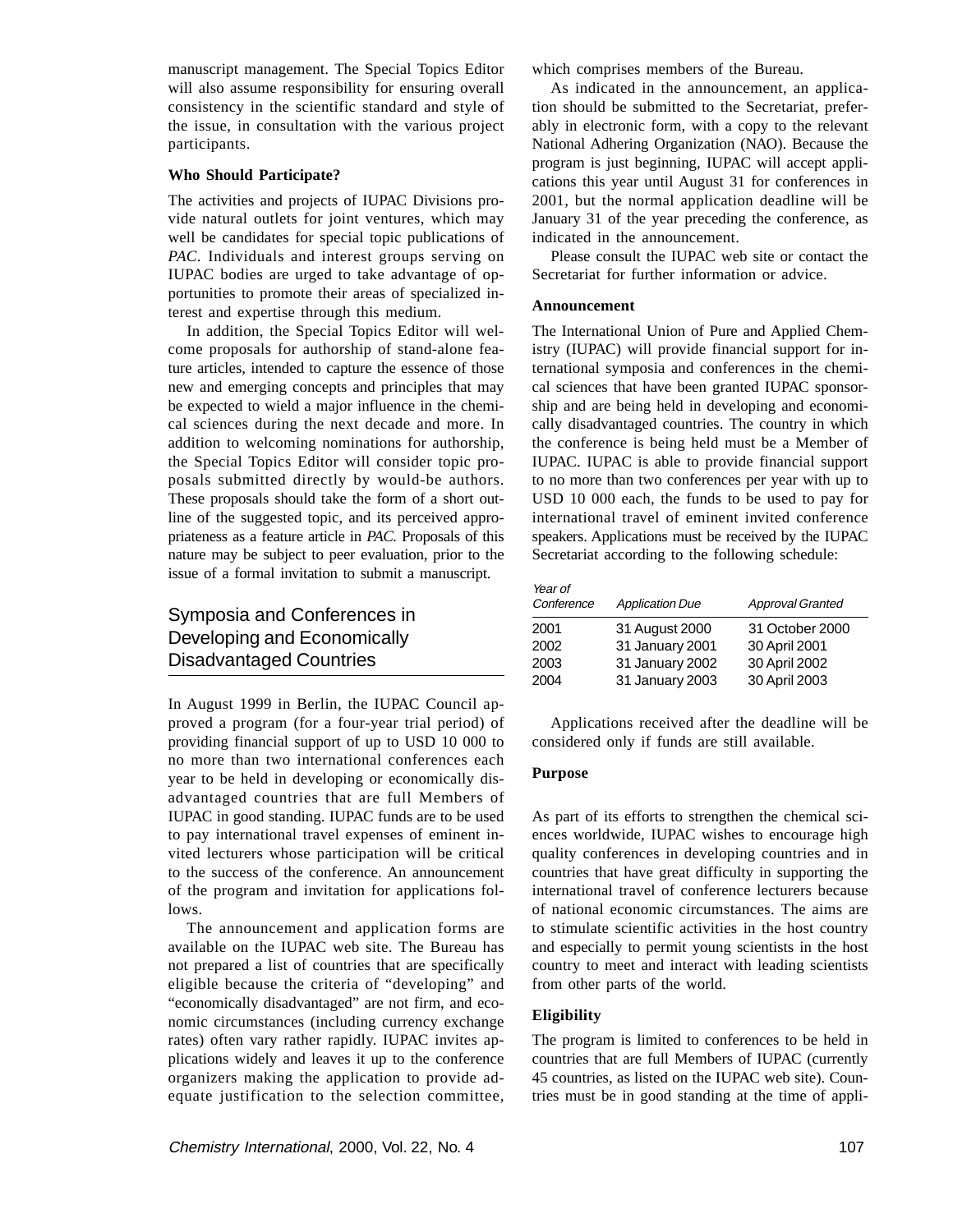cation. Conference organizers in any of the IUPAC Member countries may apply but must demonstrate that the country's economic circumstances meet the criteria for this program. Conferences must be truly international in scope and have been granted IUPAC sponsorship. They should be expected to attract speakers and participants from several countries.

## **Funding Restrictions**

It is expected that the conference organizers will obtain adequate financial support within the host country and/or from registration fees to meet most needs. The funds provided by IUPAC are limited to payment of international travel for eminent invited speakers whose participation is crucial to the development of a high-quality scientific program.

## **Selection Criteria**

Conferences on any aspects of the chemical sciences will be evaluated on the basis of the quality of the planned scientific program, the overall organization of the conference, the anticipated impact within the host country, the expected impact on international science, and the economic need as described above. Factors to be considered include relevance to important new areas of science and/or relevance to a specific geographic region. Innovative approaches are encouraged.

## **Application Procedure**

Applications should be submitted to the IUPAC Secretariat, together with an Advance Information Questionnaire (AIQ) required for IUPAC sponsorship of a conference. Submission of both documents in electronic form is strongly preferred. Copies of both forms are available for downloading on the IUPAC web site, http://www.iupac.org/symposia/support. html. Supplementary material may be sent by air mail.

The items on both forms are largely self-explanatory. The Secretariat should be consulted if there are questions. Particular attention should be given to providing as complete a description of the planned conference as possible, including its aims, scope, and as detailed a scientific program as is available. The names of probable invited speakers should be given, along with details of the planned use of the IUPAC funds to support speakers' international travel and the reasons why such funds are important to the success of the conference. An overall budget for the conference should be provided, with indications of the probable sources of funds. In line with the policy for IUPAC sponsorship of conferences, it is expected that plenary and invited lectures will be made available for publication in *Pure*

*and Applied Chemistry*. Explain any requests for deviation from this policy.

A copy of the application should be submitted to the relevant NAO (addresses appear on the IUPAC web site).

Please send completed applications and AIQs to the IUPAC Secretariat:

E-mail (preferred): pam@iupac.org

Mail: IUPAC Secretariat Attn: Ms. Pamela Footman P.O. Box 13757 Research Triangle Park, NC 27709-3757 USA Tel.: +1 919 485 8700

Fax: +1 919 485 8706

## IUPAC-NIST Solubility Data Series

Three more volumes in the IUPAC-NIST Solubility Data Series have recently been published as issues of the *Journal of Physical and Chemical Reference Data (JPCRD)*, as per the cooperative agreement described in *Chemistry International*, Vol. 21, No. 2, pp. 36–37, 1999. These volumes have been published by The American Chemical Society (ACS) and the American Institute of Physics (AIP) for the National Institute of Standards and Technology (NIST).

IUPAC-NIST Solubility Data Series 67. Halogenated Ethanes and Ethenes with Water, by Ari L. Horvath, Forrest W. Getzen, and Z. Maczynska, appeared as Reprint No. 559, *JPCRD*, Vol. 28, No. 2, pp. 395–627, 1999.

IUPAC-NIST Solubility Data Series 68. Aliphatic Compounds  $C_3 - C_{14}$  with Water, by Ari. L. Horvath and Forrest W. Getzen, appeared as Reprint No. 560, *JPCRD*, Vol. 28, No. 3, pp. 649–777, 1999.

IUPAC-NIST Solubility Data Series 69. Ternary Alcohol–Hydrocarbon–Water Systems, by Adam Skrzecz, David Shaw, and Andrzej Maczynski, appeared as Reprint No. 566, *JPCRD*, Vol. 28, No. 4, pp. 983–1236, 1999.

For more information about these IUPAC-NIST volumes, see the article on New Publications from the American Chemical Society and the American Institute of Physics on page 118 of this issue.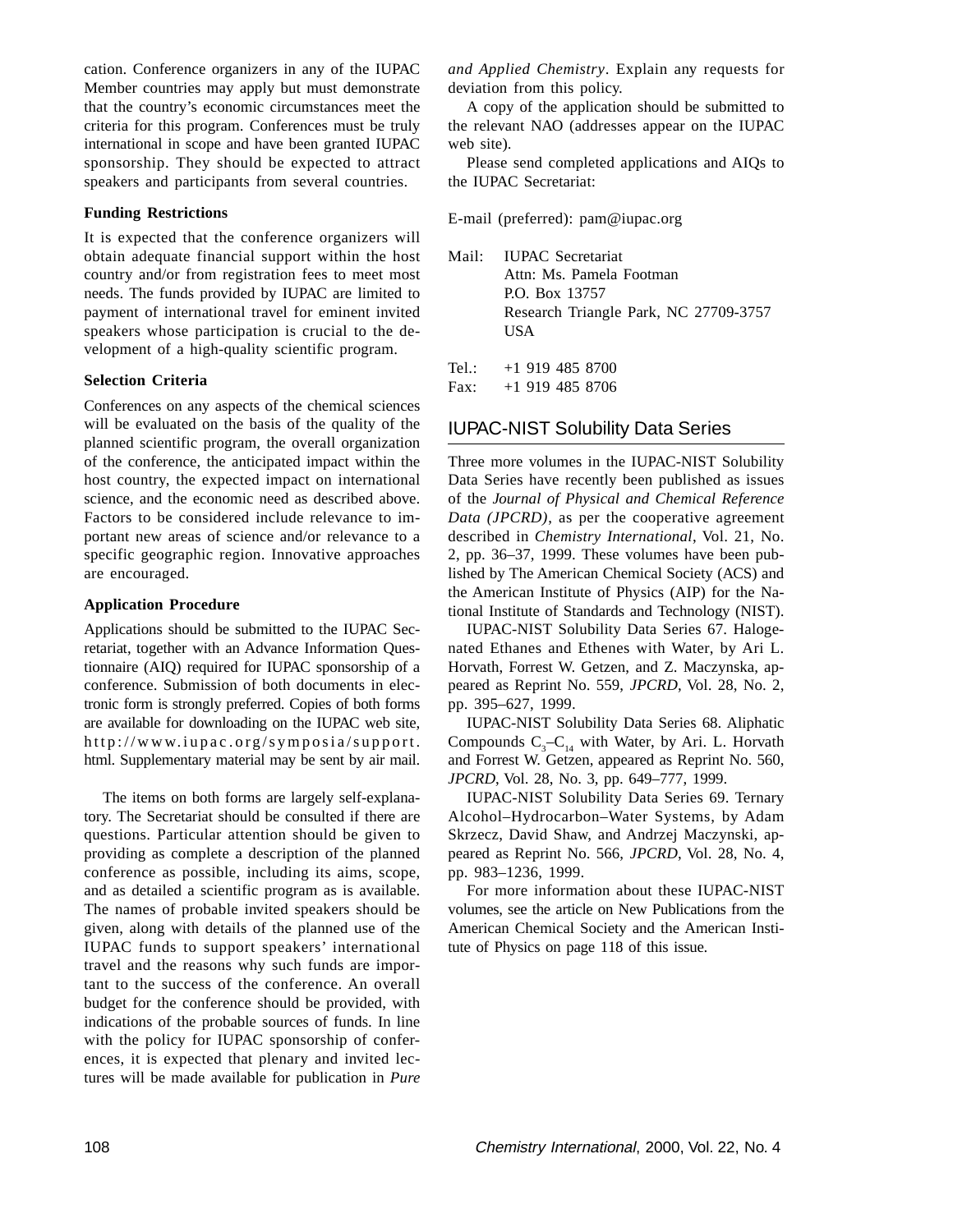# Report on IUPAC's Financial Condition for the Biennium 1998–1999

After serving IUPAC as Treasurer and Chairman of the Finance Committee for eight years, Prof. John Ward has taken a well-deserved retirement from the financial helm of IUPAC. During his term, IUPAC's financial condition improved from a position of income not meeting expenses in the biennium to a position during the 1998–1999 biennium in which income covered expenses and long-term reserves have been established to strong levels. Financial responsibilities have transferred to Dr. Christoph



**Dr. Christoph Buxtorf**

Buxtorf, newly elected Treasurer of IUPAC and recently retired Head of Production and Technology of Novartis Crop Protection (Switzerland), and Dr. Edwin Przybylowicz, Chairman of the Finance Committee and retired Director of Research at Eastman Kodak Co. (USA). This report on the financial condition of IUPAC is submitted to the IUPAC membership as a summary. These

comments are based on the financial figures summarized in the tables that are part of this report. More detailed financial statements can be found on the IUPAC web site at: http://www.iupac.org. The comments are summarized in two categories: near-term operational income/expense and long-term investments.

### **Near-Term Operational Income and Expense**

Over the past biennium, IUPAC income has exceeded expenses by USD 373 500, an amount that was significantly greater than in the previous biennium (1996–1997) when income exceeded expenses by USD 20 600. Much of the surplus from these years has been moved to our long-term investment accounts, where it has been earning a good return for potential use to support the organization's projects.

The surplus during the past biennium is the result of a number of factors, including: (1) a more efficient operation of the Secretariat at Research Triangle Park, (2) stronger fiscal management of expenses by Divisions and Standing Committees, and (3) tight fiscal management by our Treasurer. The impending reorganization of the work done by IUPAC may have also caused some reduction in spending during this millennium. As the new project system gets established, it is anticipated that expenses and income will be more closely matched.

There are some cautions and concerns to be noted, however, as we view IUPAC's operational financial condition. On the income side, our national subscriptions provide slightly over 50% of our operating income. This income represents the main support of our organization; however, it is subject to monetary fluctuations and regional macroeconomic problems that regularly impact the organization. For example, countries where severe inflation has caused hardships are not able to meet their annual subscription because inflation has diminished the value of their currencies. Such circumstances are recognized and handled on a temporary basis by the Officers of the Union in a way that does not impact the participation of the countries in IUPAC activities. However, such occurrences do impact IUPAC's budgeted in-

come levels. This effect has occurred in the recent past, and IUPAC's financial plans must take the possibility of such events into account.

Another major contributor to our biennial income is IUPAC publications. During the past biennium, publication income provided approximately 33% of the total income.



**Dr. Edwin Przybylowicz**

IUPAC, under the leadership of our Executive Director, Dr. John Jost, has moved in the direction of self-publishing. This change has improved the response time for IUPAC publications and has also resulted in a significant improvement in income. One caution in the longer term is whether printed publications will continue to provide such income levels, given the trend toward electronic publication and use of the excellent IUPAC web site.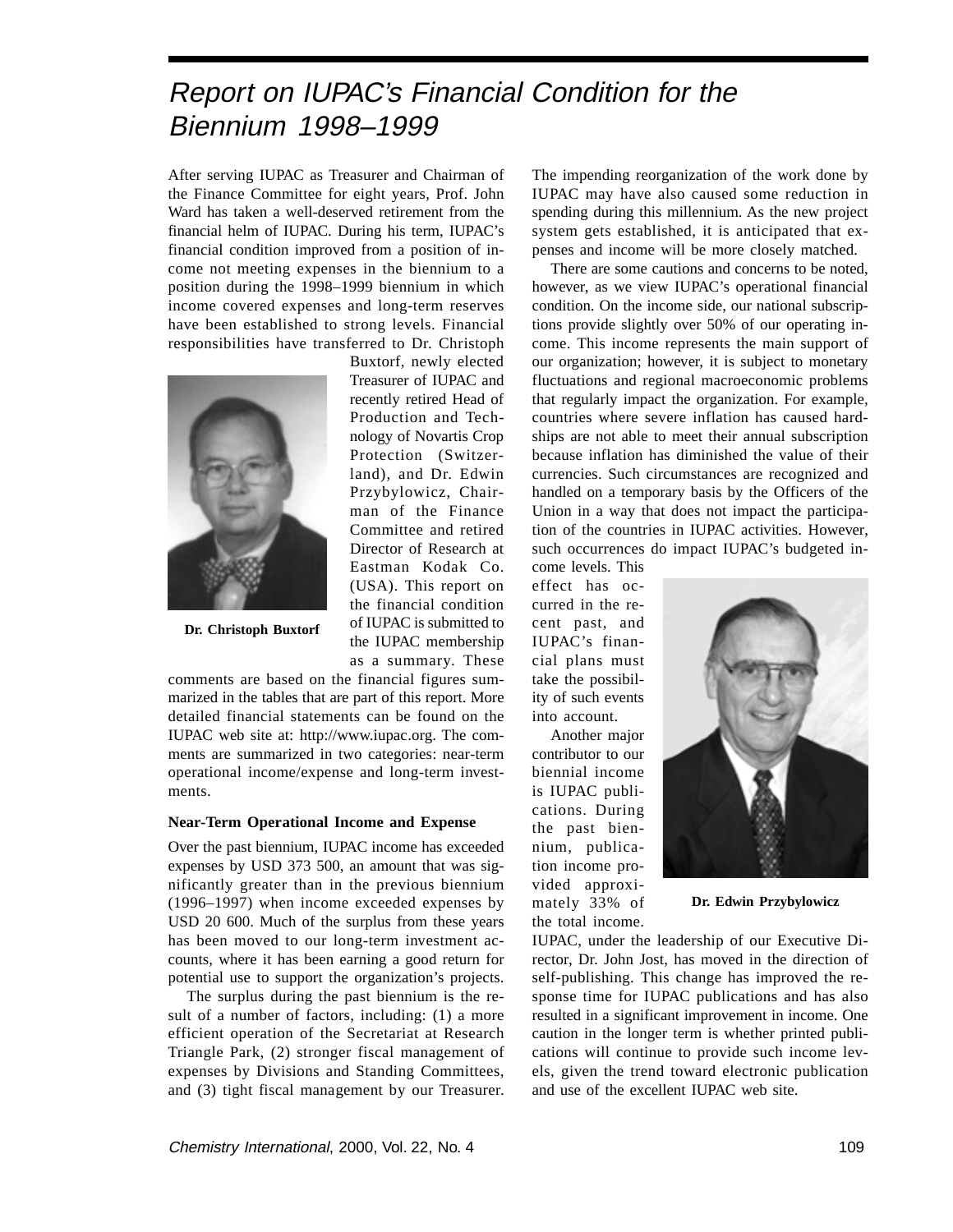The third major contributor to IUPAC income derives from dividends and interest. During the past biennium, these sources have contributed 9%, down slightly from the 10% of the previous biennium. This item is mainly determined by the Union's average cash position and the prevailing interest rates.

On the expense side, total expenses for this biennium are down by 8% over the previous biennium, during which the Secretariat was moved from Oxford, England to Research Triangle Park, North Carolina (USA). While this move had a significant impact on our operations, it did not impact the scientific work of the organization. Prof. Ward regularly reminded the Division Presidents and Standing Committee Chairs of the availability of funding for worthy projects.

It will be a challenging task to select and support projects under the Strategic Plan 2000–2001. IUPAC will undergo a fundamental strategic change in the years ahead, from a commission-

based to a project-driven "new millennium" organization. The challenge for financial planning will be to provide the necessary support for good projects as well as an equitable distribution of funds across the broad spectrum of activities in which IUPAC is involved.

#### **Long-Term Investments**

Long-term investments for IUPAC are subdivided into four funds: (1) Reserve Fund, (2) Southern Hemisphere Sinking Fund, (3) Endowment Fund, and (4) Endowment Fund Reserve. While the accounting practice shows specific amounts of money allocated to each of these funds, for investment purposes, the aggregate of the four funds is handled as a single portfolio. The purpose of each of these funds is as follows:

## *Reserve Fund*

This fund is intended to provide operational expenses to carry IUPAC for a full biennium, should

BATCHELOR, TILLERY & ROBERTS, LLP **CERTIFIED PUBLIC ACCOUNTANTS POST OFFICE BOX 1808** RALEIGH, NORTH CAROLINA 27619

**1700 HOMEWOOD COURT, SUITE 300** 

RALEIGH, NORTH CAROLINA 27609

TRI EPHONE (919) 787-8212

**EACSIMILE (919) 283-8224** 

ONALD A. BATCHELOR ANN H. TILLERY FRANKLIN T. ROBERTS GREGORY H. BRILET TAMPE BLACK . IR

**Independent Auditors' Report** 

The Executive Committee International Union of Pure and Applied Chemistry:

We have audited the accompanying statements of financial position of the International Union of Pure and Applied Chemistry ("IUPAC") as of December 31, 1999 and 1998, and the related statements of activities, cash flows, and functional expenses for the years then ended. These financial statements are the responsibility of IUPAC's management. Our responsibility is to express an opinion on these financial statements based on our audits.

We conducted our audits in accordance with generally accepted auditing standards. Those standards require that we plan and perform the audit to obtain reasonable assurance about whether the financial statements are free of material misstatement. An audit includes examining, on a test basis, evidence supporting the amounts and disclosures in the financial statements. An audit also includes assessing the accounting principles used and significant estimates made by management, as well as evaluating the overall financial statement presentation. We believe that our audits provide a reasonable basis for our opinion.

In our opinion, the financial statements referred to above present fairly, in all material respects, the financial position of the International Union of Pure and Applied Chemistry as of December 31, 1999 and 1998, and the changes in its net assets and its cash flows for the years then ended in conformity with generally accepted accounting principles.

February 24, 2000

other sources of income not be forthcoming. It is the prime financial protection for the Union in the event of a severe worldwide economic downturn.

Batchelor, Tillery : Roberts, LLP

#### *Southern Hemisphere Sinking Fund*

This fund is one that is planned to be used to help hold General Assembly and Congress meetings in places where the costs of travel, meeting arrangements, etc. are considerably more expensive than the norm. It is anticipated that significant use of this fund will be made during the upcoming General Assembly and Congress in Brisbane, Australia.

### *Endowment Fund*

This fund was established to pay for special projects of a broad nature that enhance the stature of the Union. For example, the recently established IUPAC Prize for Young Chemists will be supported entirely by the proceeds from the Endowment Fund. Proceeds from this fund are calculated using the yield on fixed income investments rather than the entire portfolio.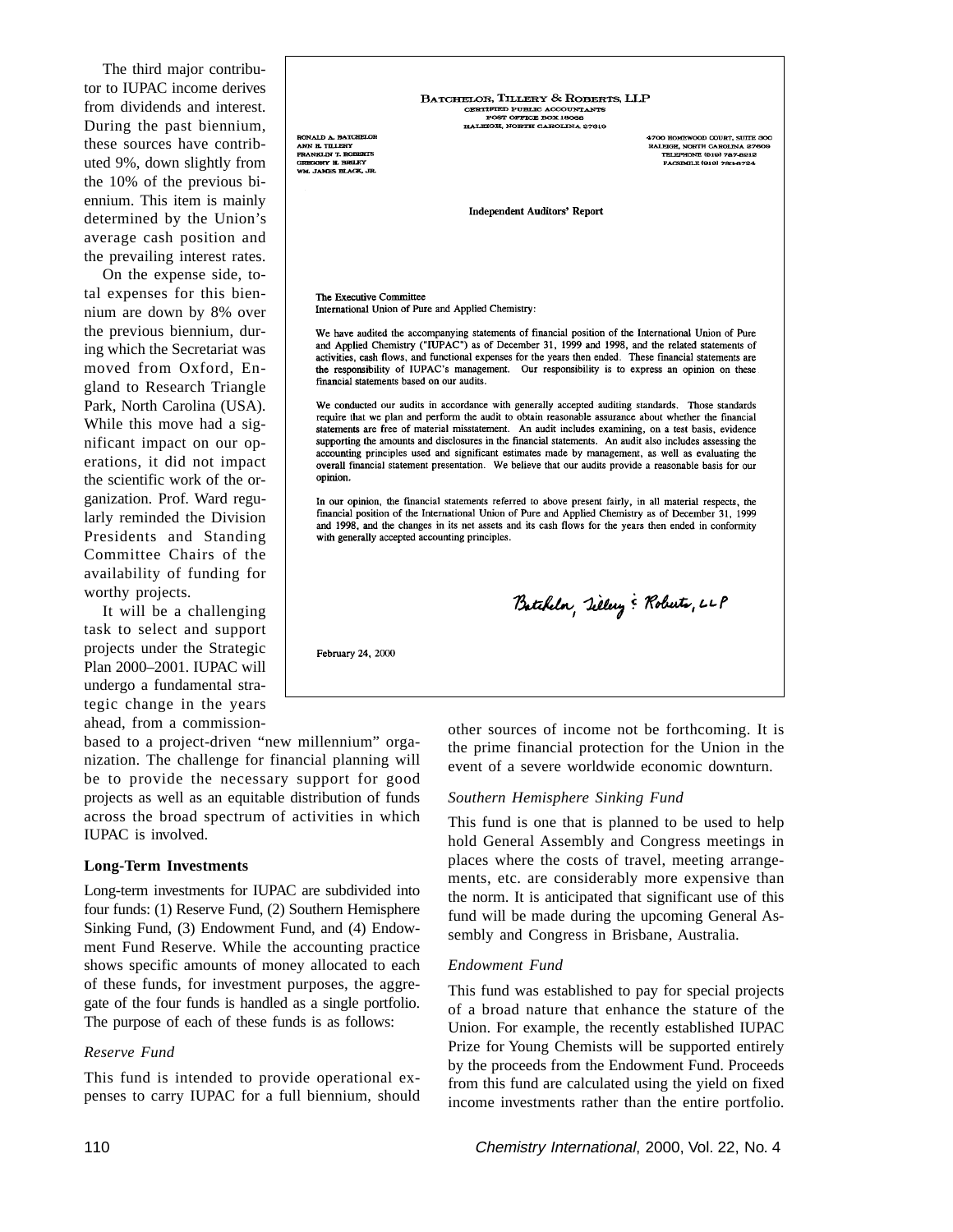### *Endowment Fund Reserve*

This fund was created to provide matching funds from IUPAC to add to outside funds that might be made available to IUPAC for endowment purposes. The Endowment Fund Reserve would match funding for projects of an ongoing nature from partnerships of IUPAC with industry, government, or technical organizations.

## **Total IUPAC Portfolio Growth**

The total IUPAC investment portfolio grew from a value of USD 3 055 920 at the end of the previous biennium (market value as of 31 December 1997) to USD 3 940 707 (market value as of 31 December 1999) for a 29% gain in value. This change is the result of two factors: (1) the investment growth of the portfo-

lio during this period, and (2) savings that were accrued from operations during this period and transferred to the long-term investment account. During the past biennium, the Finance Committee and Treasurer have established a balanced portfolio of 60% equities and 40% fixed income investments, with a regional balance of 60% U.S. investments and 40% in Europe.

During the next year, the Finance Committee will develop a written investment policy statement, which will be reviewed and approved regularly by Officers of the Union, as a means of understanding and maintaining IUPAC's strong financial condition.

| <b>Investment Account (in USD)</b>                                              | <b>Market Value</b> | <b>Market Value</b> | <b>Market Value</b> |
|---------------------------------------------------------------------------------|---------------------|---------------------|---------------------|
|                                                                                 | 12/31/97            | 12/31/98            | 12/31/99            |
| Reserve Fund                                                                    | 2 172 515           | 2500837             | 2860943             |
| <b>Southern Hemisphere Sinking Fund</b>                                         | 100 000             | 150000              | 200 000             |
| <b>Endowment Fund</b>                                                           | 343800              | 563603              | 632926              |
| <b>Endowment Fund Reserve</b>                                                   | 439 605             | 219802              | 246838              |
| <b>Total Long Term Portfolio Value</b>                                          | 3055920             | 3434242             | 3940707             |
| Annual Percentage Change in Value<br><b>Biennium Percentage Change in Value</b> |                     | $12.4\%$            | 14.7%<br>29.0%      |

## **Budget vs. Expense 1998–99 (USD, thousands)**

|                                        | 1998-99<br><b>Biennium</b><br>(Actual) | 1998-99<br><b>Biennium</b><br>(Budget) | 1998-99<br><b>Biennium</b><br>(Over/Under) | 1996-97<br><b>Biennium</b><br>(Actual) |
|----------------------------------------|----------------------------------------|----------------------------------------|--------------------------------------------|----------------------------------------|
| <b>INCOME</b>                          |                                        |                                        |                                            |                                        |
| <b>National Subscriptions</b>          | 1 3 3 2.7                              | 1 350.0                                | (17.3)                                     | 1 278.1                                |
| <b>Service Charges</b>                 | 15.5                                   | 25.0                                   | (9.6)                                      | 17.5                                   |
| <b>Interest &amp; Dividends Earned</b> | 193.4                                  | 220.0                                  | (26.6)                                     | 249.5                                  |
| <b>Other Income/Restricted Income</b>  | 64.2                                   | 22.0                                   | 42.2                                       | 10.3                                   |
|                                        | 1 605.8                                | 1 617.0                                | (11.3)                                     | 1 555.4                                |
| <b>Publications</b>                    |                                        |                                        |                                            |                                        |
| <b>Blackwell</b>                       | 762.9                                  | 650.0                                  | 112.9                                      | 669.4                                  |
| <b>Other Publishers</b>                | 57.2                                   | 20.0                                   | 37.2                                       | 27.8                                   |
| <b>Blackwell Science Grant</b>         | 40.0                                   | 40.0                                   | ٠                                          | 40.0                                   |
|                                        | 860.1                                  | 710.0                                  | 150.1                                      | 737.2                                  |
| Affiliate Membership Program           |                                        |                                        |                                            |                                        |
| Contributions                          | 133.4                                  | 110.0                                  | 23.4                                       | 139.9                                  |
| Royalties-Blackwell                    |                                        | 2.0                                    | (2.0)                                      | 3.0                                    |
| Ties & scarves                         | 0.3                                    | 0.2                                    | 0.1                                        | 0.3                                    |
|                                        | 133.7                                  | 112.2                                  | 21.5                                       | 143.2                                  |
| <b>Total Income</b>                    | 2599.4                                 | 2439.2                                 | 160.3                                      | 2435.8                                 |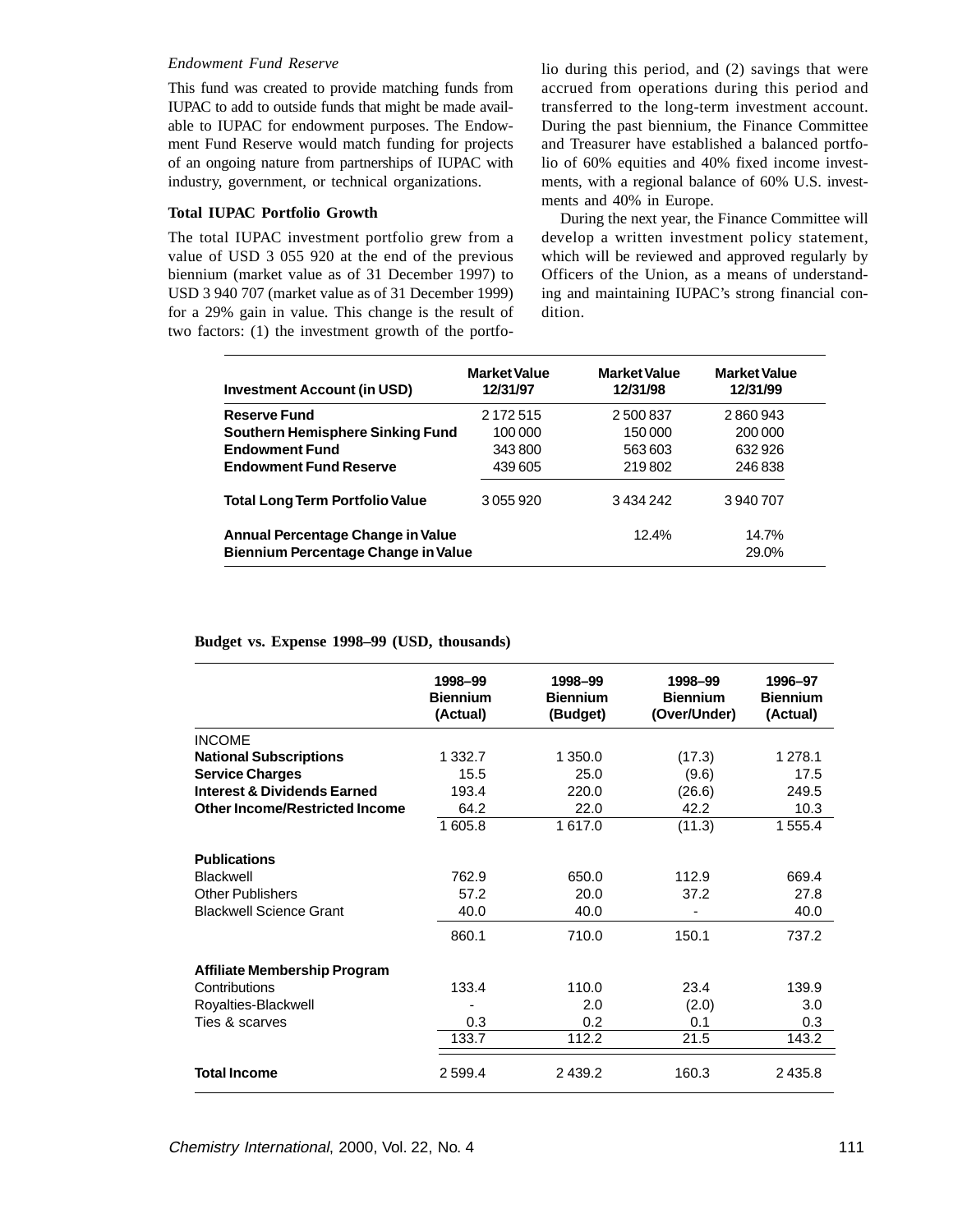| Budget vs. Expense 1998-99 (USD, thousands) (continued) |  |  |  |  |
|---------------------------------------------------------|--|--|--|--|
|---------------------------------------------------------|--|--|--|--|

|                                                                  | 1998-99<br><b>Biennium</b><br>(Actual) | 1998-99<br><b>Biennium</b><br>(Budget) | 1998-99<br><b>Biennium</b><br>(Over/Under) | 1996-97<br><b>Biennium</b><br>(Actual) |
|------------------------------------------------------------------|----------------------------------------|----------------------------------------|--------------------------------------------|----------------------------------------|
| <b>EXPENSE</b>                                                   |                                        |                                        |                                            |                                        |
| <b>Governance Expense</b>                                        |                                        |                                        |                                            |                                        |
| <b>Officers</b>                                                  | 33.1                                   | 16.0                                   | 17.1                                       | 6.0                                    |
| <b>Restructuring Activities</b>                                  | 7.1                                    | $\overline{\phantom{a}}$               | 7.1                                        | 51.5                                   |
| <b>Relocation of Secretariat</b>                                 | $\overline{\phantom{a}}$               |                                        |                                            | 187.7                                  |
| Contributions to ICSU                                            | 46.9                                   | 45.0                                   | 1.9                                        | 42.6                                   |
| <b>Total (Governance)</b>                                        | 87.1                                   | 61.0                                   | 26.1                                       | 287.8                                  |
| <b>Administrative Expense</b>                                    |                                        |                                        |                                            |                                        |
| Secretariat (General)                                            | 709.8                                  | 684.2                                  | 25.6                                       | 599.9                                  |
| Accounting, Audit & Bank Fees                                    | 64.9                                   | 30.0                                   | 34.9                                       | 43.8                                   |
| Other expense                                                    | 24.1                                   |                                        | 24.1                                       | 43.0                                   |
| Handbook                                                         | 20.5                                   | 17.0                                   | 3.5                                        | 14.9                                   |
| <b>Total (General)</b>                                           | 819.3                                  | 731.2                                  | 88.1                                       | 701.6                                  |
| Secretariat (Publications)                                       | 1.5                                    |                                        | 1.5                                        | 285.5                                  |
| Misc. Exp.                                                       | 23.9                                   | 60.0                                   | (36.1)                                     | 61.4                                   |
| <b>Total (Publications)</b>                                      | 25.4                                   | 60.0                                   | (34.6)                                     | 346.9                                  |
| Secretariat (AMP& Fellows)                                       |                                        |                                        |                                            | 28.7                                   |
| CI & leaflets                                                    | 90.8                                   | 100.0                                  | (9.2)                                      | 99.3                                   |
| Misc. Exp.                                                       | 4.0                                    | 8.0                                    | (4.0)                                      | 7.4                                    |
| <b>Total (AMP &amp; Fellows)</b>                                 | 94.8                                   | 108.0                                  | (13.2)                                     | 135.4                                  |
| <b>Total Secretariat (w/o Acctng. Trans.)</b>                    | 939.5                                  | 899.2                                  | 40.2                                       | 1183.9                                 |
| <b>Accounting Transactions</b>                                   |                                        |                                        |                                            |                                        |
| Depreciation, etc.                                               | 21.2                                   | 40.0                                   | (18.8)                                     | 33.8                                   |
| Foreign Exchange Diff.                                           | 0.8                                    |                                        | 0.8                                        | (3.5)                                  |
| <b>Bad Debts Provision</b>                                       | 16.8                                   |                                        | 16.8                                       | (9.1)                                  |
| <b>Total (Accounting Transactions)</b>                           | 38.8                                   | 40.0                                   | (1.2)                                      | 21.2                                   |
| <b>Total Secretariat (w/ Acctng. Trans.)</b>                     | 978.3                                  | 939.2                                  | 39.0                                       | 1 205.1                                |
| <b>Operations Expense</b>                                        |                                        |                                        |                                            |                                        |
| <b>Standing Committees</b>                                       | 138.8                                  | 163.5                                  | (24.7)                                     | 120.1                                  |
| Divisions & Sections                                             | 401.8                                  | 418.5                                  | (16.7)                                     | 319.4                                  |
| <b>Special Projects</b>                                          | 37.3                                   | 26.0                                   | 11.3                                       |                                        |
| Chem. Weapons                                                    | 4.7                                    | 18.0                                   | (13.3)                                     |                                        |
| Chem. Intl. for Members                                          | 37.7                                   | 46.0                                   | (8.3)                                      | 44.4                                   |
| <b>General Assembly</b>                                          | 464.7                                  | 510.0                                  | (45.3)                                     | 425.4                                  |
| Representatives on Other Orgs.                                   | 20.8                                   | 21.0                                   | (0.2)                                      | 12.8                                   |
| Contingencies                                                    |                                        | 60.0                                   | (60.0)                                     |                                        |
| <b>Total (Operations)</b>                                        | 1 105.8                                | 1 263.0                                | (157.2)                                    | 922.1                                  |
| <b>Restricted Expenses</b><br>(CHEMRAWN, ICSU, JCAMP,<br>UNESCO) | 54.9                                   |                                        | 54.9                                       |                                        |
| <b>Total Expense</b>                                             | 2 2 2 6.1                              | 2 2 6 3 . 2                            | (37.2)                                     | 2415.0                                 |
| <b>Net Income (Expense)</b>                                      | 373.3                                  | 176.0                                  | 197.5                                      | 20.8                                   |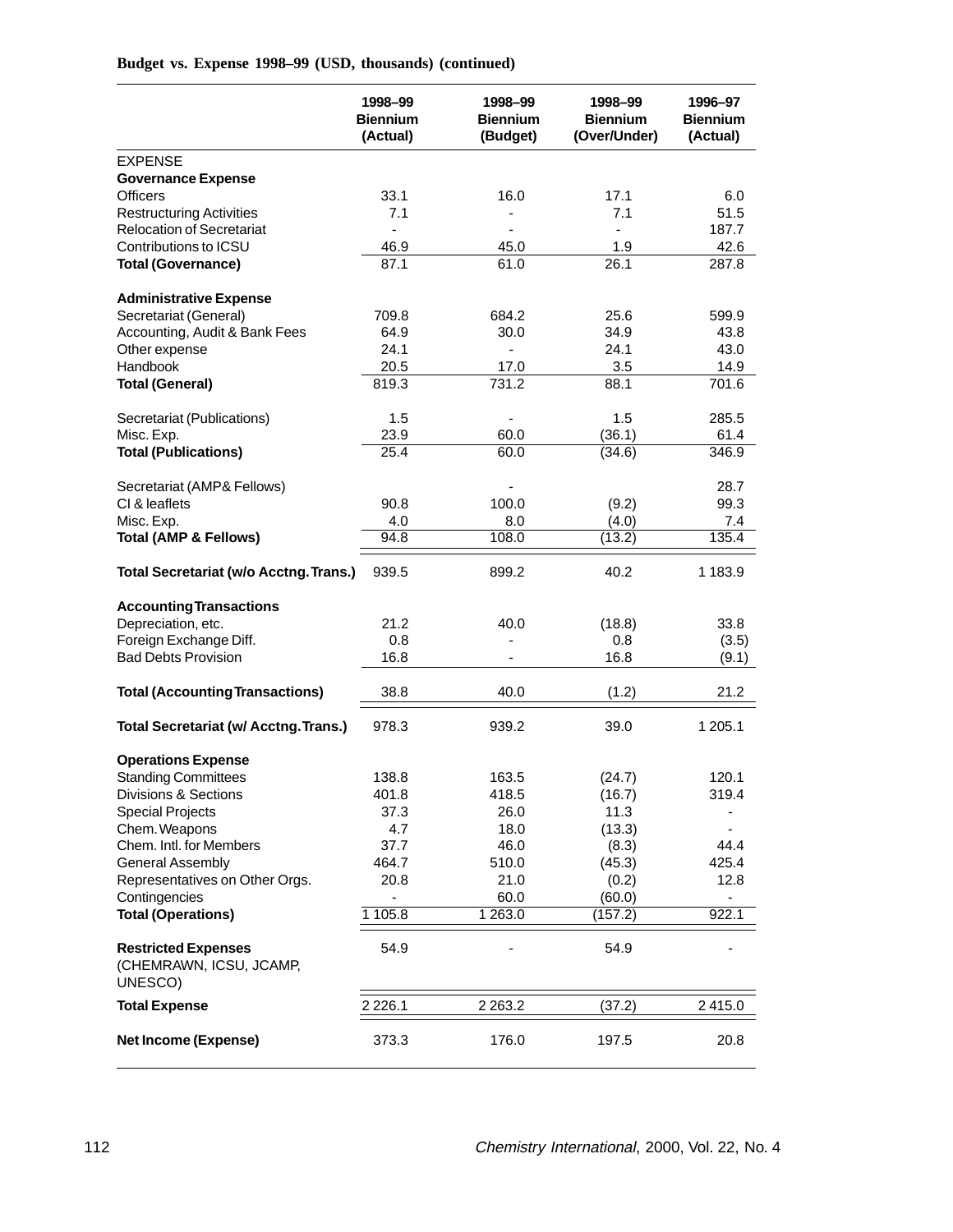# Reports from IUPAC-Sponsored Symposia

12<sup>th</sup> International Symposium on Carotenoids, 18–23 July 1999, Cairns, Australia

This meeting was the first symposium held under the auspices of the International Carotenoid Society (http://www.carotenoid.uconn.edu), and also the first time the symposium has been held in the Southern Hemisphere. Nevertheless, it is the latest in a long and distinguished series of meetings on carotenoids that began under IUPAC sponsorship with a small symposium held in Trondheim, Norway in 1966. As interest in this fascinating family of molecules has increased over the years, so has attendance at the symposia. At the  $11<sup>th</sup>$  symposium, held in Leiden, The Netherlands, in 1996, it was realized that the field of carotenoid science was broad and diverse enough to justify an international society devoted to its promulgation. The International Carotenoid Society was inaugurated at that meeting. The Society exists to promote all areas of carotenoid science, pure and applied, and one of its main responsibilities is the organization of future symposia.

The program of the Cairns symposium covered all of the major areas of carotenoid research, including chemistry and analysis, biosynthesis, biotechnology, bioavailability and metabolism, biological functions, photosynthesis, medicine and nutrition, and commercial applications. The symposium featured 11 invited lectures, 68 presentations in special interest sessions, and 71 poster contributions. The total registration was 233.

On behalf of all participants, we would like to thank the Local Organizing Committee, Chair Lance Schlipalius, Roger Hiller, Tom Bruynel, and Ron Tume, and their helpers, whose dedicated work ensured a memorable symposium.

The participants and the International Carotenoid Society Committee are also most grateful to IUPAC for their sponsorship and support, and for allowing publication of the plenary lectures in *Pure and Applied Chemistry* (see *PAC*, Vol. 71, No. 12, 1999)*.* They also thank the following companies and institutions, without whose support the symposium would not have been possible: F. Hoffman-La Roche, Ltd.; Betatene Pty., Ltd.; LycoRed Natural Products Industries, Ltd.; Wyeth-Ayerst Laboratories, Inc.; Rehnborg Center of Nutrition & Wellness; F. H. Faulding & Co., Ltd.; Nutrilite Division of Amway Corp.; Nikken Sohonsha Co.; Far North Queensland Promotional Bureau; Henkel Corp.; University of Connecticut; Kraft Foods, Inc.; Suntory Co., Ltd.; Thomas J. Lipton Co.; Chr. Hansen A/S.

The symposium editors wish to thank all of the invited speakers who provided manuscripts of high quality, and met the deadlines necessary to publish their work in *PAC*, which we hope will be a useful record of the symposium for those who attended, and for those who could not. As one can see from the papers published in *PAC*, it is becoming increasingly clear that carotenoids are a unique class of molecules that not only pique scientific curiosity, but also perform a variety of fundamentally important biological and nonbiological functions.

## **Prof. Thomas A. Moore, Ana L. Moore, and Devens Gust**

**Symposium Editors of the 12th International Symposium on Carotenoids Cairns, Australia**

## Reports from Commissions

## Commission on Electrochemistry—I.3

## **Summary of Minutes of Commission Meeting at IUPAC General Assembly, Berlin, Germany, 8–10 August 1999**

The Chairman reported on the new project-based structure for IUPAC to be implemented after the General Assembly in 2001 and on IUPAC's strategic goals. Attention was also drawn to interdivisional initiatives, especially regarding coordination of environmental projects and the strategic initiative on materials chemistry, both of which are highly relevant for electrochemistry and Commission I.3.

The following projects have been completed recently: "Spectroelectrochemistry: A survey of *in situ* spectroscopic techniques", W. Plieth, G. Wilson, and C. Gutierrez, published in *Pure and Applied Chemistry*, 70, 1395–1414, 1998, and "Electrochemical nanotechnology. *In situ* local probe techniques at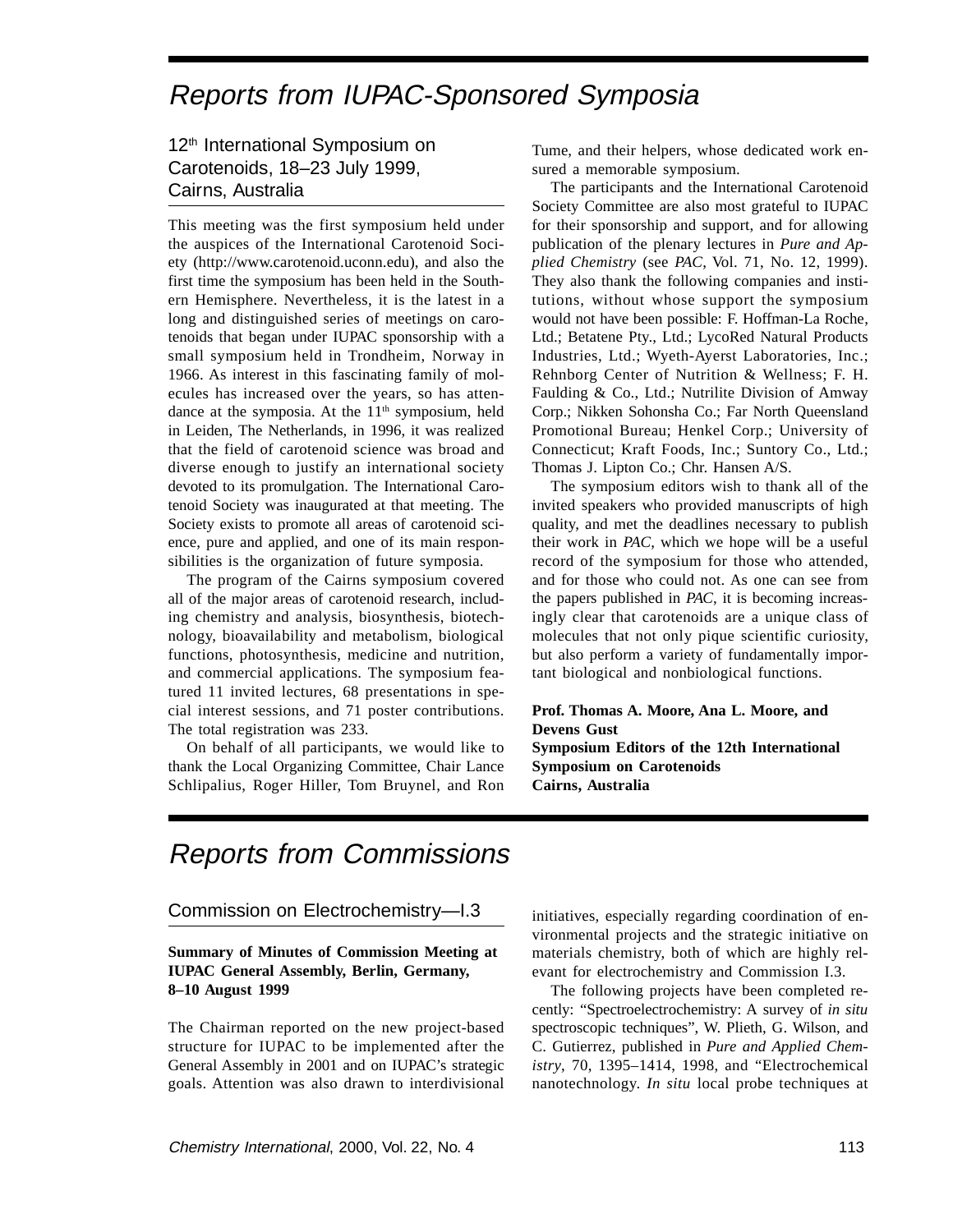electrochemical interfaces", W. J. Lorenz and W. Plieth, eds., Wiley-VCH, March 1998.

The following Technical Report projects, whose status was discussed during the meeting, are expected to be completed during the next biennium: "Measurements of redox potentials of proteins", F. Hawkridge and G. Wilson; "Electrochemistry at the interface of two electrolyte solutions", Z. Samec; "Electrochemistry for the environment", C. M. A. Brett and J. F. Rusling; and "State of the art of the waste water treatment for industrial plating facilities", M. de Vogelaere.

New projects to be proposed include "Electrochemistry and interfacial chemistry for environmental cleanup and green chemical processes" (see http: //www.iupac.org/divisions/current\_projects/2000/ 990051\_100\_00.html), together with Commission I.6, which had already attracted cosponsorship from the International Council of Scientific Unions (ICSU), and "Size effects in electrochemical reactivity".

Joint meetings to discuss common projects and projects of mutual interest were held with Commissions I.1 (Physicochemical Symbols, Terminology, and Units), I.2 (Thermodynamics), I.6 (Colloid and Surface Chemistry including Catalysis), V.5 (Electroanalytical Chemistry), and the Working Party on pH Measurement. There was agreement with Commission I.1, following lengthy discussion and optimization within Commission I.3 over the last three years, concerning the extensively revised electrochemistry section for the forthcoming new edition of the "Green Book" (*Quantities, Units, and Symbols in Physical Chemistry*).

Christopher Brett succeeded Waldfried Plieth as Chairman of the Commission in January 2000, and the new Secretary is Juan Feliu-Martinez.

**Christopher Brett Secretary, IUPAC Commission on Electrochemistry I.3**

## Provisional Recommendations

## IUPAC Seeks Your Comments

In this section, we publish synopses of IUPAC's latest provisional recommendations on nomenclature and symbols. All comments on these recommendations are welcome and will be taken into consideration. The final revised versions are published in *Pure and Applied Chemistry*, and synopses of these are published in *Chemistry International* as recent reports.

If you would like to comment on the provisional recommendations, please visit the IUPAC web site (http://www.iupac.org/) or write to your nearest national/regional center to request a copy of the full report. Copies are not available from the IUPAC Secretariat. The most recent list of national/regional centers appeared in *Chemistry International* 1997, 17, 141. This information is also available on the IUPAC web site.

## **Inorganic Chemistry Division. Commission on Nomenclature of Inorganic Chemistry—Names for Muonium Atoms and Ions**

Although chemical reactions of muonium atoms have been studied for more than two decades, the

nomenclature of muonium and related species has not been addressed by IUPAC. The name 'muon' is used in physics for the species that belong to the lepton family and that are designated with the symbols  $\mu^+$  and  $\mu^-$ , each having a mass 207 times that of the electron. When a negative muon replaces an electron in the 1s orbital of an atom, then this atom is called a 'muonic' atom:  $H^{\dagger} \mu^{-}$  is 'muonic hydrogen'. Replacement of an electron by a muon in other atoms is possible. Negative muons have been less well studied than positive muons, which are formed as energetic, polarized beams at specialized facilities. The positive muon can abstract an electron near the end of the radiation track, and the combination of positive muon and electron mimics the reactivity of the hydrogen atom. For this combination, the name 'muonium' has been used. Were a negative muon to replace an electron in muonium, the name would be 'muonic muonium'  $(\mu^+\mu^-)$ .

Comments by 31 December 2000 to Prof. Dr. W. H. Koppenol, Laboratorium für Anorganische Chemie, Eidgenossische Technische Hochschule, Universitätsstrasse 6, CH-8092 Zürich, Switzerland. Tel.: +41 1 632 2875, Fax: +41 1 632 1090, E-mail: koppenol@inorg.chem.ethz.ch.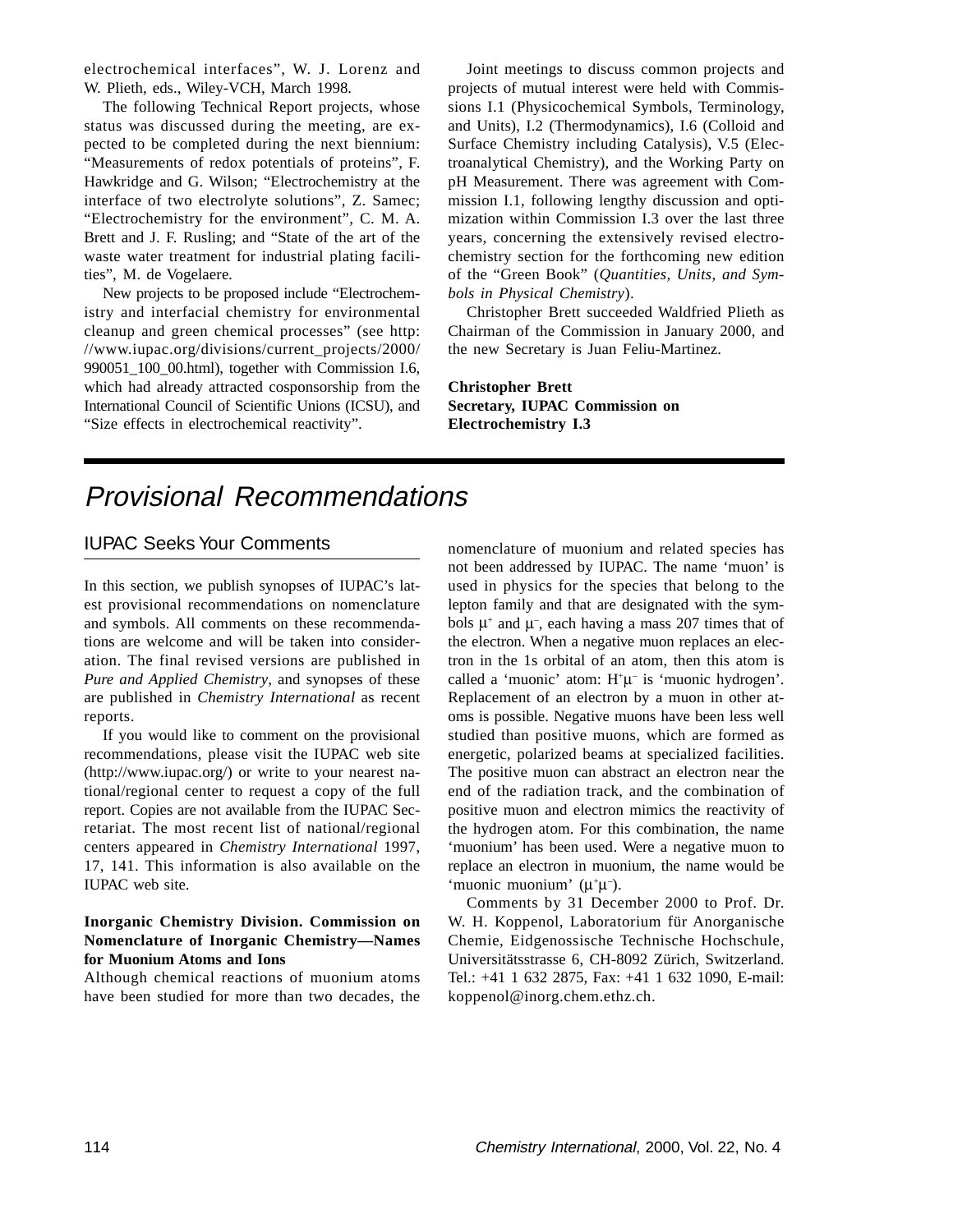## Awards and Prizes

## Alois Fürstner Wins Thieme-IUPAC Prize in Synthetic Organic Chemistry

Prof. Dr. Alois Fürstner, Director of the Max-Planck-Institut für Kohlenforschung, Mülheim, Germany, has won the 5<sup>th</sup> Thieme-IUPAC Prize in Synthetic Organic Chemistry (2000). The Prize will be presented to him at an Award Lecture on 3 July 2000 at the 13th International Conference on Organic Synthesis (ICOS-13) in Warsaw, Poland.

The Thieme-IUPAC Prize, consisting of DM 10 000, is awarded every two years on the occasion of IUPAC's International Conference on Organic Synthesis (ICOS) to a scientist under 40 years of age, whose research has had a major impact on the field of synthetic organic chemistry. The Prize is sponsored jointly by Georg Thieme Verlag, IUPAC, and the Editors of *Synthesis*, *Synlett*, *Science of Synthesis*, and *Houben-Weyl*.

Prof. Dr. Fürstner was born on 23 July 1962 in Austria. He completed his Ph.D. in carbohydrate chemistry under the direction of H. Weidmann at the Technical University Graz, Austria, in 1987. After working as a postdoctoral fellow with W. Oppolzer on metallo-ene reactions at the University of Geneva, Switzerland (1990–1991), he returned to Graz to obtain his Habilitation on metal activation. In 1993, he joined the Max-Planck-Institut für Kohlenforschung, Mülheim, Germany, as head of a research group. Since 1998, he has held the position of Director at the Institute and is an affiliated professor with the University of Dortmund.

Fürstner's work displays a fruitful interplay of basic research in organometallic chemistry and catalysis, and applications to natural product chemistry and the total synthesis of biologically relevant compounds. Prof. Dr. Fürstner was one of the first chemists to recognize the enormous potential of metathesis for the synthesis of macrocycles. With considerable insight into this reaction, he has spelled out rules on how to implement metathesis-based macrocycle formations in multistep syntheses, and has demonstrated the validity of his concepts by elegant applications to natural product total synthesis. Fürstner's syntheses of the macrolide (–) gloeosporone, the terpene dactylol, the tripyrrole pigment nonylprodigiosin, and the complex glycolipids tricolorin A and G are highlights in this field.

 Fürstner's conceptually new approaches to the synthesis of olfactory macrocycles (e.g., Exaltolide) indicate the enormous potential of olefin metathe-

sis for fine chemical production. Additionally, he has opened up promising new perspectives for preparative chemistry by introducing the first examples of ringclosing alkyne metathesis, as well as a mechanistically unprecedented enyne



metathesis simply catalyzed by platinum(II) chloride. The latter transformation has already been employed in an efficient total synthesis of immunosuppresive alkaloids of the prodigiosin series.

Another major area of Fürstner's work concerns metal-induced C–C bond formations. He has developed a versatile reductive indole synthesis and has pioneered a new branch of catalysis research by discovering McMurry-type reactions catalytic in titanium as well as Nozaki-Hiyama-Kishi reactions catalytic in chromium.

 Prof. Dr. Fürstner has achieved worldwide recognition for his highly innovative and creative independent research. He has received several awards, including the prestigious Leibniz Award (1999) from the German Science Foundation.

## Milton T. W. Hearn Wins H. G. Smith Memorial Medal

Prof. Milton T. W. Hearn, Chairman and Titular Member of IUPAC's Commission on Biotechnology (III.4) and Titular Member of IUPAC's Organic and Biomolecular Chemistry Division Committee (III.0), has won the coveted H. G. Smith Memorial Medal of the Royal Australian Chemical Institute (RACI) for 1999. Prof. Hearn has served as Professor of Biochemistry, Monash University, Clayton, Victoria, Australia since 1986.

The H. G. Smith Memorial Medal is awarded annually "to the member of RACI who has contributed most to the development of some branch of chemical science". Prof. Hearn was cited for contributing "to the current, advanced state of application of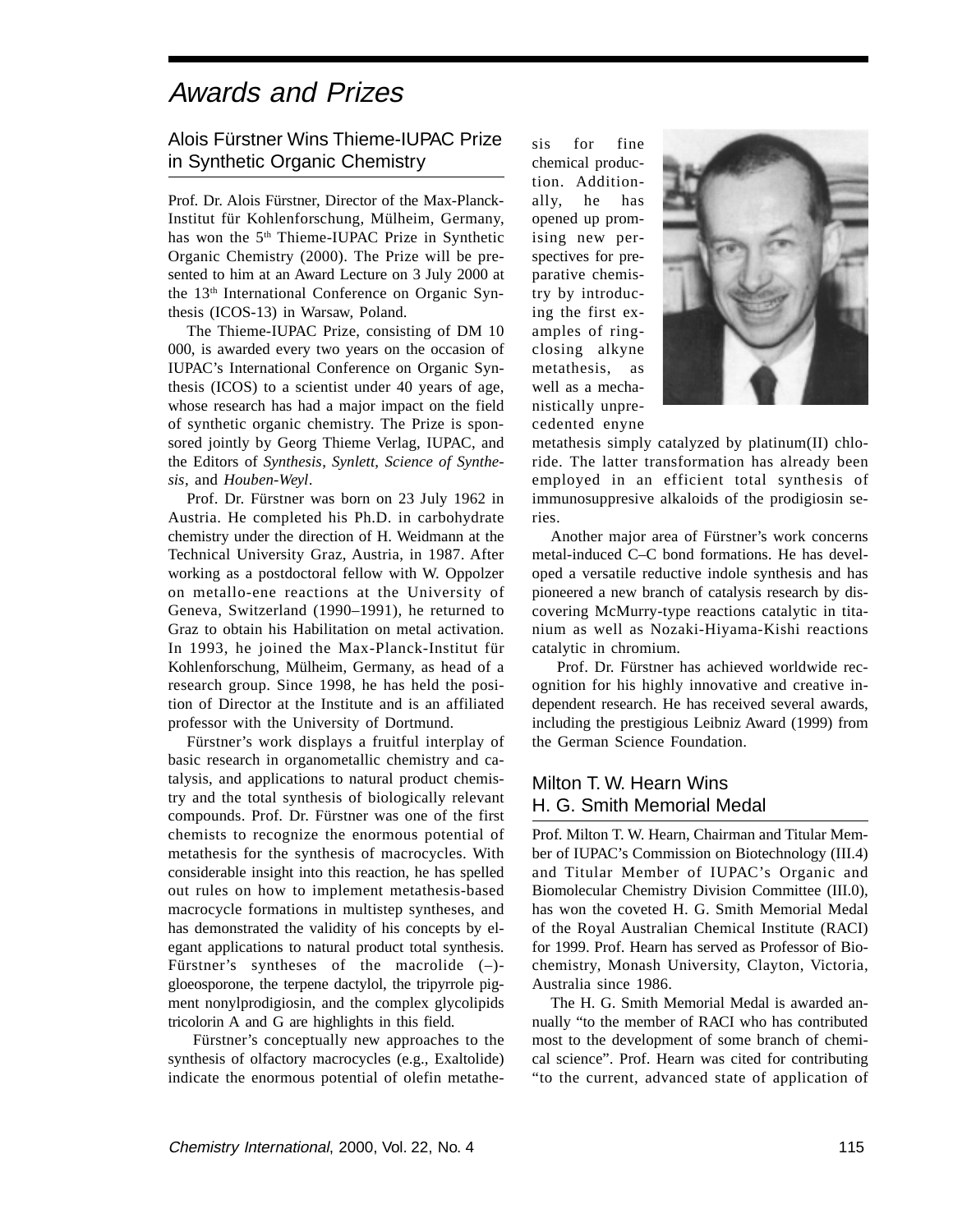

chemical and biophysical principles and strategies that underpin the chromatographic and electrophoretic sciences in biochemical analysis, including advanced procedures and technologies for the separation of peptides, proteins, and polynucleotides of commercial importance

in the chemical, pharmaceutical, and biotechnological industries". His studies on the structure and function of bioactive peptides, protein hormones, and growth factors involved in normal and disease state processes, including biomolecules involved in the regulation of reproductive function and tumorigenesis, have also attracted much international attention.

## Lester A. Mitscher Wins American Chemical Society Division of Medicinal Chemistry Award

Prof. Lester A. Mitscher, Titular Member of IUPAC's Commission on Training and Development (VII.M.2) of the Medicinal Chemistry Section (VII.M), received the 11th ACS Division of Medicinal Chemistry Award at the 27<sup>th</sup> National Medicinal Chemistry Symposium held 13–17 June 2000 in Kansas City, Missouri, USA. The award was established by ACS in 1979 "to recognize outstanding achievement in the sciences that contribute to the field of medicinal chemistry".

After a distinguished career at Lederle Laboratories as a group leader in antibiotics, Prof. Mitscher joined the faculty of Ohio State University, where he served as professor of natural products chemistry in the College of Pharmacy. A faculty member at the University of Kansas since 1975, Prof. Mitscher has been chairman of the department of medicinal chemistry for 16 years. Recently retired as editor of *Medicinal Research Reviews*, Prof. Mitscher has had affiliations with the editorial boards of 13 journals, has coauthored or edited 6 books, and has authored almost 250 scientific manuscripts.

Prof. Mitscher's work in natural product chemistry, ranging from development and popularization of circular dichroism for structural elucidation to isolation of novel entities using bioassay-guided fractionation, has gained him great renown. His recent research has focused on identifying and developing new antimicrobial agents, such as those based on tetracycline and quinolone. His isolation of novel antioxidants from green tea has attracted considerable interest among colleagues and in the mass media.

Prof. Mitscher won the Ernest H. Volwiler Award in 1985 and the Smissman Bristol-Myers Squibb Award of the ACS Division of Medicinal Chemistry in 1989. In 1997, he was named Distinguished Alumnus of Wayne State University, from which he received a B.S. degree in pharmacy and a Ph.D. degree in the laboratory of Prof. Carl Djerassi.

## New Books and Publications

*Macromolecular Symposia, Vol. 147: Mechanical Behavior of Polymeric Materials. Symposium Editor, Jaroslav Kahovec; Editor-in-Chief, Hartwig Hocker; Editors, W. Guth, B. Jung, I. Meisel, and S. Spiegel. Published by WILEY-VCH, December 1999, pp. 1–267. ISBN 3-527- 29907-6 (ISSN 1022-1360).*

Volume 147 of *Macromolecular Symposia* contains main and special lectures delivered at the  $18<sup>th</sup>$  Discussion Conference, organized as the 56<sup>th</sup> meeting in the series of Prague Meetings on Macromolecules (PMM), held in Prague, Czech Republic 20–23 July 1998, as usual under the auspices of IUPAC at the Institute of Macromolecular Chemistry, Academy of Sciences of the Czech Republic (see symposium report by Prof. Dr. G. H. Michler published in *Chemistry International* in July 1999, Vol. 21, No. 4, pp.

110–111). The topic of the meeting and of this resultant volume, mechanical behavior of polymeric materials, is an area that has an interesting long history and tradition. From the very beginning, this field has been a meeting place of experts from polymer synthesis, processing, and applications. Indeed, mechanical characteristics are decisive for reliable functions of polymers in virtually all application fields—starting from materials for industrial structure parts through medical applications up to contemporary media for data storage. In all these fields, mechanical failure can cause extensive damage and heavy losses. Consequently, mechanical parameters serve for optimization of technological processes, quality control, and right design of dependable parts.

Mechanical behavior of polymeric materials depends on their structure. The structure, in turn, must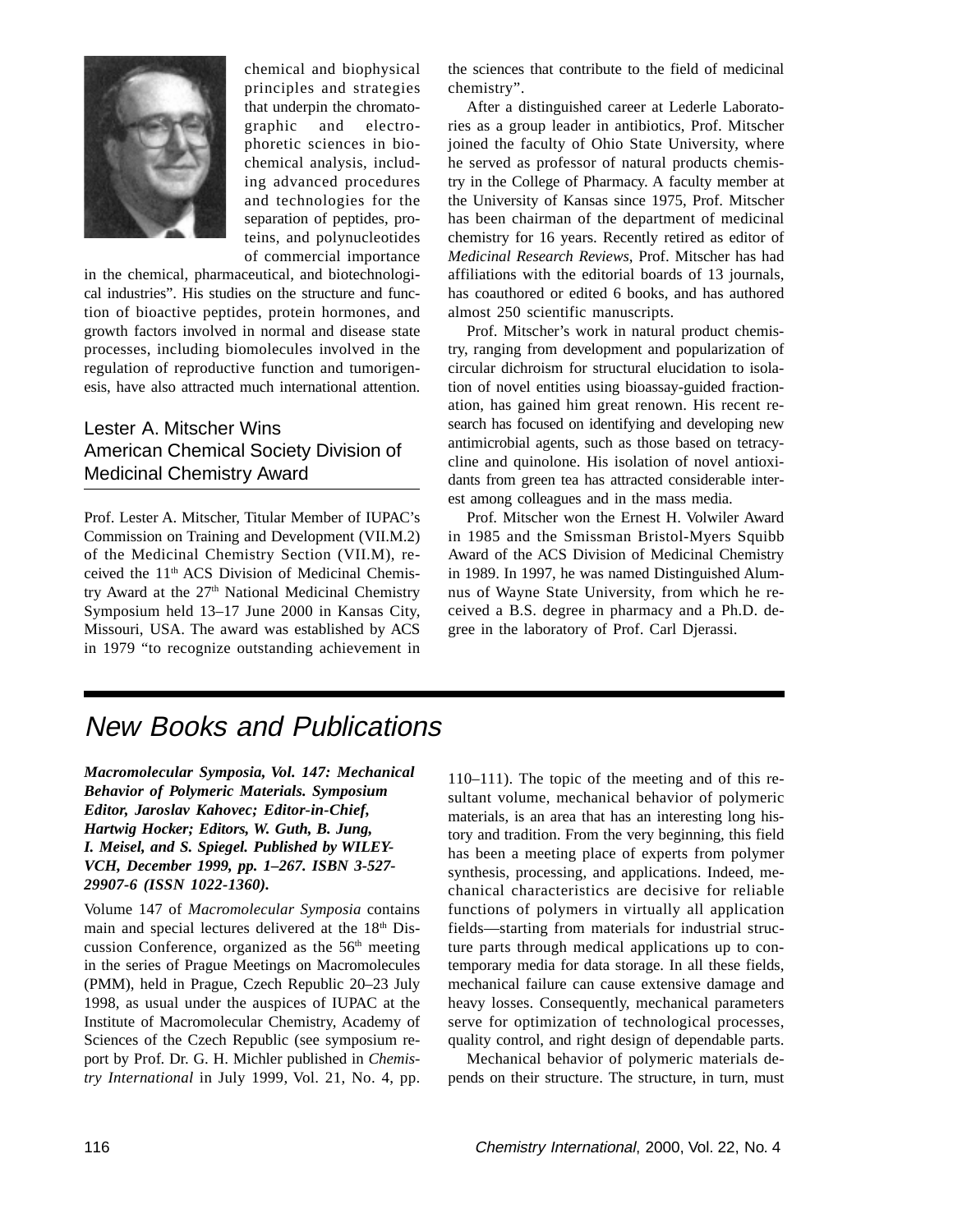be considered at various levels: molecular, supermolecular, crystalline, phase, up to microscopic cracks. Together with the development of mechanical testing methods, a considerable body of knowledge has subsequently been accumulated on interrelations between the parameters of individual levels of hierarchical structure and macroscopic mechanical behavior. This information allowed formulation of structure models on one hand and application of mechanical methods for the characterization of structure and structural dynamics on the other. The understanding of structure–property relationships finally allowed the development of high-per-



**Lecturers and participants at the 18th Discussion Conference held in Prague, Czech Republic.**

formance polymeric materials with dramatically enhanced strength, toughness, durability, and reliability in comparison to classic polymers. Quite logically, the study of mechanical behavior became an important and respected branch of polymer physics.

The meeting that led to Volume 147 of *Macromolecular Symposia* attracted 127 participants from 24 countries. There were 10 main lectures, 10 special lectures, and 74 poster communications. Two panel discussions were devoted to mechanical behavior of high-performance polymers (led by A. Hiltner, United States) and strength and toughness of oriented polymer systems, composites, and blends (led by H. H. Kausch, Switzerland). All the contributions and discussions provided a gauge of the contemporary understanding of structural micromechanisms responsible for macroscopic molecular behavior. In particular, it is clear now that the assessment of complex hierarchical structure is important for the formulation of a realistic structure model of mechanical behavior. As expressed by Prof. Eric Baer, only very few experts in mechanical behavior of polymers did not come to Prague in the summer of 1998. The participants created not only an excellent professional forum, but also very agreeable company. We wish to express our gratitude to all participants and sponsors for supporting the meeting, to the organizing committee for their very good job, and to the contributors for their carefully prepared papers.

**Drs.-Ing. Miroslav Raab and Jaroslav Kahovec Institute of Macromolecular Chemistry Academy of Sciences of the Czech Republic, Prague**

*Regels voor de Nomenclatuur van de Organische Chemie. Sectie E: Stereochemie en Basisterminologie in de Stereochemie.* **By H. J. T. Bos, D. Tavernier, F. C. Alderweireldt, and L. Maat. Koninklijke Nederlandse Chemische Vereniging (KNCV), Den Haag, Netherlands (1999), pp. 1–113. ISBN 90-407-1927-6. [Dutch translation of Section E on Stereochemistry from the IUPAC "Blue Book",** *Nomenclature of Organic Chemistry***, prepared for publication by J. Rigaudy and S. P. Klesney, Pergamon Press (1979), pp. xix + 1–559, ISBN 0-08022-3699 and "Basic terminology of stereochemistry" (IUPAC Recommendations 1996),** *Pure Appl. Chem.***, Vol. 68, No. 12, pp. 2193–2222, 1996, prepared for publication by G. P. Moss.]**

This Dutch translation of Section E on Stereochemistry from the 1979 edition of the IUPAC "Blue Book" (now out of print) and "Basic terminology of stereochemistry" (IUPAC Recommendations 1996) was prepared by H. J. T. Bos, D. Tavernier, F. C. Alderweireldt, and L. Maat of the Koninklijke Nederlandse Chemische Vereniging (KNCV, Royal Netherlands Chemical Society), in cooperation with the Koninklijke Vlaamse Chemische Vereniging (KVCV, Royal Flemish Chemical Society). It is available from the KNCV, Burnierstraat 1, 2596 HV The Hague, Netherlands.

"Basic terminology of stereochemistry" (IUPAC Recommendations 1996) is a glossary of the more important, and most widely used, stereochemical terms. It extends the list of those defined in the IUPAC Nomenclature of Organic Chemistry, Section E: Stereochemistry (IUPAC Recommendations 1974) [*Pure Appl. Chem.*, Vol. 45, No. 1, pp. 11–30, 1976] and includes some terms from the Glossary of Terms used in Physical Organic Chemistry (IUPAC Recom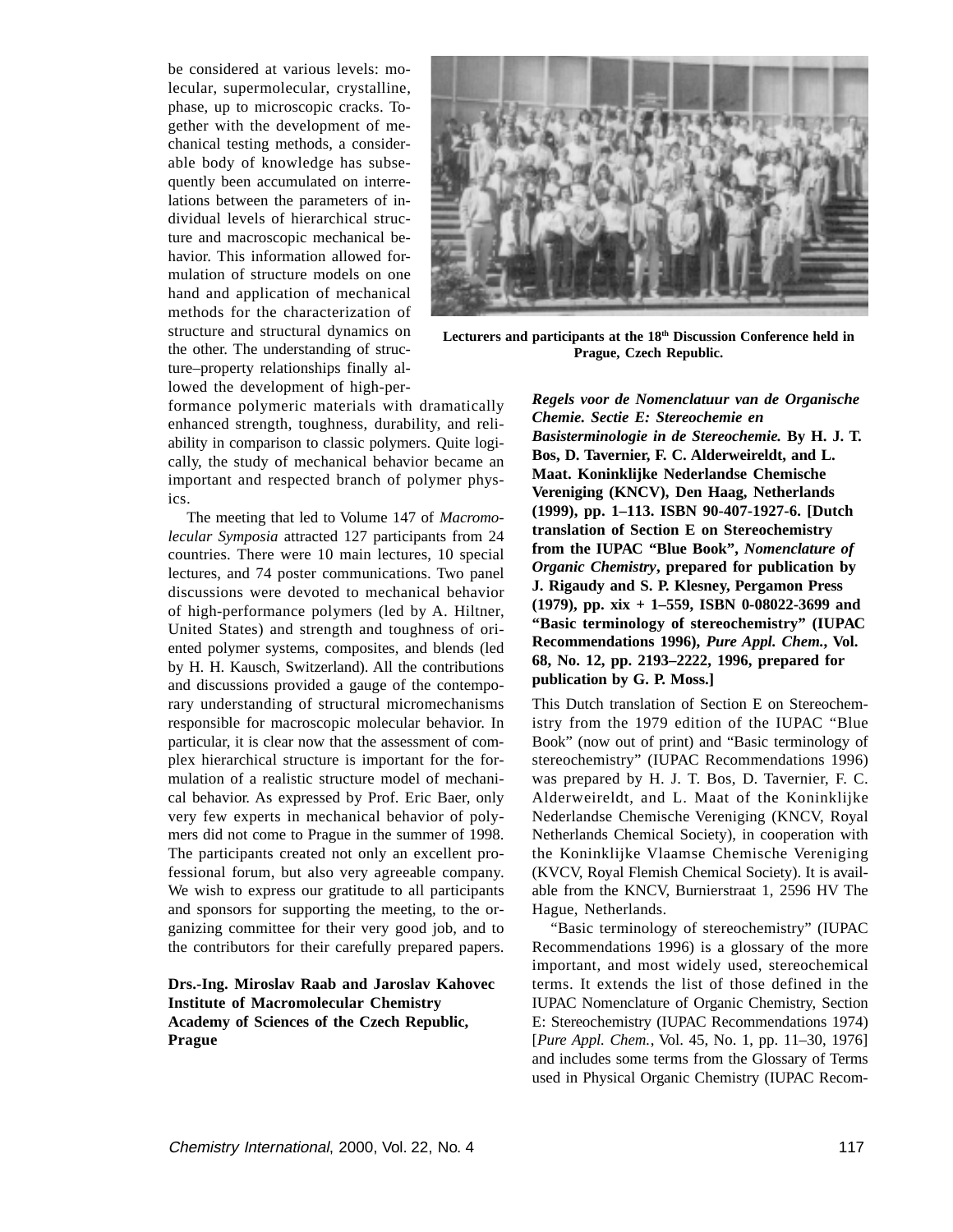mendations 1994) [*Pure Appl. Chem.*, Vol. 66, No. 5, pp. 1077–1184, 1994]. Additional terms have been added from inorganic and macromolecular chemistry. Some misleading terms are included, together with guidance on correct usage or acceptable alternatives. Many of the symbols used in stereochemical nomenclature are mentioned, but details of their assignment or their incorporation into chemical names are left to the appropriate recommendations. Terminology related to techniques used in the determination of stereochemistry is largely excluded, as well as terms used to describe reaction mechanisms.

## New Publications from the American Chemical Society and the American Institute of Physics

*Evaluated Kinetic and Photochemical Data for Atmospheric Chemistry, Organic Species: Supplement VII. IUPAC Subcommittee on Gas Kinetic Data Evaluation for Atmospheric Chemistry***, by R. Atkinson, D. L. Baulch, R. A. Cox, R. F. Hampson Jr., J. A. Kerr (Chairman), M. J. Rossi, and J. Troe. USD 97.00. Published in the** *Journal of Physical and Chemical Reference Data***, Vol. 28, No. 2, pp. 191–393, 1999, by the American Chemical Society (1155 Sixteenth Street, N.W., Washington, DC 20036-9976) and the American Institute of Physics (Suite 1NO1, 2 Huntington Quadrangle, Melville, NY 11747-4502) for the National Institute of Standards and Technology [S0047-2689(99)00102-6].**

This paper updates and extends part of the previous database of critical evaluations of the kinetics and photochemistry of gas-phase chemical reactions of neutral species involved in atmospheric chemistry [*J. Phys. Chem. Ref. Data* **9**, 295 (1980); **11**, 327 (1982); **13**, 1259 (1984); **18**, 881 (1989); **21**, 1125 (1992); **26**, 521 (1997); **26**, 1329 (1997)].

The present evaluation is limited to the organic family of atmospherically important reactions. The work has been carried out by the authors under the auspices of the IUPAC Subcommittee on Gas Phase Kinetic Data Evaluation for Atmospheric Chemistry. Data sheets have been prepared for 171 thermal and photochemical reactions, containing summaries of the available experimental data with notes giving details of the experimental procedures.

For each thermal reaction, a preferred value of the rate coefficient at 298 °K is given, together with a temperature dependence where possible. The selection of the preferred value is discussed, and estimates of the accuracies of the rate coefficients and temperature coefficients have been made for each reaction.

For each photochemical reaction, the data sheets list the preferred values of the photoabsorption crosssections and the quantum yields of the photochemical reactions, together with comments on how they were selected.

The data sheets are intended to provide the basic physical chemical data needed as input for calculations that model atmospheric chemistry. A table summarizing the preferred rate data is provided, together with an Appendix listing the available values of enthalpies of formation of the reactant and product species.

*IUPAC-NIST Solubility Data Series 67. Halogenated Ethanes and Ethenes with Water***, by Ari L. Horvath, Forrest W. Getzen, and Z. Maczynska. USD 109.00. Published in the** *Journal of Physical and Chemical Reference Data***, Vol. 28, No. 2, pp. 395–627, 1999, by the American Chemical Society (1155 Sixteenth Street, N.W., Washington, DC 20036-9976) and the American Institute of Physics (Suite 1NO1, 2 Huntington Quadrangle, Melville, NY 11747-4502) for the National Institute of Standards and Technology [S0047-2689(99)00202-0].**



This volume covers the solubilities of halogenated ethanes and ethenes with water, heavy water, seawater, and aqueous electrolyte solutions. All data were critically examined for their reliability, and best value estimates were selected on the basis of such evaluations. Referenced works are presented in the standard IUPAC-NIST

Solubility Data Series format. Reported and best value data are presented in tabular form and, where justified, data correlation equations and graphical illustrations are provided. Throughout the volume, SI conventions have been employed as the customary units.

The importance of these data arises from the fact that halogenated ethanes and ethenes have commercial uses as industrial chemicals, propellants, solvents, and the like. In such applications, often from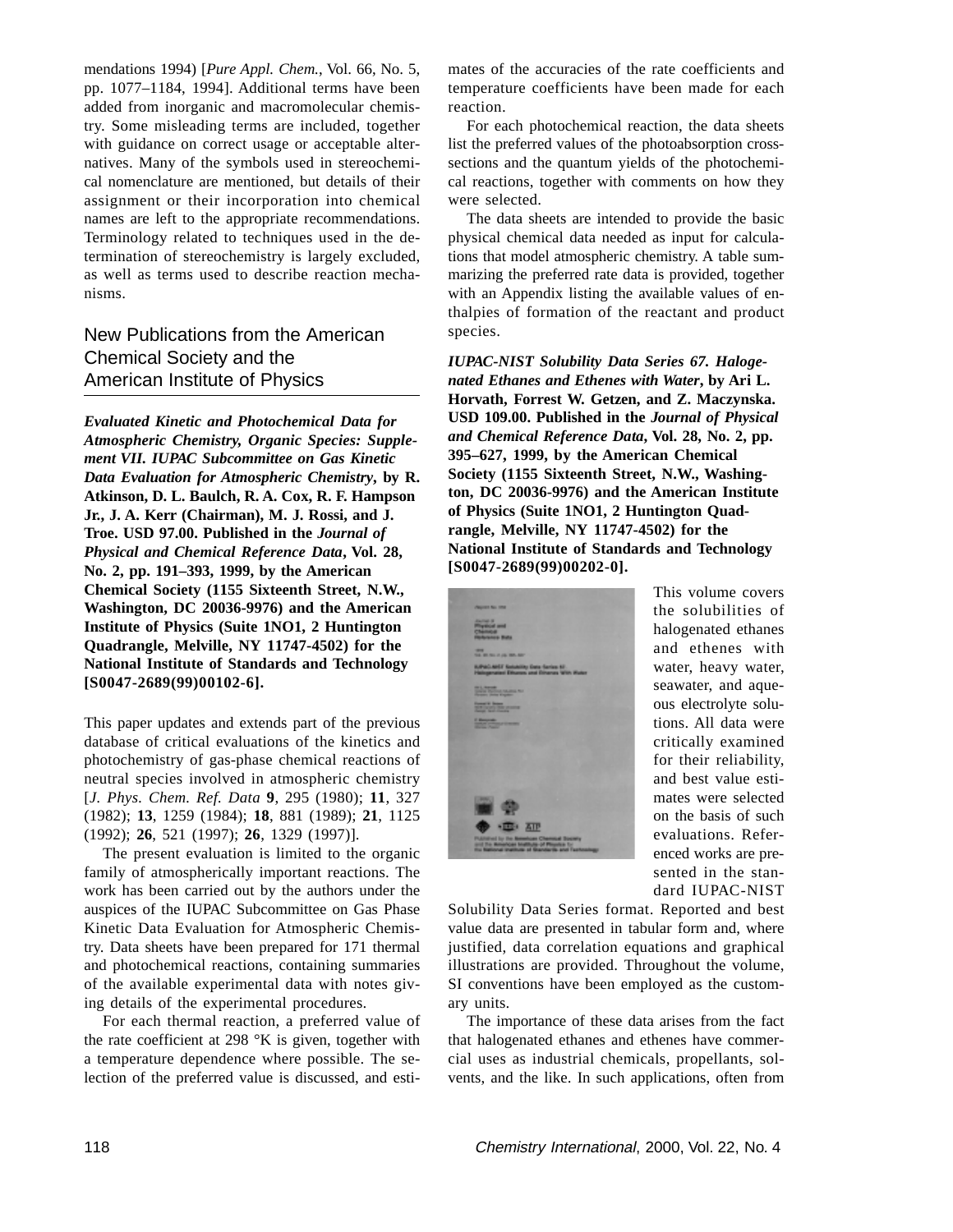spillage, leakage, or mishandling, they contact water and are exposed to the atmosphere. The data are essential for concentration estimates for the halogenated ethanes and ethenes in drinking and ground water, foodstuffs, human tissue, marine organisms, and the atmosphere.

The halogenated aliphatics are of particular interest to health scientists, engineers, environmentalists, and atmospheric chemists in that they represent a class of chemical materials that has many significant industrial applications. However, at the same time, these substances have been shown, in some cases, to be carcinogenic and also to be especially damaging to the earth's atmospheric composition through their chemical reactivity, which results in atmospheric ozone depletion. The high ozone depletion potentials of this class of chemical substances emphasizes the importance of having available complete, accurate, and reliable data for mutual solubilities with water. The availability of such data is essential for estimates of halogenated hydrocarbon levels in both natural waters and aqueous industrial liquids that result from industrial fabrication, industrial waste removal processes, and the like. The data also provide significant solubility values for studies concerning the health of human and other biological systems.

*IUPAC-NIST Solubility Data Series 68. Aliphatic Compounds*  $C_3-C_{14}$  *with Water, by Ari L. Horvath* **and Forrest W. Getzen. USD 67.00. Published in the** *Journal of Physical and Chemical Reference Data***, Vol. 28, No. 3, pp. 649–777, 1999, by the American Chemical Society (1155 Sixteenth Street, N.W., Washington, DC 20036-9976) and the American Institute of Physics (Suite 1NO1, 2 Huntington Quadrangle, Melville, NY 11747- 4502) for the National Institute of Standards and Technology [S0047-2689(99)00403-1].**

This volume covers the solubilities of halogenated aliphatic  $C_3 - C_{14}$  compounds with water, heavy water, seawater, and aqueous electrolyte solutions. All data were critically examined for their reliability, and best value estimates were selected on the basis of such evaluations. Referenced works are presented in the standard IUPAC-NIST Solubility Data Series format. Reported and best value data are presented in tabular form and, where justified, data correlation equations and graphical illustrations are provided. Throughout the volume, SI conventions have been employed as the customary units.

The importance of these data arises from the fact that halogenated aliphatics have commercial uses in a variety of applications such as industrial chemicals, process raw materials, solvents, and the like.

In such applications, they are often in contact with water and are routinely exposed to the atmosphere. Sometimes, such contact and exposure results from spillage, leakage, or mishandling. Reliable data are essential for concentration estimates for the halogenated aliphatics in drinking and ground water, foodstuffs, human tissue, marine organisms, and the atmosphere.

The halogenated aliphatics are of particular interest to health scientists, engineers, environmentalists, and atmospheric chemists in that they represent a class of chemical materials that has many significant industrial applications. However, at the same time, some of this class of substances have been shown to be carcinogenic and also to be especially harmful for the earth's atmospheric and natural water composition. Indeed, the chemical reactivity of some halogenated aliphatics has resulted in atmospheric ozone depletion. The high ozone depletion potentials of such chemical substances emphasizes the importance of having available complete, accurate, and reliable data for mutual solubilities with water. The availability of such data is essential for estimates of halogenated aliphatic hydrocarbon levels in both natural water and aqueous industrial liquids that result from industrial fabrication, industrial waste removal processes, and the like. The data also provide significant solubility values for studies concerning the health of human and other biological systems.

*IUPAC-NIST Solubility Data Series 69. Ternary Alcohol–Hydrocarbon–Water Systems,* **by Adam Skrzecz, David Shaw, and Andrzej Maczynski. USD 117.00. Published in the** *Journal of Physical and Chemical Reference Data***, Vol. 28, No. 4, pp. 983–1236, 1999, by the American Chemical Society (1155 Sixteenth Street, N.W., Washington, DC 20036-9976) and the American Institute of Physics (Suite 1NO1, 2 Huntington Quadrangle, Melville, NY 11747-4502) for the National Institute of Standards and Technology [S0047-2689(99)00304-9].**

The mutual solubilities of ternary systems containing alcohols, hydrocarbons, and water are reviewed. An exhaustive search of the literature was attempted for numerical data on all alcohols and hydrocarbons that are liquid at STP. Data were found for alcohols with up to nine carbon atoms, but mostly with fewer than four carbons. Data for a variety of hydrocarbon structural types were found, including alkane, alkene, and arene. A total of 205 original studies treating 116 ternary systems that have been published through 1992 are compiled. For 47 systems, sufficient data were available to allow critical evalua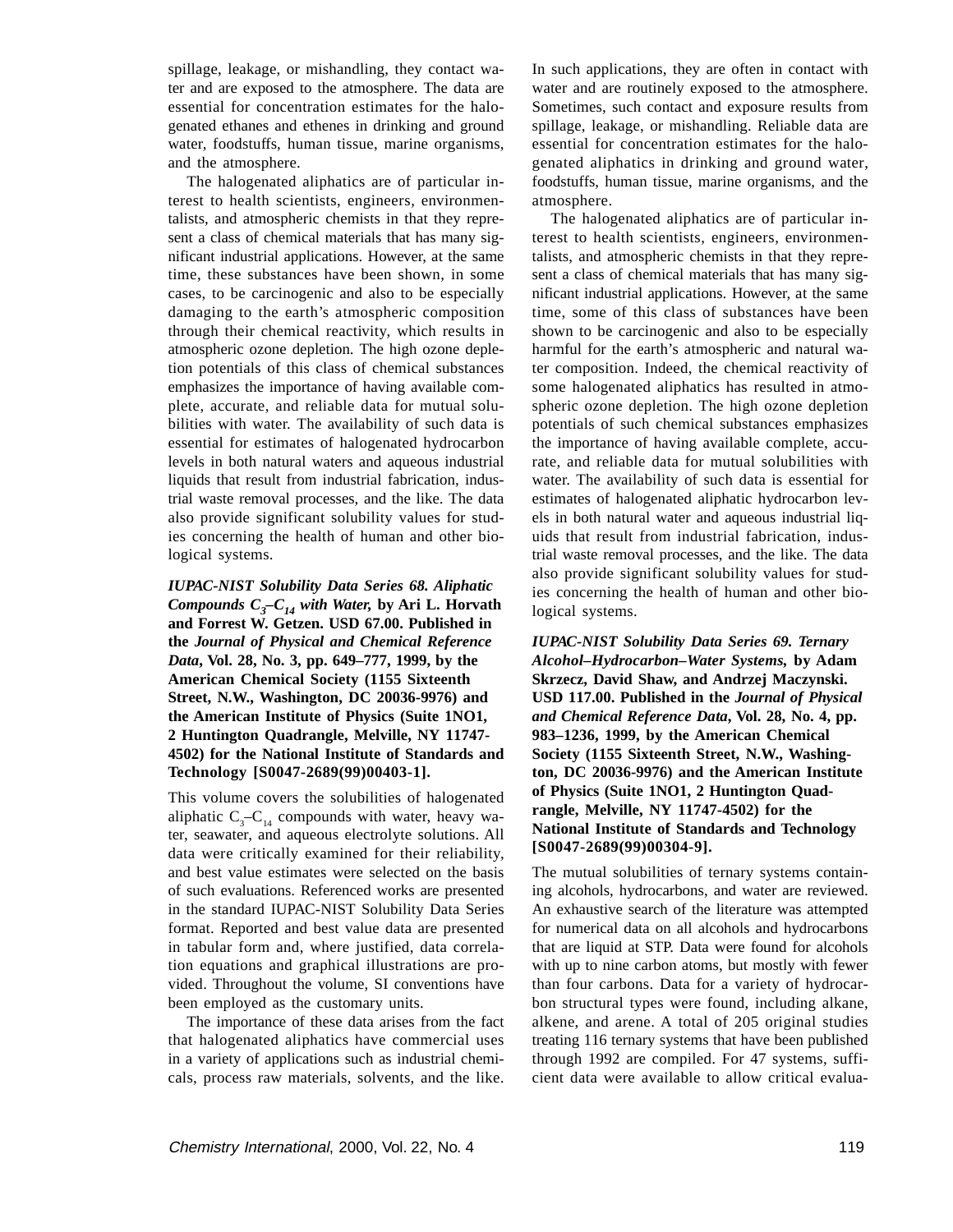tion. All solubility data are expressed as mass and mole fractions as well as the originally reported units. Similar reviews of the related binary systems have previously been prepared for the Solubility Data Series.

## New Publications from the National Institute of Standards and Technology

*Guide to the Nomenclature of Particle Dispersion Technology for Ceramic Systems,* **by Vincent A. Hackley. NIST Special Publication 945, U.S. Department of Commerce, Technology Administration, National Institute of Standards and Technology, 24 pp., 2000. Available from the Superintendent of Documents, U.S. Government Printing Office, Washington, DC 20402-9325.**

This little pamphlet is the work of a committee of academic, government, and industry specialists and is designed to provide a collection of standard definitions for the most common technical terms used in the area of particle dispersion technology for ceramic systems. The aim is certainly a worthy one, because the fields of particle technology and colloid science cover a diverse range of applications and have given rise to an equally diverse nomenclature.



The nomenclature problem stems partly from the wide range of areas to which the subject has some relevance—from food science through pharmaceuticals and cosmetics all the way to agricultural and soil engineering. But there is also the fact that many of these areas have a very long history of prescientific technological development, and in none of them is that more evident than in ceramics. The modern scientific understanding of ceramic processing has been grafted onto the enormously rich

legacy of art and craft that underpinned the technology until relatively recently, and which still strongly influences some areas even today.

Because I had an opportunity to look at the material and offer comments prior to publication, I have not found any obvious deficiencies in the final work. There are some odd statements, however, such as the separation of the term *fine* from *coarse,* which is said to correspond to a dimension less or more than *roughly* 37  $\mu$ m (my emphasis). It seems curious to make the separation so precisely and call it *roughly* until one translates that dimension into a sieve size and then recognizes it in terms of an aperture for a standard screen measured in the old f.p.s. unit of inches. Such are the strange ways in which we are reminded of the history of the subject.

There are well over a hundred definitions, covering the description of disperse systems, states of subdivision, association and dissociation processes, dispersion stability, and interfacial and electrokinetic properties. Each is succinct and carefully presented together with a bibliography and index.

I would not pretend that everyone will agree that every definition is couched in the most effective way. There will even be arguments about the exact meaning of some terms. When the phenomenon of particle association is described by terms like aggregation, agglomeration, coagulation, and flocculation (and there may be more), there is ample room for disagreement on details, but the definitions offered here have the weight of common usage behind them. The purpose of the exercise is to encourage a wider and more consistent use of the terms. That can only be an aid to communication and a contribution to clarity. The distinguished group of advisors on this project and the recorder, Vince Hackley, are to be congratulated on so ably performing such an important service.

**Robert J. Hunter School of Chemistry University of Sydney**

## New Book from The Royal Society of **Chemistry**

*Chemistry, Society, and Environment: A New History of the British Chemical Industry.* **Editor: Colin Russell (History of Chemistry Research Group, Open University, Milton Keynes MK6 7AA, England, UK).**

Public attitudes toward science have turned from awe to mistrust, and nowhere is this transformation more apparent than in the public image of the chemical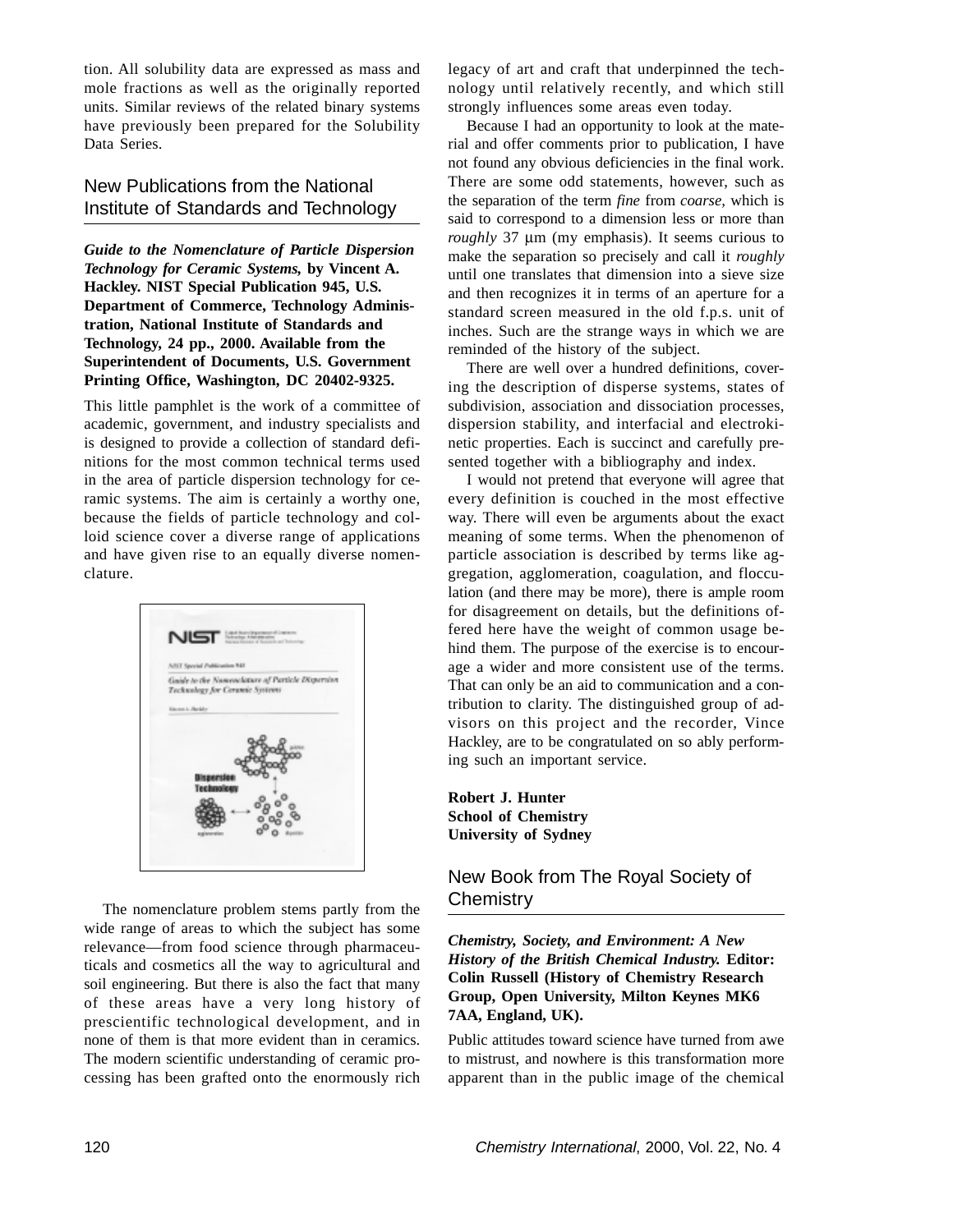industry. The industry is seen as the great polluter, with much of the blame for the current environmental crisis laid firmly at its door. At the other extreme, many attempts by supporters to explain the benefits of the chemical industry have focused exclusively on the positive and have lacked any analysis of its effects on either society or the environment.

This book, published by the Royal Society of Chemistry, presents a critical history of the British chemical industry, with a focus on its social and environmental impact, both historically and in the present. Above all, it aims to be objective, and strong criticism is voiced on some issues. However, unexpected findings also emerge. For example, the book shows that industrial chemists have always been aware of the environmental consequences of their activities, and they have often found satisfactory ways of dealing with them. Overall, the chemical industry emerges in a more positive light than its popular image suggests.

No assessment of the environmental dilemmas we now face can be complete without an understanding of how they developed. From academics to industrialists to politicians, all those concerned with the social and environmental impact of the chemical industry will find their understanding broadened by this book. The editor, Colin Russell, and the three contributing authors are honorary members of the History of Chemistry Research Group of the Open University.

For further details or to order this book, contact Sales and Customer Care, The Royal Society of Chemistry, Thomas Graham House, Science Park, Milton Road, Cambridge, England CB4 0WF, UK; E-mail: sales@rsc.org; Tel.: +44 1223 432360; Fax: +44 1223 423429; Web site: http://www.rsc.org/ metpath or http://www.chemsoc.org/.

## Conference Announcements

114<sup>th</sup> AOAC International Annual Meeting and Exposition, 10–14 September 2000, Philadelphia, Pennsylvania, USA

This meeting focuses on analytical methodology and laboratory management for chemists, microbiologists, and other scientists working in analysis of foods, beverages, feeds, fertilizers, pesticides, soil, water, human and animal drugs, hazardous wastes, forensics, and other related areas.

Scheduled program topics include advances in herbal and dietary supplement analysis, AOAC Technical Division for Laboratory Management, capillary electrophoresis, drugs [harmonization of CEN (European) and AOAC methods], European Union community recovery, genetically modified organisms (GMOs), liquid chromatography/mass spectrometry (LC/MS), *Listeria* methods, microbiological accreditation regulations (microbiology, food, chemistry, drugs, agriculture), PCB/natural toxin contamination (air/food/water), phasing in Good Manufacturing Practices (GLPs) to analytical testing laboratories, proficiency testing (accreditation/ quality assurance), regulatory chromatography standards and methods (advantages and disadvantages), and the Wiley Award Symposium on Authentication of Fats and Oils.

The meeting will also feature numerous poster sessions to give attendees the chance to talk with



## designates IUPAC sponsorship.

presenters one-on-one. A large Expo will display the latest in analytical laboratory equipment and services, and will provide the opportunity to discuss needs with vendors and learn how to improve your laboratory.

Training courses held before and after the meeting will include sessions on intralaboratory (inhouse) analytical method validation; ISO9000, ISO/IEC Guide 25, and the laboratory; quality assurance for analytical



laboratories; quality assurance for microbiological laboratories; and statistics for method development.

Holding this first AOAC International Annual Meeting of the new millennium in Philadelphia, which was the site of the very first Annual Meeting of the Association of Official Analytical Chemists back in 1886, provides an opportunity to reflect on AOAC's long history and to envision the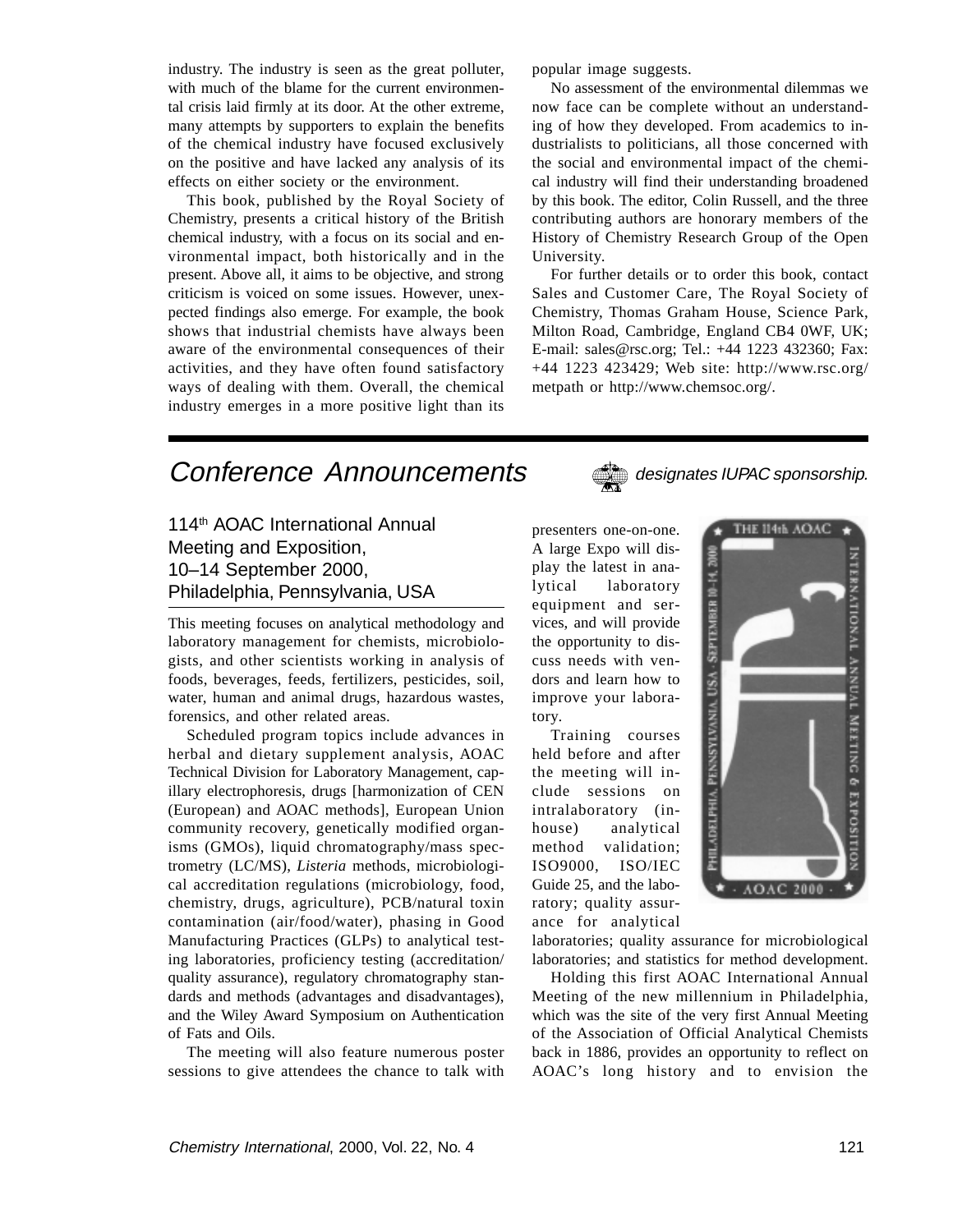Association's place in the future.

*For more information, contact the AOAC International Meetings and Education Department, 481 North Frederick Avenue, Suite 500, Gaithersburg, Maryland 20877-2417, USA; E-mail: meetings@ aoac.org; Tel: +1-800-379-2622 from North America or +1 301 924 7077 worldwide; Fax: +1 301 924 7089; Web site: http://www.aoac.org. The web site will have regularly updated information about the meeting.*

## 16<sup>th</sup> IMEKO World Congress, 25–28 September 2000, Vienna, Austria

This Congress of the International Measurement Confederation, IMEKO 2000, is being organized by the Austrian Society for Measurement and Automation (ÖGMA). The scope of this meeting is extremely broad, encompassing the following areas:

- education and training in measurement and instrumentation
- photonic measurements
- measurement of force, mass, and torque
- measurement of electrical quantities
- hardness measurement
- measurement science
- traceability in metrology
- flow measurement
- technical diagnostics
- metrological infrastructures
- thermal and temperature measurement
- measurements in biology and medicine
- measurement of geometrical quantities
- experimental mechanics
- pressure and vacuum measurement
- measurement in robotics
- measurement of human functions
- special topics for IMEKO-XVI in Vienna
- micro and nano technology
- estimation of uncertainty and errors in measurement
- interfaces of measurement and decision making
- expert systems in decision making
- statistical evaluation of measurement results
- quality management
- environmental management
- sustainable development and its indicators

*For additional information, contact the Congress Secretariat, Abteilung Austauschbau und Messtechnik (AuM), Karlsplatz 13/3113, A-1040 Wien, Austria; E-mail: imeko@mail.ift.tuwien.ac.at or imeko2000@ove.e2i.at; Tel: +43 1 58801 31140 or +43 1 585 52 71; Fax: +43 1 58801 31196 or +43 1 585 85 91; Web site: http://www.imeko2000*.at.

POLYCHAR-9 World Forum on Polymer Applications and Theory and Short Course on Polymer Characterization, 8–12 January 2001, Denton, Texas, USA

The POLYCHAR-9 Conference (9–12 January) focus is on characterization on one hand and synthesis, processing, manufacturing, and properties on the other, with emphasis on predictions of service performance. All polymer-based materials, including thermoplastics, thermosets, heterogeneous and molecular composites, blends, polymer melts, and solutions, are covered.

Research presentations will be in oral and poster formats in the following areas:

- predictive methods
- polymerization
- polymer liquid crystals
- mechanical properties and performance
- dielectric and electrical properties
- interfaces
- rheology
- solutions and processing
- recycling
- characterization
- structure–property relations

Prizes to young investigators and students will be awarded for a presentation in either format; the Paul J. Flory Prize for Polymer Research might also be awarded. There will be an equipment and book exhibition. Participants from 41 countries took part in POLYCHAR-8 in January 2000.

The Short Course (8 January) will include the following topics:

- computerized mechanical testing (tension, compression, bending, impact, stress relaxation, friction, and dynamic mechanical analysis)
- thermophysical characterization (differential scanning calorimetry, thermogravimetric analysis, thermal mechanical analysis, and PVT measurements for solids and melts)
- electrical properties (dielectric spectroscopy and thermally stimulated depolarization)
- microscopy
- interface investigation

These Conferences used to be called International Conferences on Polymer Characterization; the new name better reflects the wide profile and the fact that experimentalists, modeling and simulation people, and theorists jointly discuss their research and de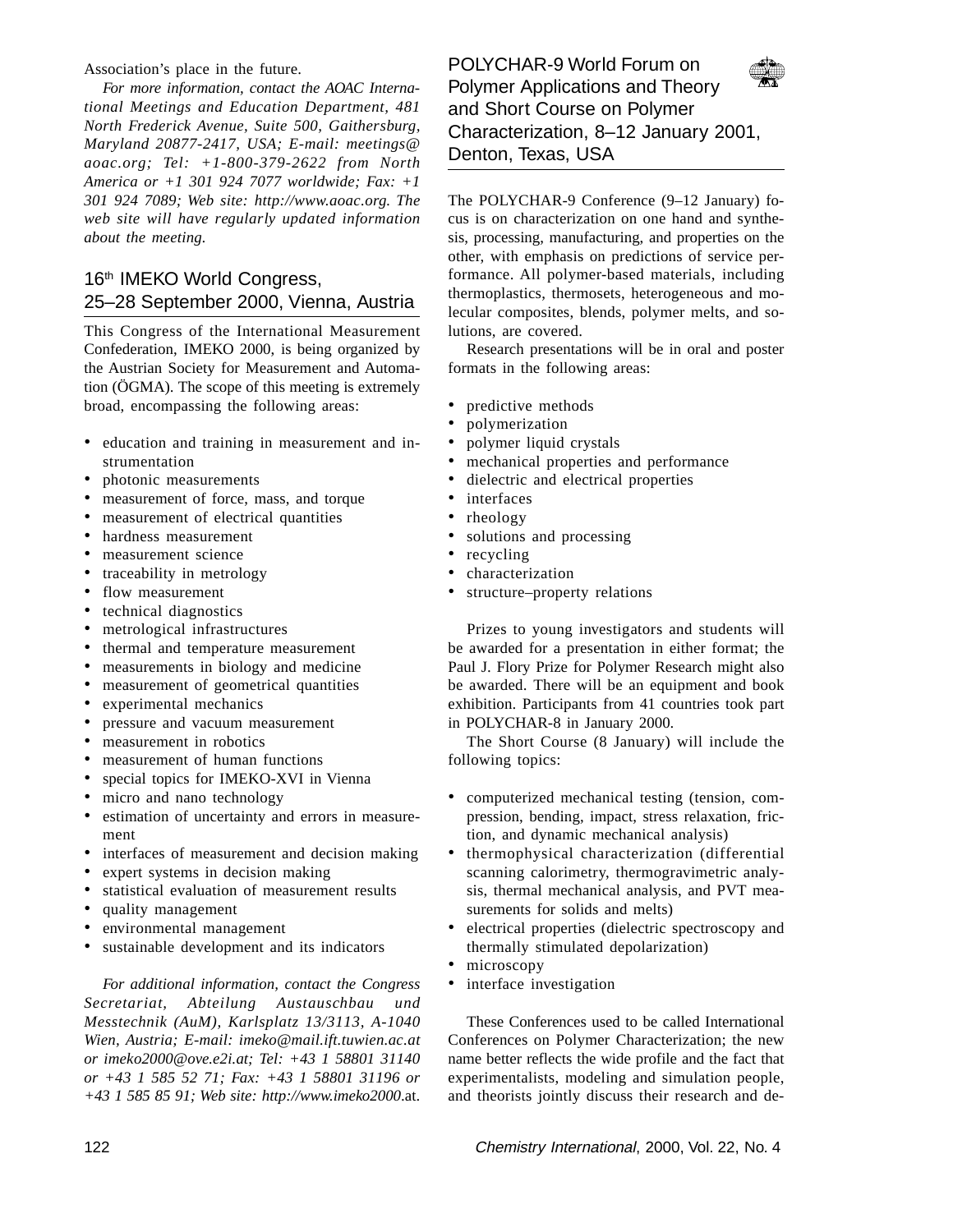velopment results.

The following speakers have been invited to discuss their research and/or provide overviews:

- Akihiro Abe, Technical University of Tokyo, Japan
- James Economy, University of Illinois, Urbana-Champaign, USA
- Robert G. Gilbert, University of Sydney, Australia
- Ailton de Sousa Gomes, Federal University of Rio de Janeiro, Brazil
- Lutz Goetlich, North Atlantic Treaty Organization, Brussels, Belgium
- Yuri S. Lipatov, Institute of Macromolecular Chemistry, Kiev, Ukraine
- Andrew J. Lovinger, National Science Foundation, Arlington, Virginia, United States
- Georg H. Michler, Martin-Luther University, Merseburg, Germany
- Jaan Noolandi, Xerox Research Centre of Canada, Mississauga, Ontario, Canada
- Deodato Radic, Pontifical University of Chile, Santiago, Chile
- Michael Silverstein, Technion, Haifa, Israel
- George Springer, Stanford University, California, United States

*For further information, contact POLYCHAR-9, University of North Texas, P.O. Box 305310, Denton, TX 76203-5310, USA; E-mail: polychar@ marta.phys.unt.edu; Fax: +1 940 565 4824; Web site: http://www.unt.edu/POLYCHAR/.*

## 6<sup>th</sup> International Conference on Heteroatom Chemistry (ICHAC-6), 22–27 June 2001, Łódz, Poland

The scientific program of this conference will cover all aspects of heteroatom chemistry, in particular: basic heteroatom chemistry, heteroatom chemistry toward organic synthesis, biologically relevant heteroatom compounds, supramolecular and coordination chemistry of heteroatoms, and advanced heteroatom-containing materials. Each field will be represented by plenary and invited lectures. Prof. Marian Mikolajczyk will serve as Conference Chairman; Profs. Binne Zwanenburg and Grzegorz Mlostñ will be Cochairmen.

*For more information, contact Dr. Piotr Kielbasinski,Conference Secretary of ICHAC-6, Center of Molecular and Macromolecular Studies, Polish Academy of Sciences, Sienkiewicza 112, 90-363* <sup>Ł</sup>*ódz, Poland; E-mail: piokiel@bilbo.cbmm.lodz.pl; Tel.: +48 42 681 58 32; Fax: +48 42 684 71 26.*

## 38<sup>th</sup> IUPAC Congress-Frontiers in Chemistry/World Chemistry Congress 2001,1–6 July 2001, Brisbane, Australia

Held in conjunction with the 41<sup>st</sup> IUPAC General Assembly (29 June–8 July 2001) and incorporating the  $9<sup>th</sup>$  Asian Chemistry Congress (1–4 July 2001) and AIMECS 01 (3-6 July 2001), the  $38<sup>th</sup> IUPAC$ Congress/World Chemistry Congress 2001 in Brisbane, Australia will be a landmark event, featuring a diverse program and a range of associated meetings and activities that will combine to make attendance a valuable experience. The Royal Australian Chemical Institute will host all the Congress events in Brisbane, a city that offers every amenity and is an ideal point from which to explore the vast Australian continent.



Scientific program themes will include the following:

### **Materials Chemistry for the Future**

- materials chemistry in confined systems
- supramolecular chemistry
- **biomaterials**
- spectroscopy, optoelectronics, energy production, and storage
- combinatorial methods for novel materials and devices
- novel polymeric and composite materials

### **Chemistry by Computer**

- molecular structure and reactions: theories, modeling, and experimentation
- chemical education in the information age
- chemometrics
- trends in computational quantum chemistry and chemical dynamics
- molecular simulations and theory of complex materials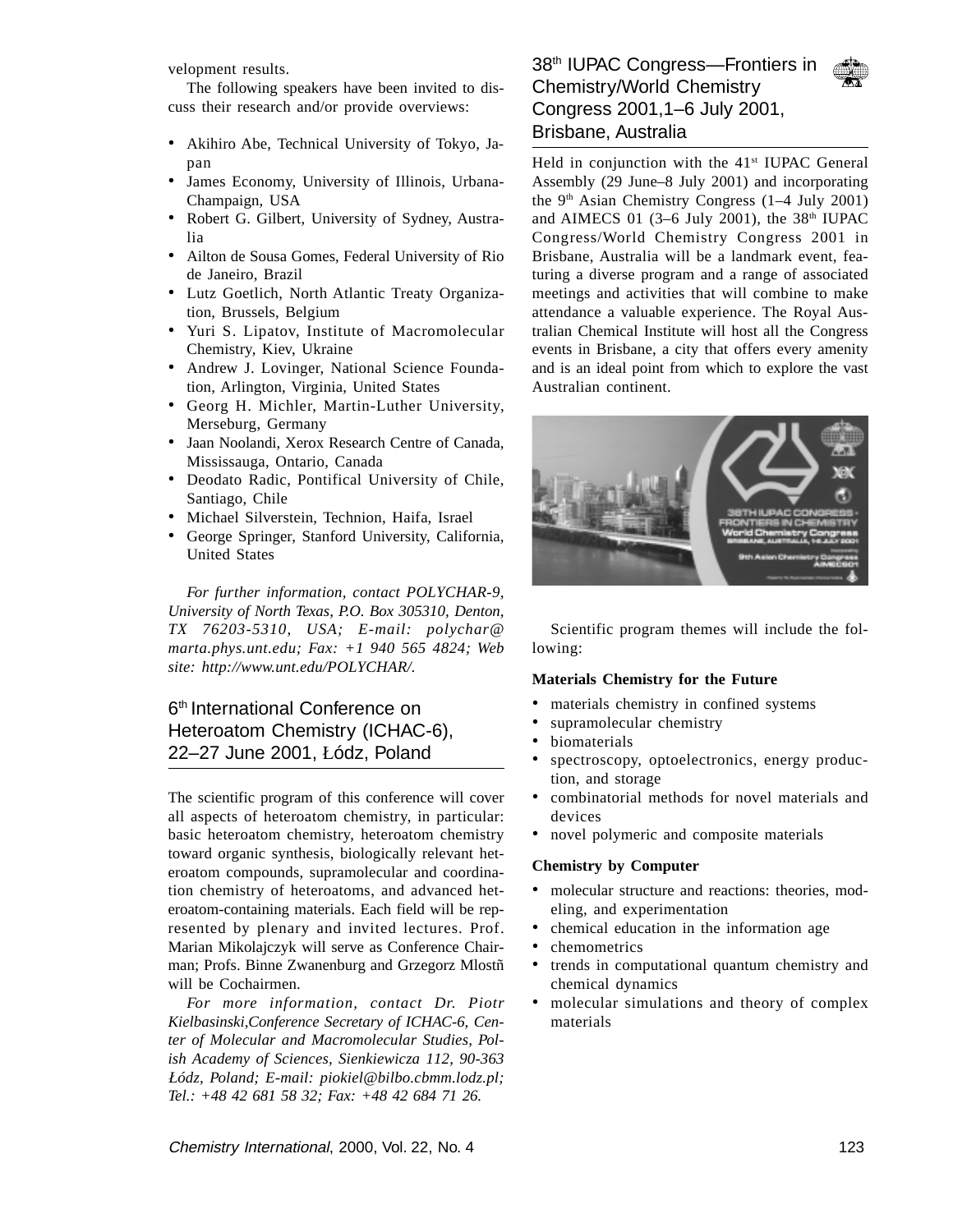## **Challenges for Drug Discovery and Development in the 21st Century—Joint with AIMECS 01**

- target discovery
- libraries and screens
- molecular design
- molecular development
- new vistas in therapy

## **Environmental Chemistry and the Greening of Industry**

- chemical synthesis, processing, and analysis for improved environmental impact
- chemistry of responsible care
- atmospheric, urban air, and water chemistry
- chemistry of energy production and use
- agricultural chemistry
- standards and measurement of future directions

## **Modern Synthetic Chemistry**

- new synthetic transformations
- combinatorial diversity in synthesis
- new organometallics—synthesis and applications
- inorganic and organic catalysis in synthetic and biological systems
- novel macromolecule syntheses
- synthetic efficiency for health and profit

The preliminary program will be released this month. Early bird discount registration closes 3 December 2000. Abstract submissions are invited for contributed oral and poster presentations on topics within the scope of the World Chemistry Congress and the associated meetings. Abstract submissions close on 31 March 2001, and authors will be notified after 1 May 2001.

A trade exhibition will be a major feature of the World Chemistry Congress, and organizations interested in commercial display opportunities are welcome. A detailed exhibition kit is available to those who contact the Congress Secretariat.

*For more information, contact World Chemistry Congress 2001 Secretariat, P.O. Box 177, Red Hill Q 4059, Australia; E-mail: wcc2001@ccm.com.au; Tel.: +61 7 3368 2644; Fax: +61 7 3369 3731; Web site: http://www.ccm.com.au/wcc or contact Executive Secretariat, Associate Professor Mary Garson, Chemistry Department, The University of Queensland; E-mail: wcc2001@chemistry. uq.edu.au.*

10<sup>th</sup> International Conference on the Coordination and Organometallic Chemistry of Germanium, Tin, and Lead, 8–12 July 2001, Talence, France

This conference, held once every three years, provides an international forum for presentation and discussion of new findings in molecular and supramolecular chemistry of germanium, tin, and lead. Compounds of these metals have long been at a center stage of chemistry, with far-reaching impact on products, processes, and technologies that continue to underpin chemical industries and quality of life. In many fields, they continue to show their mettle, and important results emerge continually. Recently, germanium, tin, and lead compounds have shown promising new applications in organic synthesis, materials chemistry, surface chemistry, catalysis, analytical chemistry, and as multiply bonded intermediates. Around 250 scientific participants from around the world are expected to attend this conference.

*For additional information, contact Dr. B. Jousseaume, Laboratoire de Chimie Organique et Organométallique,UMR 5802, Université Bordeaux 1, 351 avenue de la Libération, F-33405 Talence Cedex, France; E-mail: b.jousseaume@lcoo.ubordeaux.fr; Tel.: +33 (0) 5 56 84 64 43; Fax: +33 (0) 5 59 84 69 94.*

11<sup>th</sup> IUPAC International Symposium on Organometallic Chemistry Directed Towards Organic Synthesis (OMCOS 11), 22–26 July 2001, Tapei, Taiwan

This symposium continues a long and distinguished series of IUPAC-sponsored symposia in an important interdisciplinary area of growing significance. OMCOS 11 will feature sessions on asymmetric synthesis via organometallics, structural and mechanistic aspects related to synthesis, metal-organics in materials, catalytic processes involving organometallics, new C–C and C–heteroatom bond-forming processes via metals, and cyclizations/ring-opening reactions involving organometallics. Approximately 800 scientific participants are expected to attend OMCOS 11.

*For further information, contact Prof. Tien-Yau Luh, Department of Chemistry, National Taiwan University, Tapei 106, Taiwan; E-mail: tyluh@ ccms.ntu.edu.tw; Tel.: +886 2 23636288; Fax: +886 2 23644971; Web site: http://www.ch.ntu.edu.tw/ omcos/.*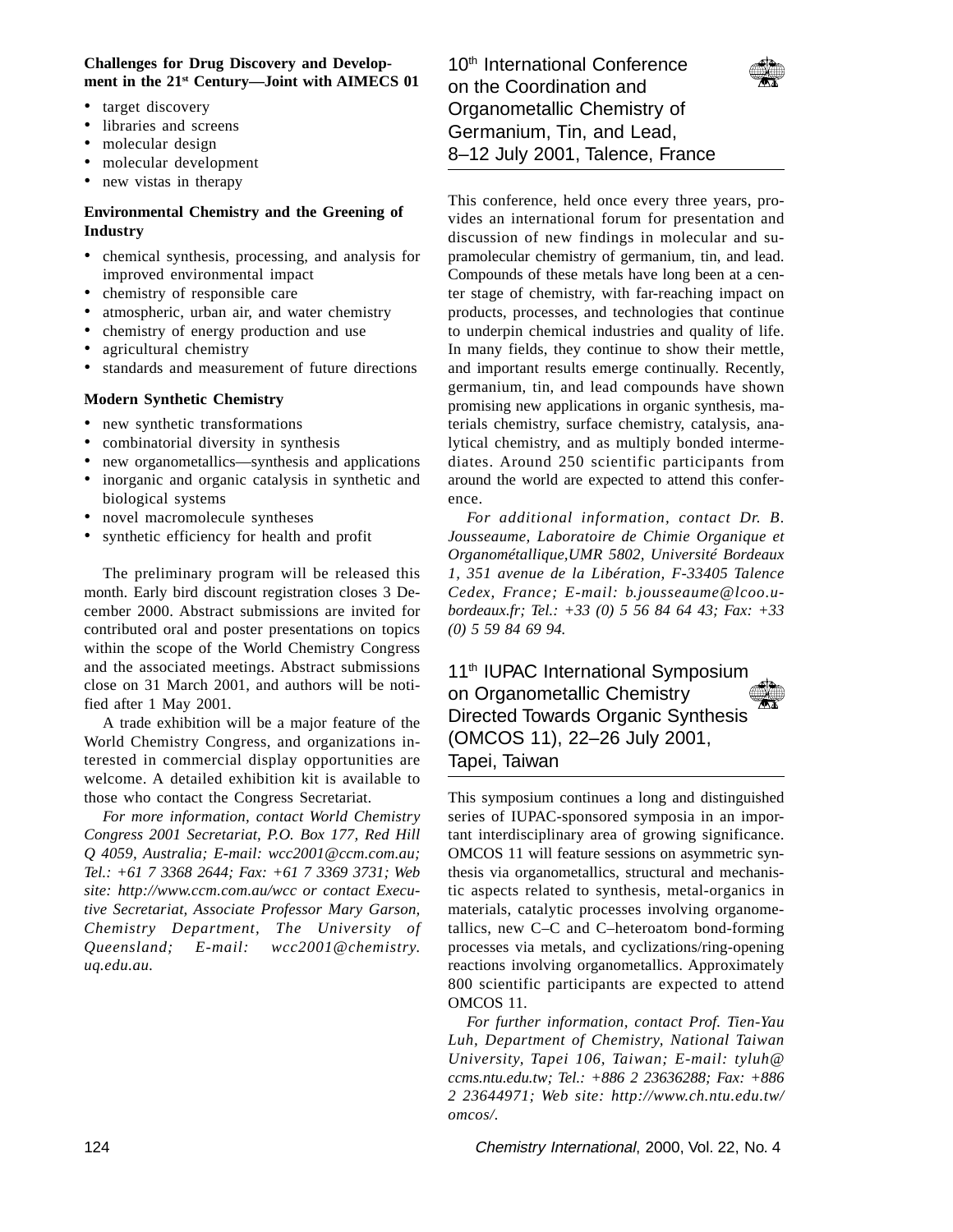## 6<sup>th</sup> International Symposium on Bioorganic Chemistry (ISBOC-6), 12–15 May 2002, Toronto, Canada

This symposium continues a tradition of IUPACsponsored symposia on bioorganic chemistry; the most recent ones were held this past January in Pune, India (ISBOC-5) and in 1997 in Biarritz, France (ISBOC-4). These symposia focus on advancement of international collaboration and communication at the interface of organic chemistry with biological and medicinal science. ISBOC-6 will feature sessions on bioorganic mechanisms: key problems for the  $21<sup>st</sup>$  century, bioorganic chemistry and discovery of new therapeutics, and biomimetic processes and synthesis—impact of automation. Approximately 1 000 scientific participants are expected to attend ISBOC-6.

*For more information,contact Prof. Ronald Kluger, Department of Chemistry, University of Toronto,*



## 10<sup>th</sup> International Conference on Polymer Characterization (POLYCHAR-10), 7–11 January 2002, Denton, Texas, USA

This continuing series of conferences has been held annually at the University of North Texas since 1992. For a description of the goals and content of the conference, see the listing for POLYCHAR-9 (9–12 January 2001) above.

*For additional information, contact POLYCHAR-10, University of North Texas, P.O. Box 305310, Denton, TX 76203-5310, USA; E-mail: polychar@ marta.phys.unt.edu; Fax: +1 940 565 4824; Web site: http://www.unt.edu/POLYCHAR/.*

# Conference Calendar

Visit http://www.iupac.org for complete information and further links.

**NEW** designates a new conference since the last issue.

## 2000

## **Macromolecules**

## **Organic Synthesis**

1–5 July 2000 13<sup>th</sup> International Conference on Organic Synthesis (ICOS-13), Warsaw, Poland. *Prof. M. Makosza, Institute of Organic Chemistry, Kasprzaka 44, 01-224 Warsaw 42, P.O. Box 58, Poland. Tel.: +48 22 631 8788 Fax: +48 22 632 6681 E-mail: icho-s@ichf.edu.pl*

## **Physical Organic Chemistry**

8–13 July 2000 15<sup>th</sup> International Conference on Physical Organic Chemistry (ICPOC 15), Göteborg, Sweden. *Prof. P. Ahlberg, Organic Chemistry, Department of Chemistry, Göteborg University, SE-412 96, Göteborg, Sweden. Tel.: +46 31 7722900 Fax: + 46 31 7723843 E-mail: Per.Ahlberg@oc.chalmers.se*

9–14 July 2000 38th International Symposium on Macromolecules (MACRO 2000), Warsaw/Łódz, Poland. *Prof. Stanislaw Penczek, Polish Academy of Sciences, ul. Sienkiewicza 112, 90363* Łó*dz, Poland. Tel.: +48 42 81 9815 Fax: +48 42 684 7126 E-mail: spenczek@bilbo.cbmm.lodz.pl*

## **Coordination Chemistry**

9–14 July 2000 34th International Conference on Coordination Chemistry (34- ICCC), Edinburgh, Scotland. *Prof. P. Tasker, Chairman Dr. John F. Gibson, Secretary The Royal Society of Chemistry, Burlington House, London W1V OBN, UK. Tel.: +44 171 440 3321 Fax: +44 171 734 1227 E-mail: gibsonj@rsc.org*

## **Polymers in Medicine**

17–20 July 2000 40th Microsymposium on Polymers in Medicine, Prague, Czech Republic. *Dr. Jaromir Lukas, Institute of Macromolecular Chemistry, Academy of Science of the Czech Republic, Heyrovskeho nam. 2, 162 06 Praha 6, Czech Republic. Tel.: +420 2360341 Fax: +420 2367981 E-mail: sympo@imc.cas.cz*

## **Polymer Networks '2000**

17–21 July 2000 15th Polymer Networks Group Meeting "Polymer Networks '2000", Cracow, Poland. *Prof. H. Galina, Rzeszow University of Technology, Faculty of Chemistry, W. Pola Str.2, PL 35-959 Rzeszow, Poland. Tel.: +48 17 628 057 Fax: +48 17 854 3655 E-mail: hgal@prz.rzeszow*

Chemistry International, 2000, Vol. 22, No. 4 125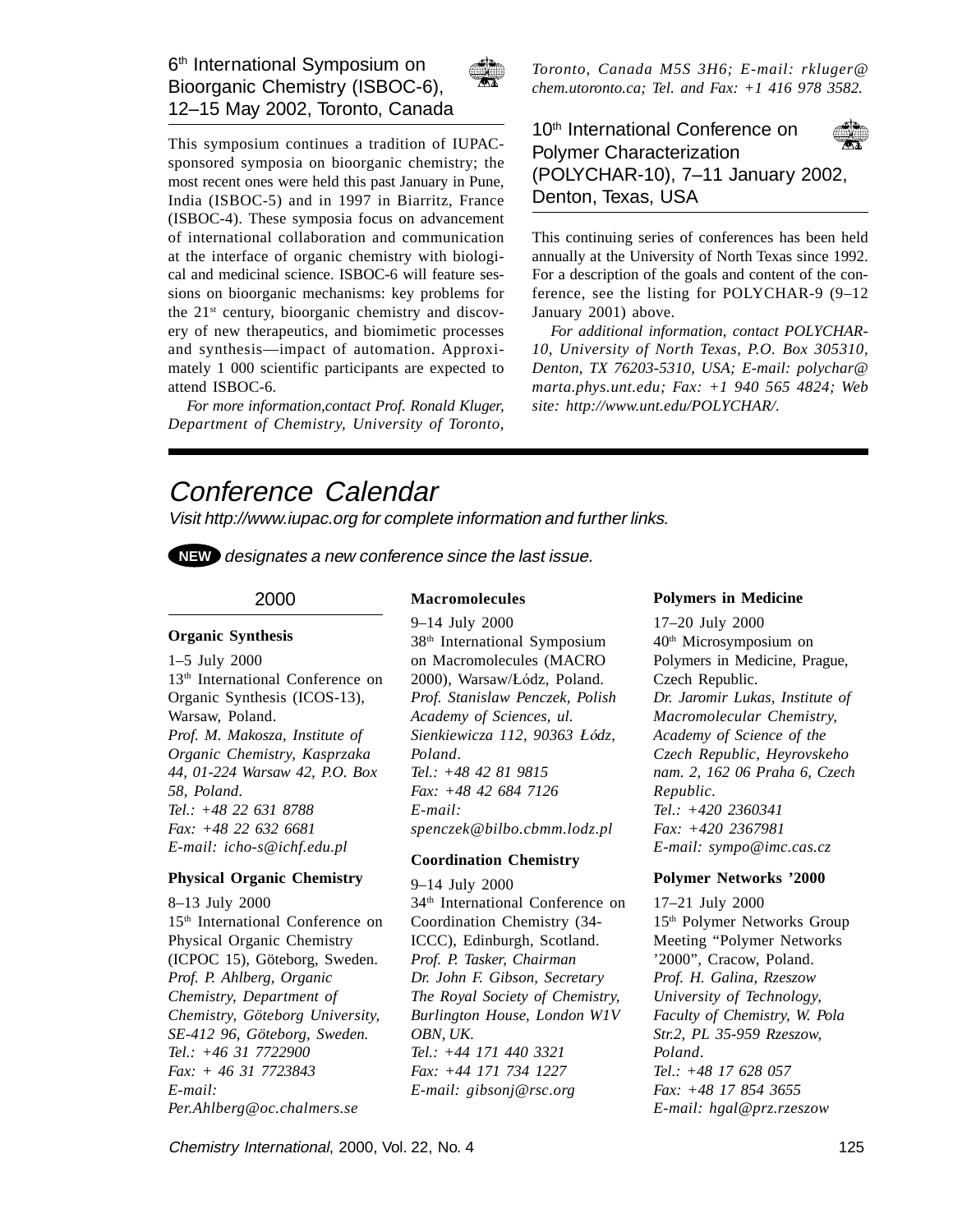## **Photochemistry**

22–27 July 2000 18th IUPAC Symposium on Photochemistry, "Photochemistry into the New Century", Dresden, Germany. *Prof. Dr. Silvia E. Braslavsky, Max-Planck Institut für Strahlenchemie, Postfach 101365, D-45413 Mülheim an der Ruhr, Germany. Tel: +49 (208) 306 3681 Fax: +49 (208) 306 3951 E-mail: braslavskys@mpimuelheim.mpg.de*

## **Organometallic Chemistry**

23–28 July 2000 19<sup>th</sup> International Conference on Organometallic Chemistry (XIX ICOMC), Shanghai, China. *Profs. Li Xin Dai and Chang Tao Qian, Chairmen, Prof. Xue Long Hou, Secretary, Shanghai Institute of Organic Chemistry, Chinese Academy of Sciences, 354 Fenglin Road, Shanghai 200032, PR, China, Tel.: +86 21 641 63300 Fax: +86 21 641 66128 E-mail: xlhou@pub.sioc.ac.cn*

## **Solubility Phenomena**

25–28 July 2000 9<sup>th</sup> International Symposium on Solubility Phenomena (9<sup>th</sup> ISSP), Hammamet, Tunisia. *Prof. Najia Kbir-Ariguib, National Institute for Scientific and Technical Research, P.O. Box 95, Hammam-Lif, 2050 Tunisia. Tel: +216 1 430 215 Fax: +216 1 430 934 E-mail: ariguib@planet.tn*

## **Chemical Education**

5–10 August 2000 16<sup>th</sup> International Conference on Chemical Education: Chemistry for a Healthier Planet (16 ICCE), Budapest, Hungary. *Prof. Alajos Kalman, Chairman, Prof. Gabor Naray-Szabo, Department of Theoretical Chemistry, Lorand Eotvos*

*University, Pazmany Peter st. 1b, H-1117 Budapest, Hungary. Tel.: +36 1 209 0555, ext. 16-30 Fax: +36 1 209 0602 E-mail: mail2.mke@mtesz.hu*

## **Chemical Thermodynamics**

6–11 August 2000 16th IUPAC Conference on Chemical Thermodynamics, Halifax, Nova Scotia, Canada. *Prof. M. A. White, Department of Chemistry, Dalhousie University, Halifax, Nova Scotia B3H 4J3, Canada. Tel.: +1 902 494 3894 Fax: +1 902 494 1310 E-mail: Mary.Anne.White@DAL.CA*

## **Thermal Analysis and Calorimetry**

14–18 August 2000 12<sup>th</sup> International Congress on Thermal Analysis and Calorimetry, Copenhagen, Denmark. *Dr. O. Toft Sorensen, Materials Research Department, Riso National Laboratory DK-4000, Roskilde, Denmark. Tel: +45 4677 5800 Fax: +45 4677 5758 E-mail: o.toft.sorensen@risoe.dk*

## **Biotechnology**

3–8 September 2000 11<sup>th</sup> International Biotechnology Symposium, Berlin, Germany. *Prof. G. Kreysa, DECHEMA e.V.— c/o 11*th *IBS, Theodor-Heuss-Allee 25, 60486 Frankfurt/Main, Germany. Tel.: +49 69 7564 235 / -249 Fax: +49 69 7564 176 / -304 E-mail: biotechnology2000@dechema.de*

## **Nuclear and Radiochemistry**

3–8 September 2000 5th International Conference on Nuclear and Radiochemistry (NRC5), Pontresina, Switzerland. *Prof. H. W. Gäggeler, Chairman,* *Mrs. R. Lorenzen, Secretary, Paul Scherrer Institut, CH-5232 Villigen-Ost, Switzerland. Tel.: +41 56 310 2401 Fax: +41 56 310 4435 E-mail: ruth.lorenzen@psi.ch*

## **Analytical Chemistry**

3–9 September 2000 EUROANALYSIS XI, Lisboa, Portugal. *Prof. Maria Filomena Camões, Chair, Dr. Cristina Oliveira, Secretary, Departamento de Química e Bioquímica, Faculdade de Ciências, Universidade de Lisboa, Edifício C1-5º Piso, P-1700 Lisboa, Portugal. Tel.: +351 1 3906138 Fax: +351 1 3909352; 7500088 E-mail: euroanalysisxi@fc.ul.pt*

## **Natural Products**

4–8 September 2000 22nd International Symposium on the Chemistry of Natural Products, São Carlos, São Paulo, Brazil. *Dr. M. Fátima das G.F. da Silva, Universidade Federal de São Carlos, Depto. de Química, Via Washington Luiz, km 235, CP676, São Carlos, São Paulo, Brazil. Tel.: +55 16 260 8208 Fax: +55 16 260 8350 E-mail: dmfs@power.ufscar.br*

## **Medicinal Chemistry**

18–22 September 2000 XVI International Symposium on Medicinal Chemistry, Bologna, Italy. *Prof. C. Melchiorre, Universitá di Bologna, Dipartimento di Scienze Farmaceutiche, Via Belmeloro 6, I-40126 Bologna, Italy. Tel.: +39 051 259 706 Fax: +39 051 259 734 E-mail: camelch@alma.unibo.it*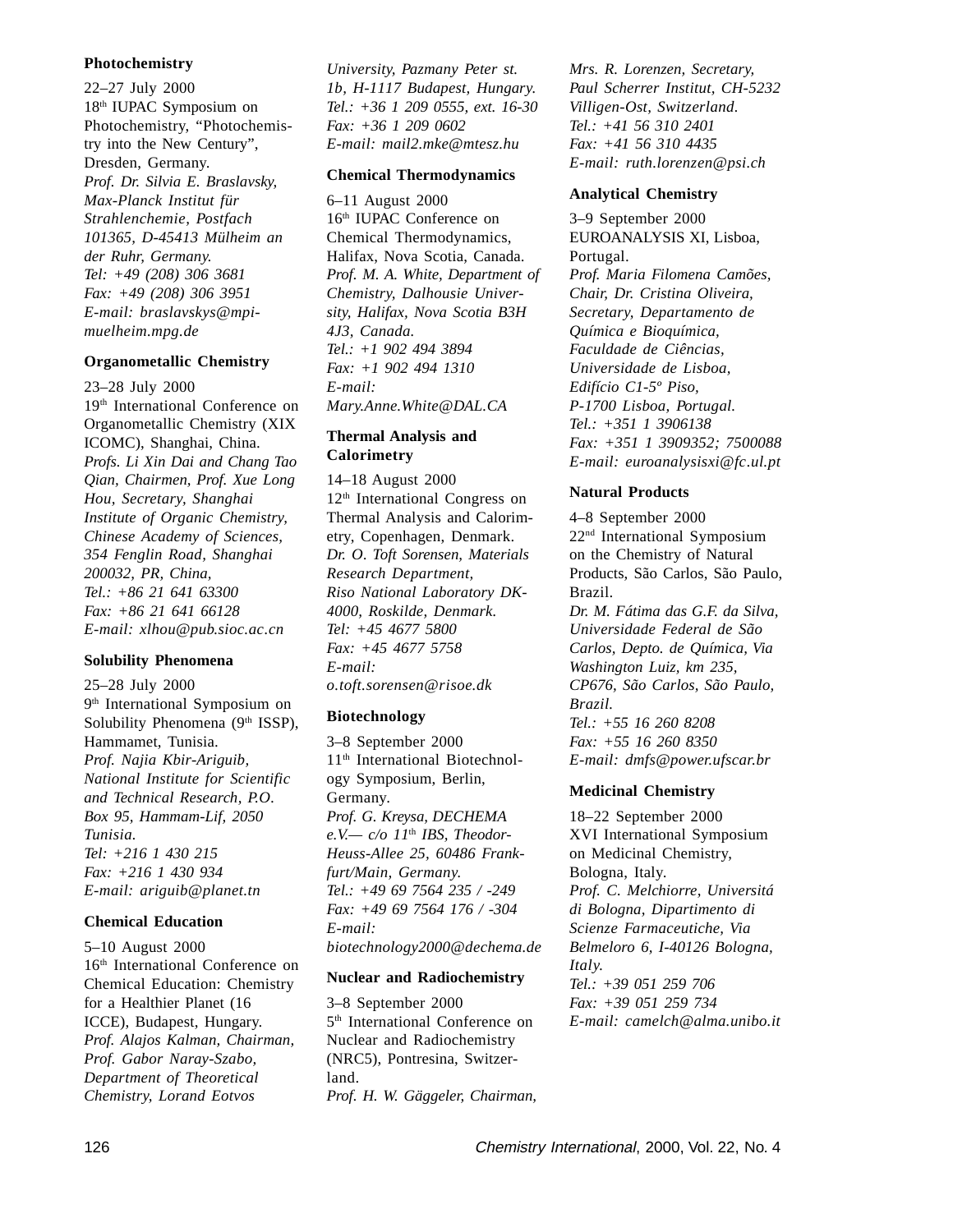## **Trace Elements in Food**

9–11 October 2000 Warsaw, Poland. *Prof. B. Szteke, Chairman, Dr. R. Jedrzejczak, Secretary, Institute of Agricultural and Food Biotechnology ul. Rakowiecka 36 02-532 Warsaw, Poland. Tel.: +48 22 606 3876 Fax: +48 22 4904 28 E-mail: jedrzejczak@ibprs.waw.pl*

### **Food Packaging**

8–10 November 2000 2nd International Symposium on Food Packaging—Ensuring the Safety and Quality Food, Vienna, Austria. *Liên-Anh Tran, ILSI Europe, 83, Avenue E. Mounier, Box 6, B-1200, Brussels, Belgium. Tel.: +32 (2) 771 0014 Fax: +32 (2) 762 0044 E-mail: anh@ilsieurope.be*

### **Polymers**

20–24 November 2000 7th Latin-American Symposium on Polymers (SLAP'2000) and 5th Ibero American Congress on Polymers, Havana, Cuba. *Dr. Ricardo Martínez, Dr. Waldo Argüelles-Monal, IMRE, Universidad de La Habana La Habana 10400, Cuba. Fax: +53 7 33 42 47 E-mail: slap@imre.oc.uh.cu*

## 2001

#### **Polymer Characterization**

9–12 January 2001 9<sup>th</sup> International Conference on Polymer Characterization (POLYCHAR), Denton, Texas, USA. *Dr. Witold Brostow, Department of Materials Science, University of North Texas, Denton, Texas, 76203-5310 USA. Tel.: + 1 940 565 4358, -3262, or 4337 Fax: +1 940 565 4824*

*E-mail: brostow@unt.edu or polychar@marta.phys.unt.edu*

## **Chemistry and Chemical Engineering**

16–20 April 2001 IV International Congress on Chemistry and XIII Caribbean Conference on Chemistry and Chemical Engineering, Havana, Cuba. *Prof. Alberto J. Núñez Sellés, Sociedad Cubana de Química, Ave 21&200, Atabey, Apdo. 16042, CP 11600, Havana, Cuba. Tel.: +537 218 178 Fax: +537 336 471 E-mail: cqf@infomed.sld.cu*

## **CHEMRAWN XIV**

9–13 June 2001 Chemrawn Conference— Toward Environmentally Benign Processes and Products, Boulder, Colorado, USA. *Dr. Dennis L. Hjeresen, Environmental Management Program, Los Alamos National Laboratory - Mail Stop J591, Los Alamos, NM 87545. Tel.: +1 505 665 7251 Fax: + 1 505 665 8118 E-mail: dennish@lanl.gov*

## **IUPAC 41st General Assembly**

29 June–8 July 2001 Brisbane, Australia. *IUPAC Secretariat. Tel.: +1 919 485 8700 Fax: +1 919 485 8706 E-mail: secretariat@iupac.org*

## **IUPAC 38th Congress/World Chemistry Congress 2001**

1–6 July 2001 Brisbane, Australia. *Congress Secretariat, P.O. Box 177, Red Hill Q 4054, Australia. Tel.: + 61 7 3368 2644 Fax: + 61 7 3369 3731 E-mail: wcc2001@ccm.com.au*

## **How to Apply for IUPAC Sponsorship**

To apply for IUPAC sponsorship, conference organizers should complete an Advance Information Questionnaire (AIQ). The AIQ form is available at http://www.iupac.org or by request at the IUPAC Secretariat, and should be returned between 2 years and 12 months before the conference. Further information on granting sponsorship is included in the AIQ and available online.

## **Coordination and Organometallic Chemistry of Germanium, Tin, and Lead**

8–12 July 2001 10<sup>th</sup> International Conference on the Coordination and Organometallic Chemistry of Germanium, Tin, and Lead, Talence, France.

*Dr. B. Jousseaume, Laboratoire de Chimie Organique et Organometallique, UMR 5802, Universite Bordeaux 1, 351 avenue de la Liberation, F-33405 Talence Cedex, France. Tel.: +33 (0) 5 56 84 64 43 Fax: +33 (0) 5 59 84 69 94 E-mail: b.jousseaume@lcoo.ubordeaux.fr*

## **Scattering Methods and Polymers**

9–12 July 2001 20th Discussion Conference on Scattering Methods for the Investigation of Polymers, Prague, Czech Republic. *Dr. Jaromir Lukas, Institute of Macromolecular Chemistry, Academy of Sciences of the Czech Republic, Heyrovskeho nam. 2, CZ-162 06 Praha 6, Czech Republic. Tel.: +420 2 204 0332 Fax: +420 2 367 981 E-mail: sympo@imc.cas.cz*